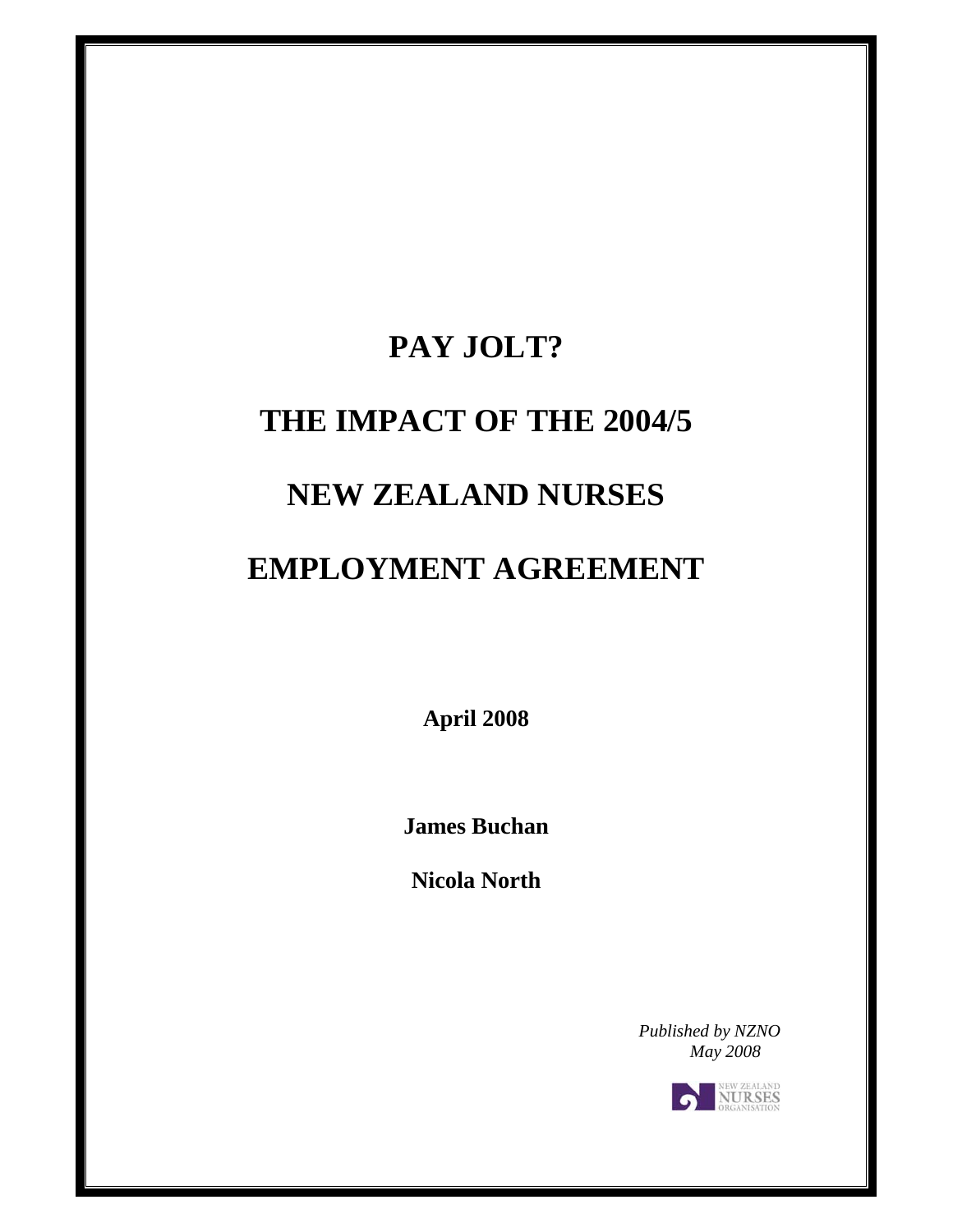©2008

This material is copyright to the New Zealand Nurses Organisation. No part may be produced, stored in a retrieval system or transmitted in any form by any means without the written permission of the Chief Executive Officer, NZNO, P.O. Box 2128, Wellington Ph (04) 499 9533; Fax (04) 382 9993

#### **ISBN 978–1–877461–09-5**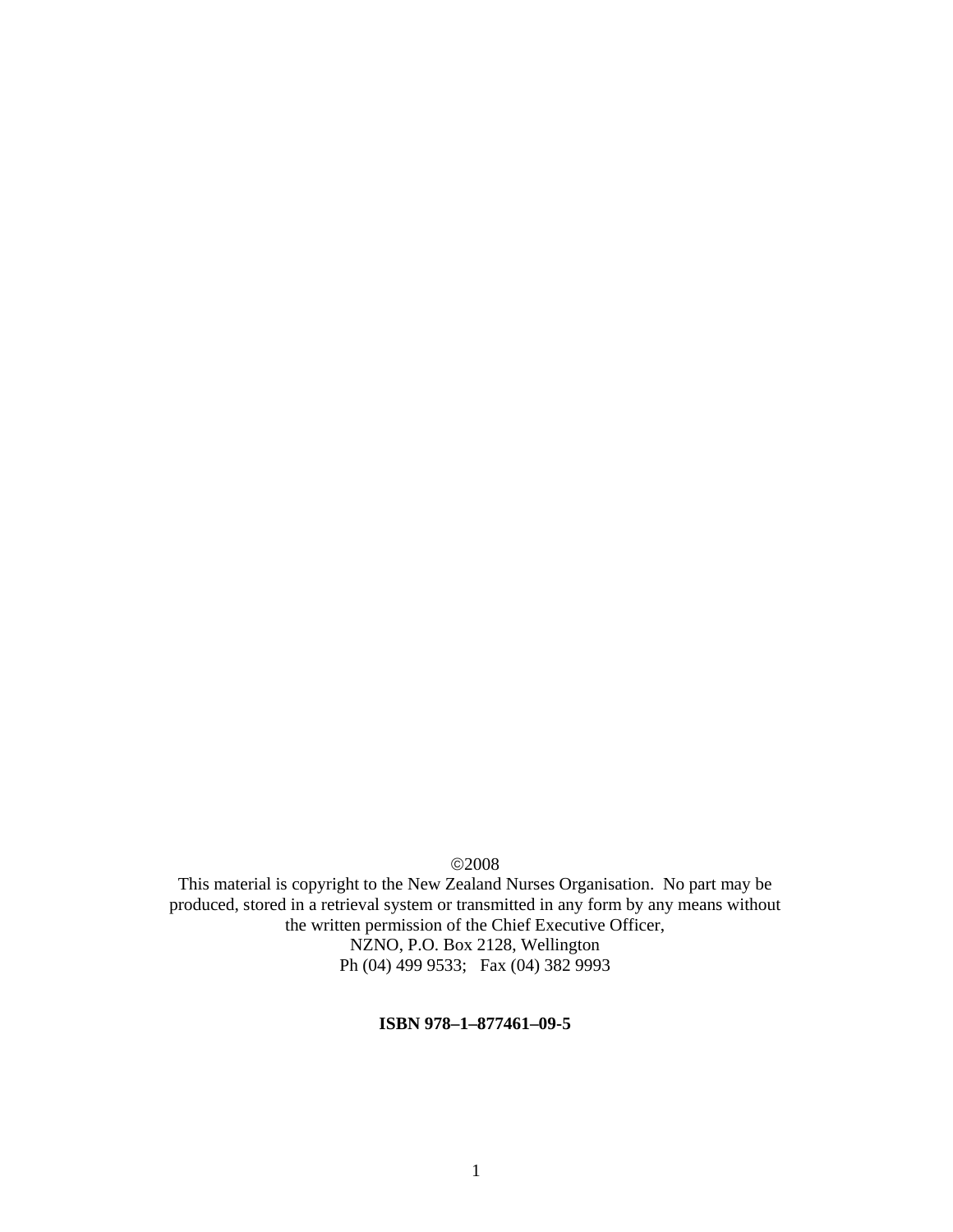#### **Acknowledgements**

The study was supported by the New Zealand Nurses Organisation (NZNO). The authors alone are responsible for the content and conclusions of the report. The authors wish to acknowledge the contribution of the nurses, managers, civil servants and NZNO officials who participated in this study.

#### **The authors**

**Professor James Buchan** completed the research for this report whilst Visiting Professor in the Faculty of Nursing, Midwifery and Health at the University of Technology, Sydney (UTS) where he maintains a working relationship; he is also Professor at Queen Margaret University, Edinburgh, Scotland**.** 

**Associate Professor Nicola North** was located in the University of Auckland's School of Nursing during the research for this report, and has since relocated to the Health Systems Section in the School of Population Health.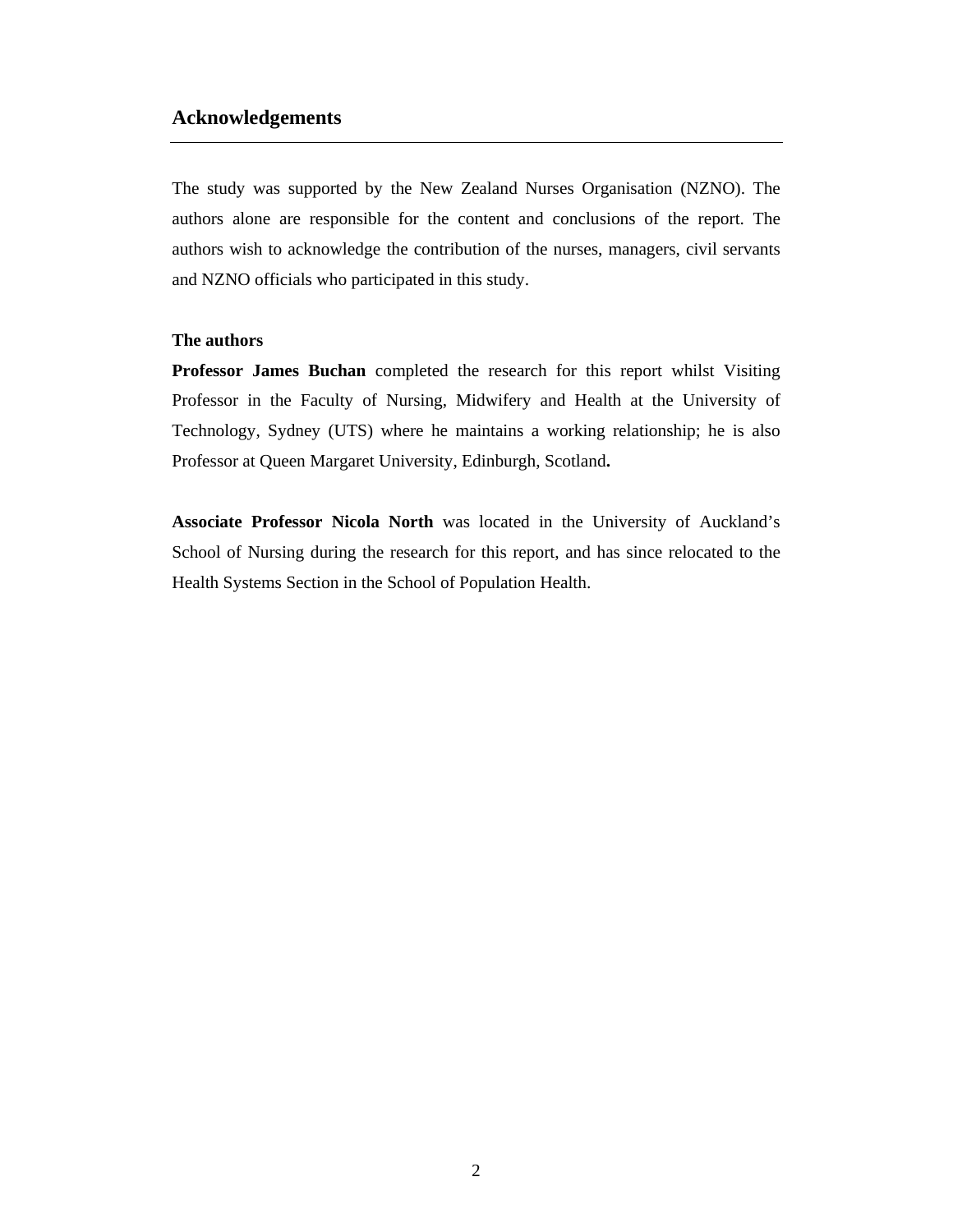### **Table of Contents**

| 1. |             |                                                                         |  |  |  |  |  |  |
|----|-------------|-------------------------------------------------------------------------|--|--|--|--|--|--|
|    |             |                                                                         |  |  |  |  |  |  |
| 2. |             |                                                                         |  |  |  |  |  |  |
|    |             |                                                                         |  |  |  |  |  |  |
|    |             |                                                                         |  |  |  |  |  |  |
|    |             |                                                                         |  |  |  |  |  |  |
| 3. |             | The 2004 MECA between District Health Boards and the New Zealand Nurses |  |  |  |  |  |  |
|    |             |                                                                         |  |  |  |  |  |  |
| 4. |             |                                                                         |  |  |  |  |  |  |
|    |             |                                                                         |  |  |  |  |  |  |
|    |             |                                                                         |  |  |  |  |  |  |
|    |             |                                                                         |  |  |  |  |  |  |
|    |             | Applications and entrants to pre-registration nurse education25         |  |  |  |  |  |  |
| 5. |             |                                                                         |  |  |  |  |  |  |
|    |             |                                                                         |  |  |  |  |  |  |
|    |             |                                                                         |  |  |  |  |  |  |
|    |             |                                                                         |  |  |  |  |  |  |
| 6. |             |                                                                         |  |  |  |  |  |  |
| 7. |             |                                                                         |  |  |  |  |  |  |
|    | References  |                                                                         |  |  |  |  |  |  |
|    | Appendix 1: |                                                                         |  |  |  |  |  |  |
|    | Appendix 2: | Registered Nurse/Midwife/Enrolled Nurse/Health Care                     |  |  |  |  |  |  |
|    |             |                                                                         |  |  |  |  |  |  |
|    | Appendix 3: | Safe Staffing / Healthy Workplaces Inquiry Terms of Reference  49       |  |  |  |  |  |  |
|    | Appendix 4: | Key recommendations of the Report of the Safe Staffing/Health           |  |  |  |  |  |  |
|    |             |                                                                         |  |  |  |  |  |  |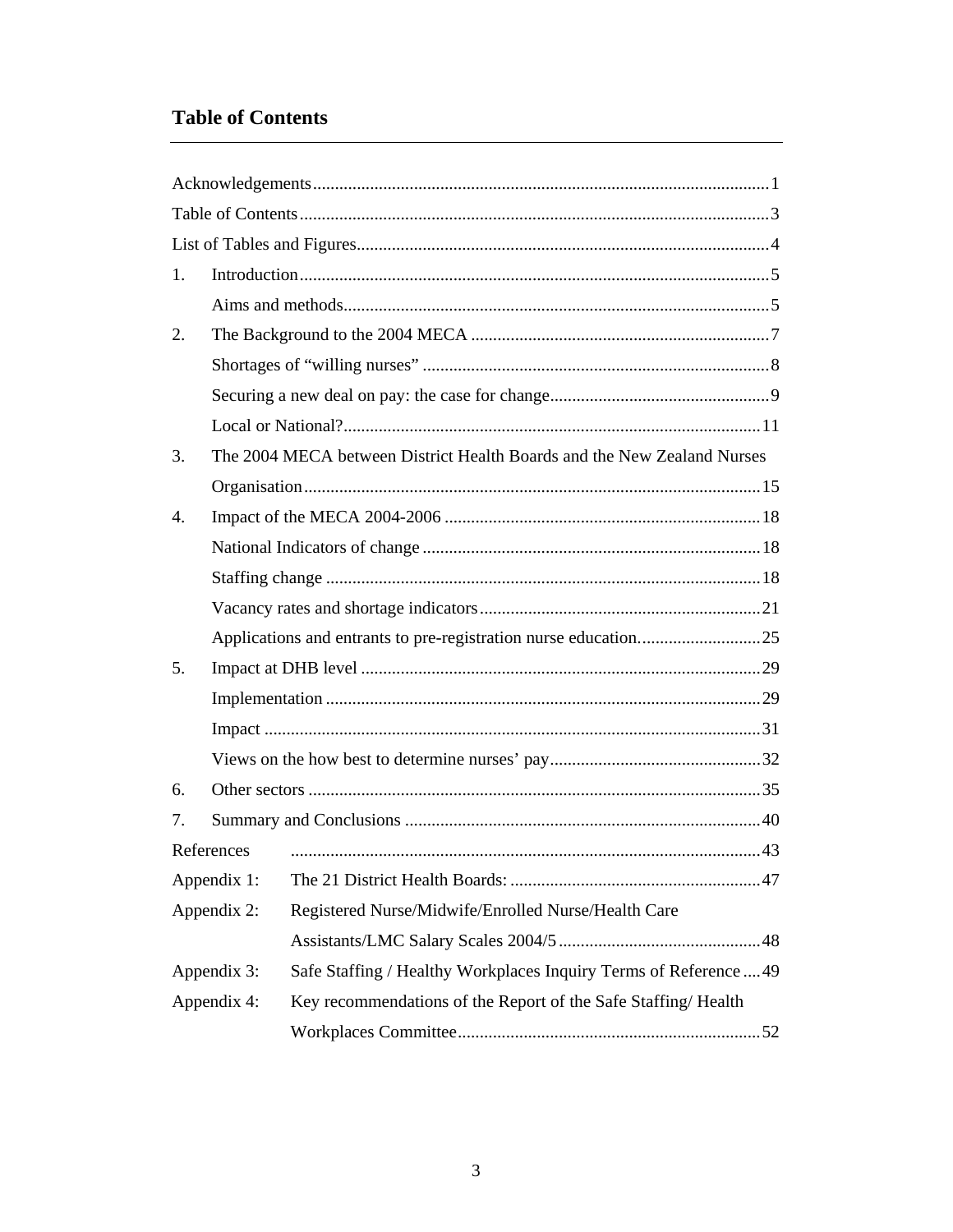## **List of Tables and Figures**

|          | Table 1: Trends in DHB employment, selected occupations, 2001/2 to 2006/719 |  |
|----------|-----------------------------------------------------------------------------|--|
| Table 2: | Employment change- selected occupational groups, 2001 and 2006,             |  |
|          |                                                                             |  |
|          | Table 3: Fill Rates for Nursing and Midwifery Occupations, 2003-2006 24     |  |
|          | Table 4: Registered nurses vacancies: average time to fill, DHB "A"         |  |
|          |                                                                             |  |
|          |                                                                             |  |

| Figure 1: New Zealand Household Labour Force Survey- annual average            |  |  |  |  |
|--------------------------------------------------------------------------------|--|--|--|--|
| number of "nursing and midwifery professionals" in employment,                 |  |  |  |  |
|                                                                                |  |  |  |  |
| Figure 2: Trend in annual rate of job vacancies for nurses, on a monthly basis |  |  |  |  |
|                                                                                |  |  |  |  |
|                                                                                |  |  |  |  |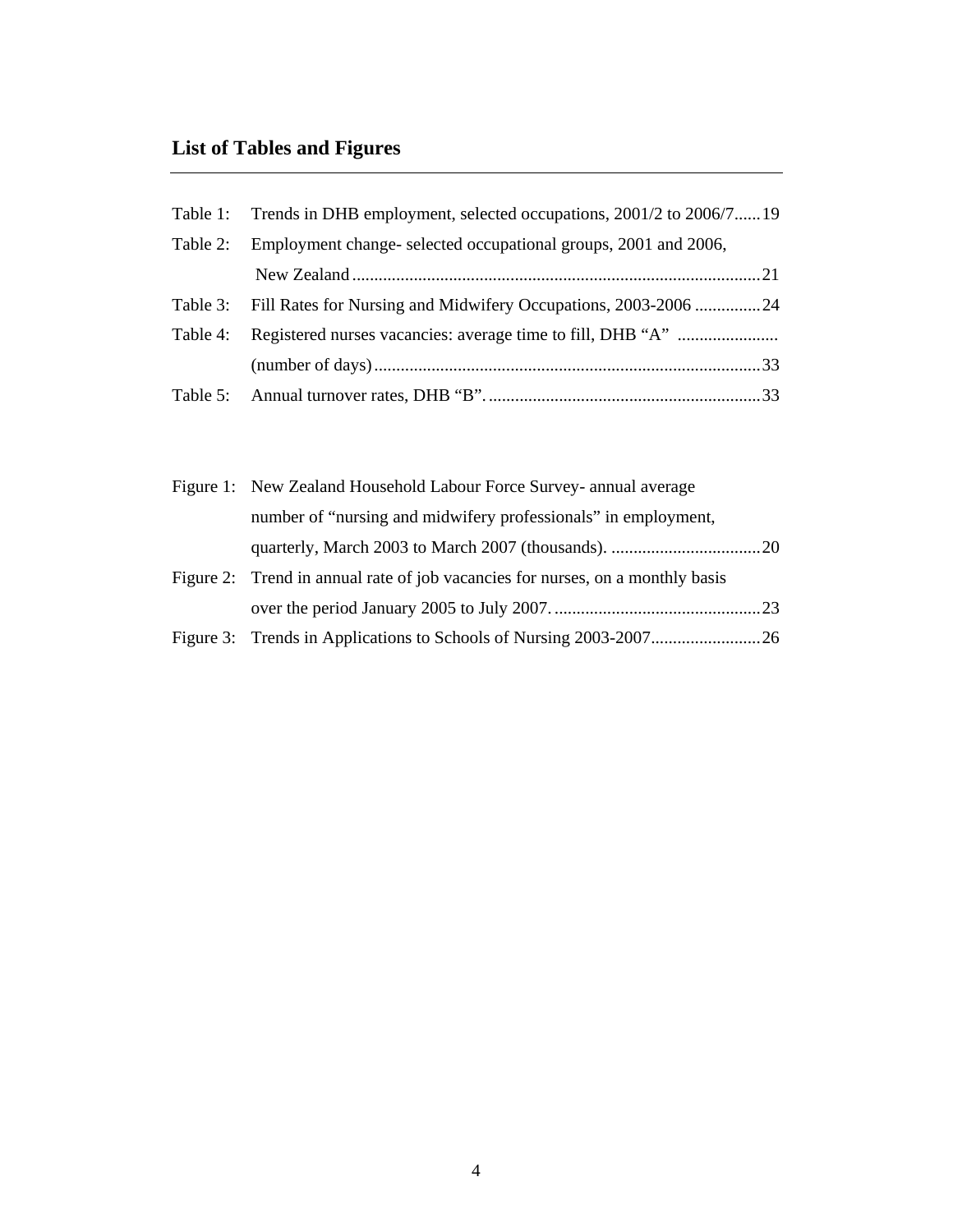#### **1. Introduction**

This report examines the impact of a national multi- employer collective agreement (MECA) for nurses, hospital midwives and healthcare assistants in New Zealand. The 2004 MECA covering these staff groups employed by District Health Boards (DHBs) marked a significant stage in nurses' and midwives' pay determination. One of the management negotiators at the time highlighted the MECA as "good for nursing and very good for the DHB sector…. People will always remember the time when nurses pay got to where it ought to be" (O'Connor, 2005). The chief executive of the New Zealand Nurses Organisation (NZNO) heralded the MECA as a "ground breaking achievement" (Annals, 2005). It achieved pay scales which, it was claimed, would bring the pay of these groups in line with other professional groups with similar skills and responsibilities. The agreement covered a two and a half year term, ending in December 2006.

The new pay scale had the potential to have a significant impact on labour market behaviour within the public sector District Health Boards, as well as impacting on the broader dynamics across the various other sectors (private, non-Government, charitable) in which nurses, midwives and healthcare assistants were employed in New Zealand.

This report provides an overview assessment of the impact of the MECA, in order to identify any key trends and impact on nurse labour market behaviour evident at this stage, to assess any additional impact on the workforce, to report on any unforeseen outcomes and knock-on effects in other sectors, and to assess the utility of available nurse/midwifery workforce/ labour market indicators to track future changes.

#### **Aims and methods**

The aim of the report is to contextualise and undertake a rapid initial assessment of the impact of the MECA. It uses a a rapid assessment approach based on a document and literature review, a review of available data on the New Zealand nurse labour market, and detailed information from case studies with managers and staff in two District Health Boards. In addition perspectives of non-government employers of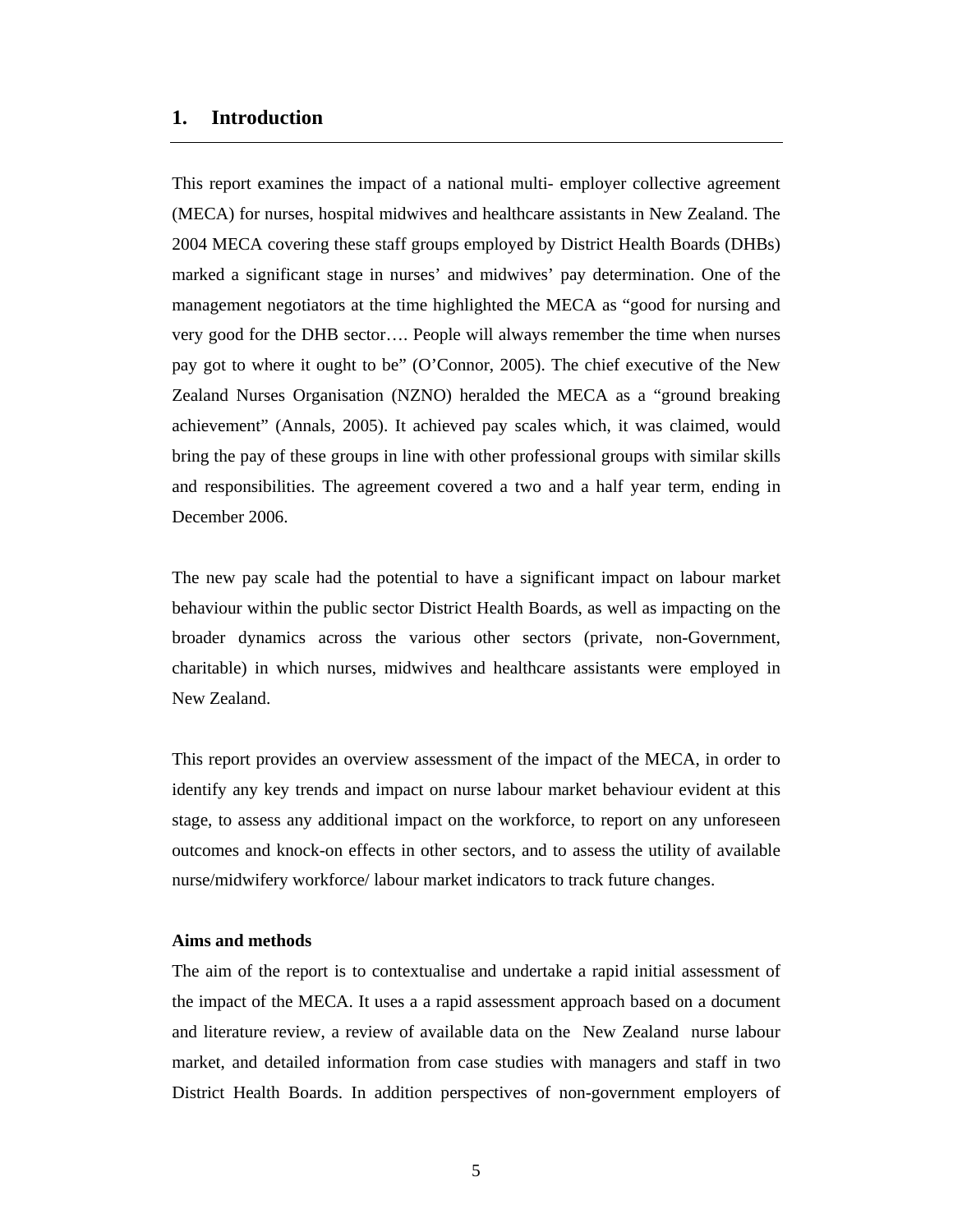nurses and information on trends in application rates to schools of nursing were assessed. The research for this report was conducted between August 2007 and January 2008. As such it provides a retrospective assessment of the impact of the MECA . The study protocol was approved by the Multi-Region Ethics Committee (one of the Ministry of Health's Health and Disability Ethics Committees) [approved 31 August 2007 (MEC/07/51/EXP)].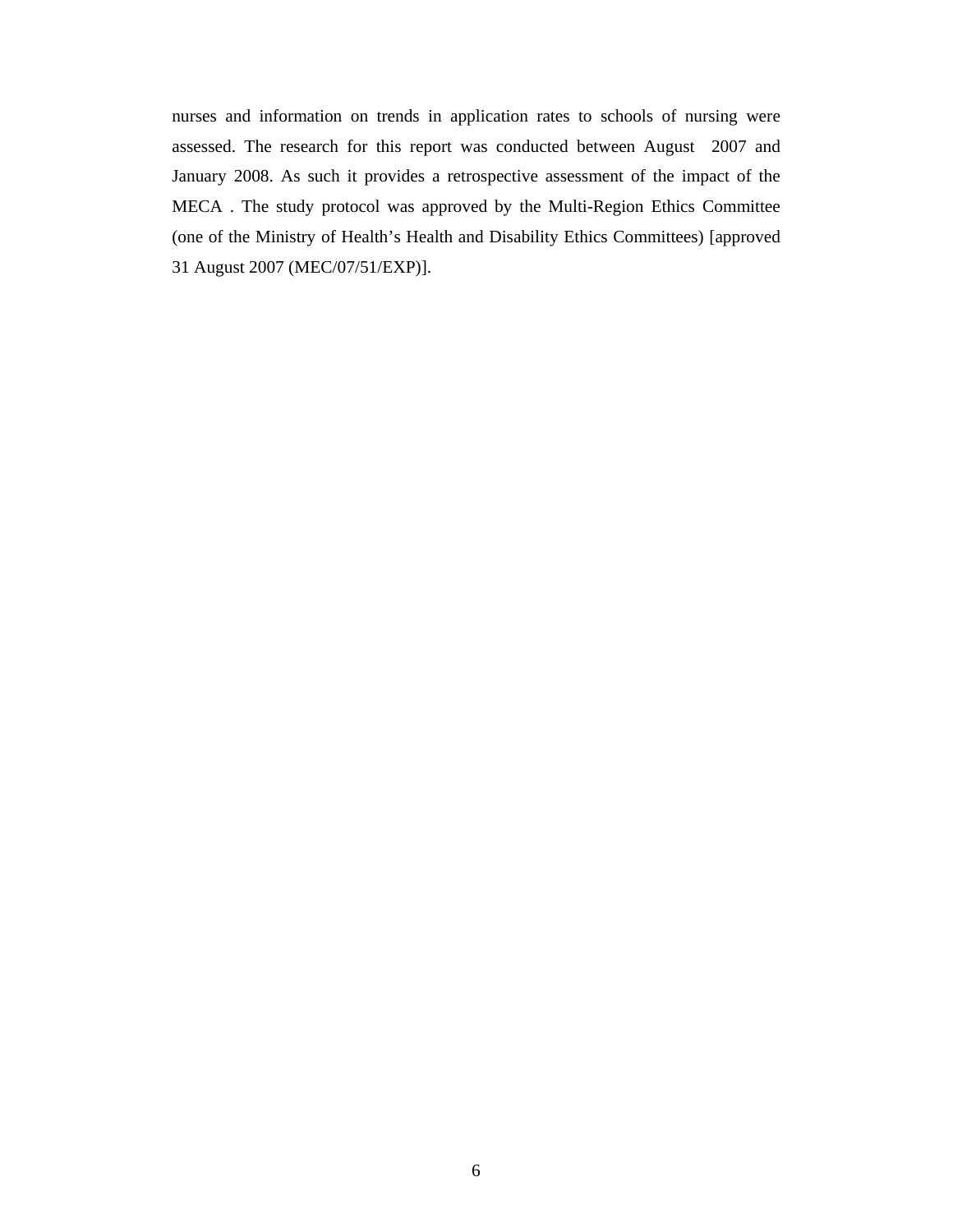#### **2. The Background to the 2004 MECA**

In New Zealand the final decade of the  $20<sup>th</sup>$  century was characterised by extensive hospital restructuring, health system reform and labour market reform. A reported consequence for nursing was the loss of leadership structure and career pathways. This was highlighted in a critical report by the Health and Disability Commissioner (1998), precipitated by organisational stress and patient deaths, which covered a wide range of concerns, and which commented on low nursing morale, increased casualisation of nursing, inappropriate staffing levels and skill mix, lack of professional leadership and an associated reported decline in quality of patient care.

Other reports from that period highlight minimal annual change in actively practising nurses; rising median age of nurses; a decline in the proportion working fulltime compared to part time; and a rise in the percent working casually (New Zealand Health Information Service 1997). Reflecting concerns over the gap between the potential of nursing and what was delivered, a taskforce was established charged with identifying barriers that prevent registered nurses from improving the services to patients, and to devise strategies to remove those barriers (Ministry of Health, 1998). The taskforce reported that the working conditions of nurses were limiting nursing's potential. The report also concluded that the Employment Contracts Act in 1993 had led to nurses' income dropping in real terms, compounding the existing gender income gap affecting a predominantly female workforce. There was compression of pay scales which was associated with lack of reward for nurses with higher educational levels and responsibility.

A survey of non practising nurses and midwives by the New Zealand Health Information Service (2000) identified reasons for not practising: parental or childcare responsibilities; working hours don't suit; and pay that was not attractive. Three quarters of respondents indicted they would consider a return to practice, and the most frequently reported factors that would assist registered nurses and midwives to return to clinical practice were: more flexible hours of work; availability of return to work programmes; salary increases; and provision of child care facilities.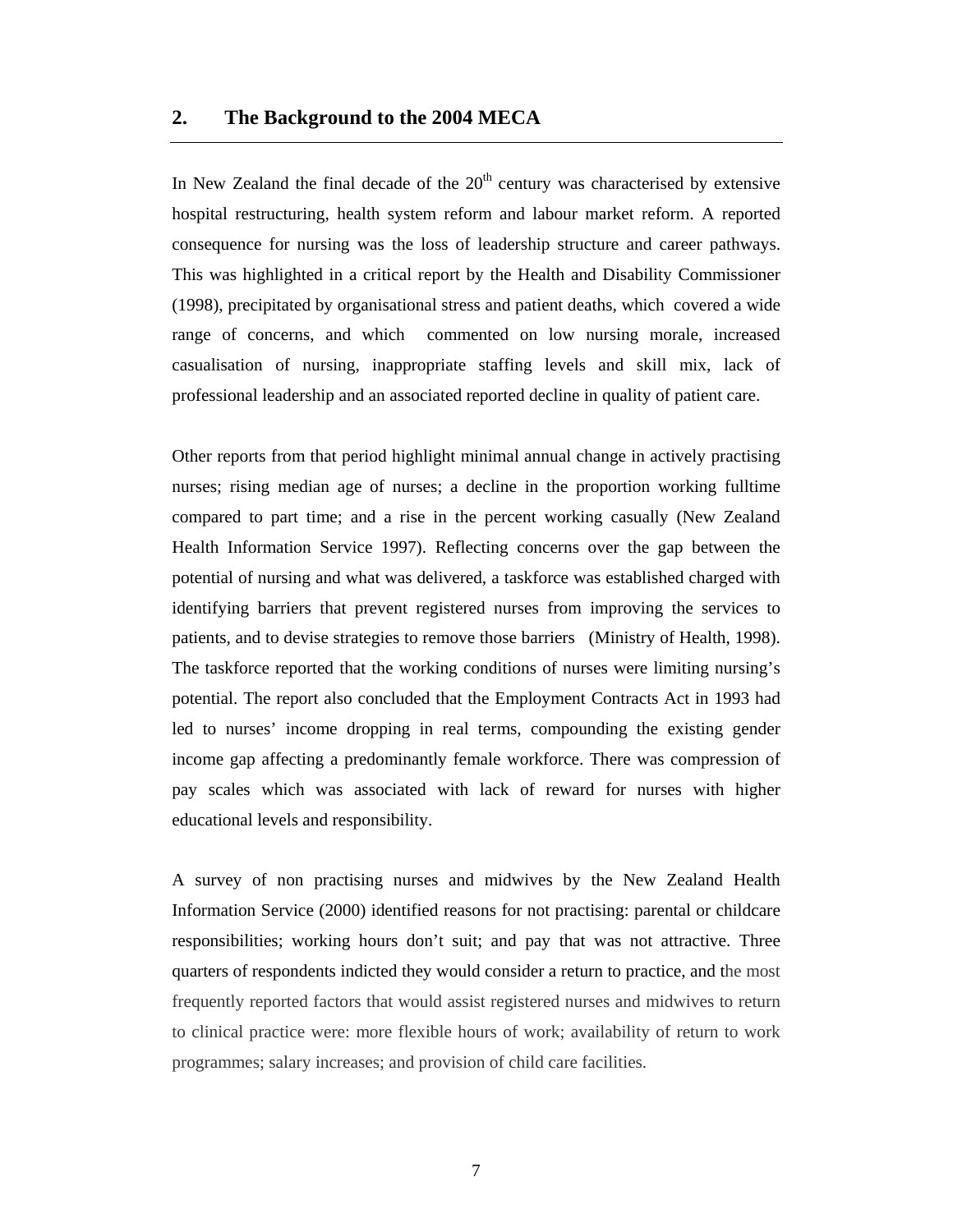Concerns about nurses' employment conditions were also reflected by the Health Workforce Advisory Committee (2002) in its stocktake of the New Zealand health workforce. Along with a range of reported concerns about professional issues, the report identified remuneration, inflexible hours, physical demands, increased patient acuity, and high workload as reasons for reduced numbers of New Zealand trained RNs being active in the workforce.

These reports agree that nurses' employment conditions had deteriorated by the end of the twentieth century, leading to increased nurse shortages and dissociation of some nurses from working in the profession.

#### **Shortages of "willing nurses"**

The nursing workforce and nursing labour market situation in New Zealand in the run up to the negotiation and implementation of the 2004 MECA was characterized as one of staff shortages, with growing concerns about long term supply into the profession. A labour market report conducted by the New Zealand Department of Labour, based on data as at 2004, reported that "Available data suggests that the growth in the employment of registered nurses has remained weak over the past four years. The Department of Labour expects that employment growth for nurses will remain moderate in the short term. In the long term, however, there is likely to be strong growth in the demand for nurses, with the ageing of the New Zealand population." (Department of Labour, 2005, para. 3.3.1).

The Department of Labour also reported that the number of new nursing graduates had fallen strongly in the late 1990s, and that more New Zealand trained nurses were leaving New Zealand soon after qualification, for better paid jobs in Australia and elsewhere in order to pay off loans more quickly (Department of Labour, 2005, para. 4.4.2). The report also highlighted 'occupational detachment' (employees who voluntarily leave an occupation) as a key issue for nursing, given that a significant number of registered nurses were exiting from active employment in the profession. The Department reported that the percentage of registered nurses and midwives remaining active in the profession in the first three years after initial registration had declined to 60% in 1998 from 81% in 1990, and highlighted that in 2003, there were 4,452 registered nurses and midwives in New Zealand holding annual practising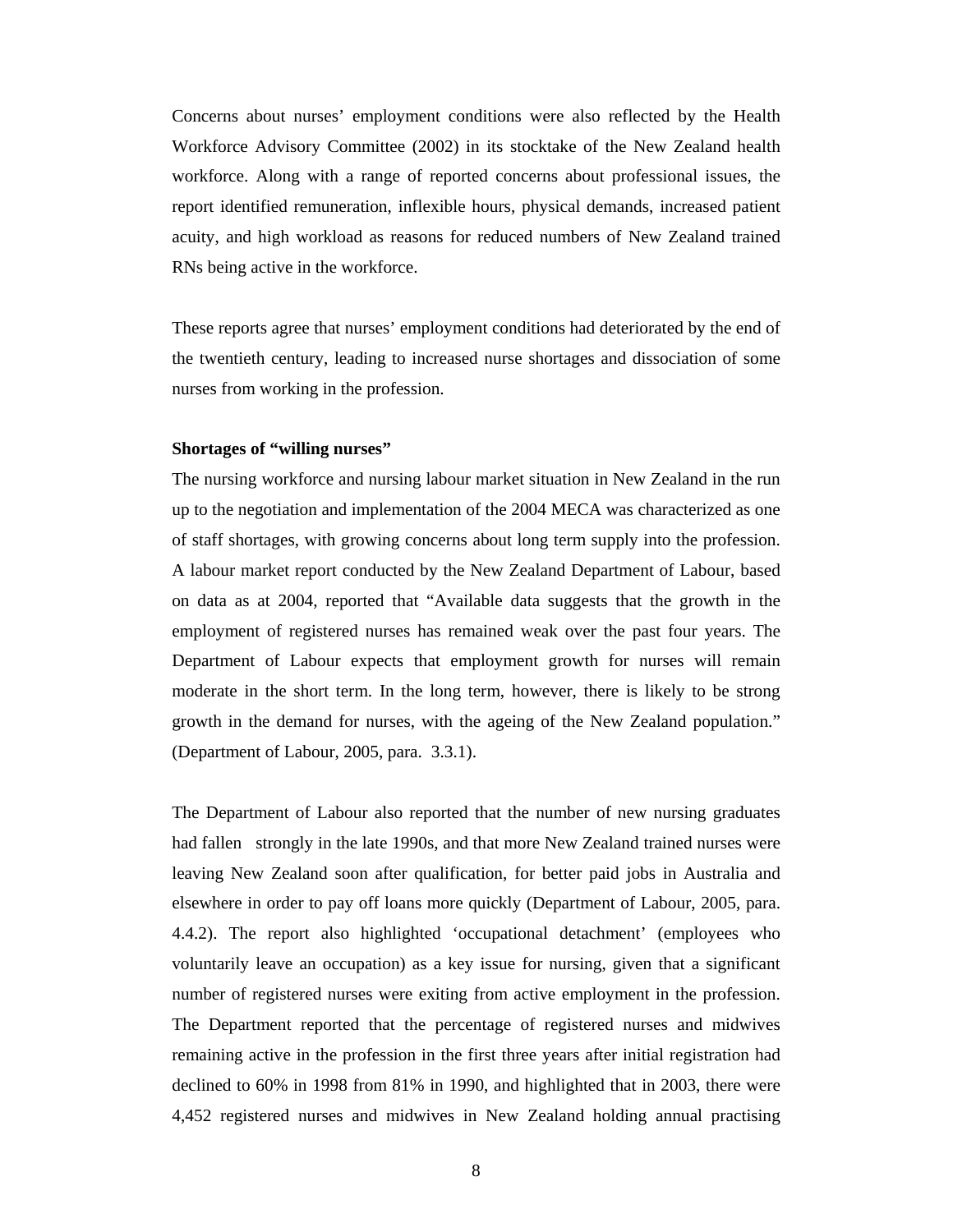certificates who were not actively employed as nurses or midwives (Department of Labour 2005, para. 4.4.1). ( Note: This indicator cannot be used in later years. The 2005 implementation of the Health Practitioner Competency Assurance Act 2004, demonstration of competence, including active practice, for issue of annual practising certificates means that non practising nurses will not now be on the register.) .

The Department also argued that "there does not appear to be a shortfall in the number of trained nurses in New Zealand. Rather, there is a shortage in the number of registered nurses who want to take up work as nurses under current pay and employment conditions. This condition is thus described as a recruitment and retention difficulty rather than a genuine skill shortage" (Department of Labour 2005, para. 5 .3 .1).

The Department reported that "Salaries and working conditions are factors which have been identified as influencing decisions to remain active in the profession" but that "Recruitment and retention difficulties for nurses are expected to ease somewhat over the next few years as more nurses are encouraged to take up active employment in the profession. A key factor affecting this is likely to be the increase in pay (up to 20%) for registered nurses employed by District Health Boards, following the recent pay settlement between the District Health Boards and the New Zealand Nurses Organisation" (Department of Labour, 2005, para. 6.1).

#### **Securing a new deal on pay: the case for change**

The 2004 MECA was therefore negotiated at a time of increasing concern about supply-demand imbalances in the New Zealand nursing labour market; it was also the result of a long term strategy by NZNO to shift the focus of nurses' and midwives' pay determination to national level. The labour market and political situation at the time of the negotiation were enabling factors in the union achieving its objective.

From the early 1990's pay determination for nurses and midwives working in the public sector in New Zealand was mainly focused at District Health Board (DHB) level. As part of the process of radical reform in the New Zealand health system, and enabled by labour law reform, in the early 1990s nurses' and midwives' public sector pay bargaining was devolved down to local ("Crown Health Enterprise") level.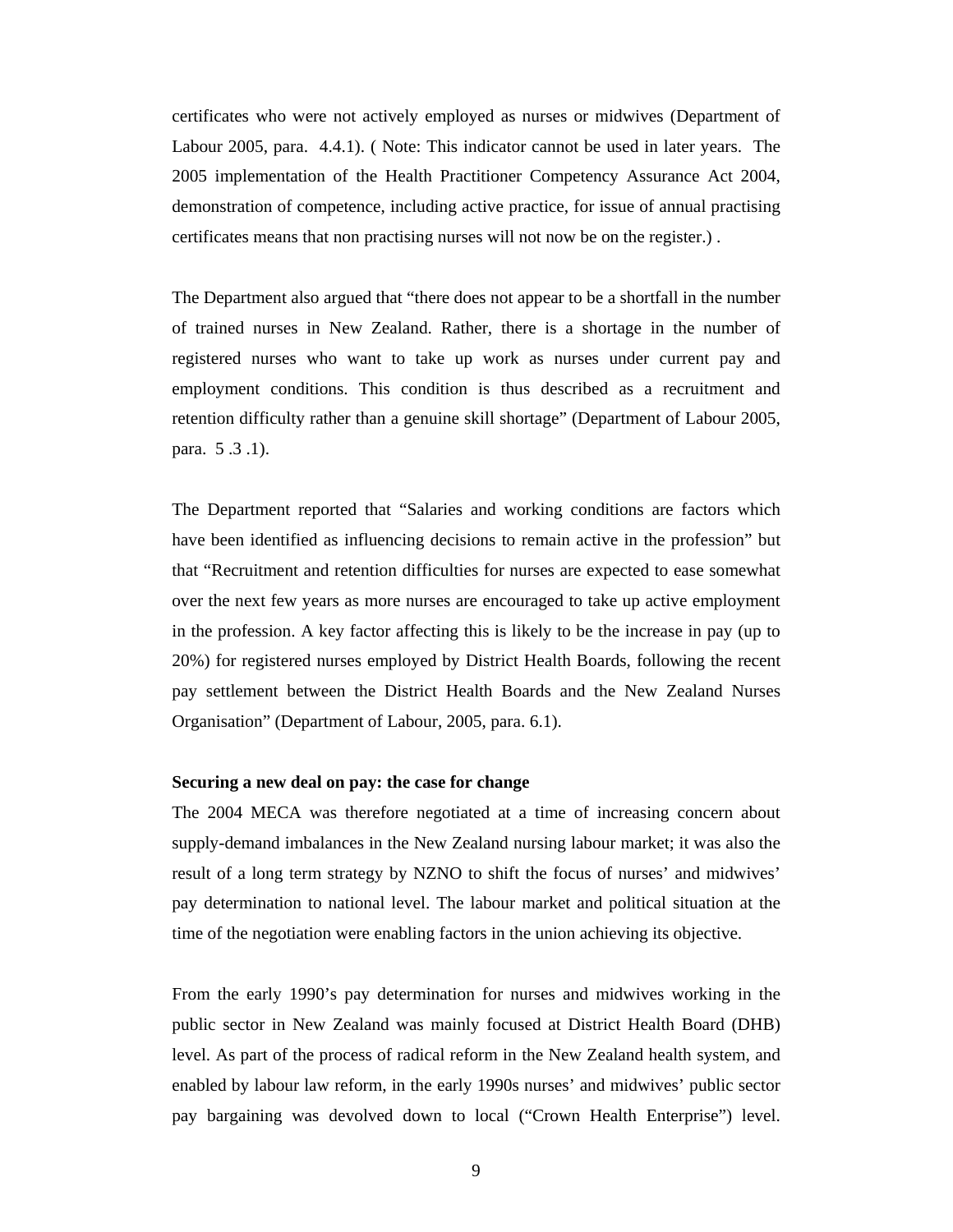Collective bargaining was later consolidated into regional agreements, and at the beginning of this decade there were four regional MECA's (South Island, Lower North Island, Auckland and Northern), while Canterbury for a time continued to bargain separately (NZNO, 2003).

In the earlier part of this decade NZNO developed a strategy of moving first to regional MECA's, with the ultimate goal being national bargaining. One of the lead negotiators on the NZNO team for the 2004 MECA argued that the key rationale for a shift to a national MECA were to achieve "fair pay and safe staffing" (Alexander, 2004).

The NZNO aim for "fair pay" was set out in a 2003 document (NZNO 2003) which put the case for pay equity, citing job evaluation results, pay comparisons with other occupations within New Zealand and pay comparisons with nurses' pay rates in other countries. The document argued that "NZNO will be seeking tripartite agreement (government, DHB employers and NZNO) to a process and timetable for the implementation of a fair pay pathway" (NZNO 2003, p1). The same document highlighted that the "government estimates that it spends \$100 million each year on nursing turnover. There is a nationwide shortage of nurses – or at least of nurses prepared to nurse. Overseas employment is becoming increasingly attractive as pay and workload issues are tackled elsewhere" (NZNO 2003, Foreword).

The 2003 document set out the main inter-related objectives of NZNO in the run up to negotiation on the 2004 MECA:-

- consistent national approach to pay bargaining
- pay equity arguments for pay uplift
- recruitment and retention arguments for pay uplift
- related focus on staffing and workload issues

The NZNO aim was to use the pay equity argument to prepare the ground for bargaining. The objective was to create an environment for national bargaining and to overcome piecemeal localised bargaining – as one NZNO negotiator noted "we had to create solidarity between groups that had absolutely no contact for 15 years". They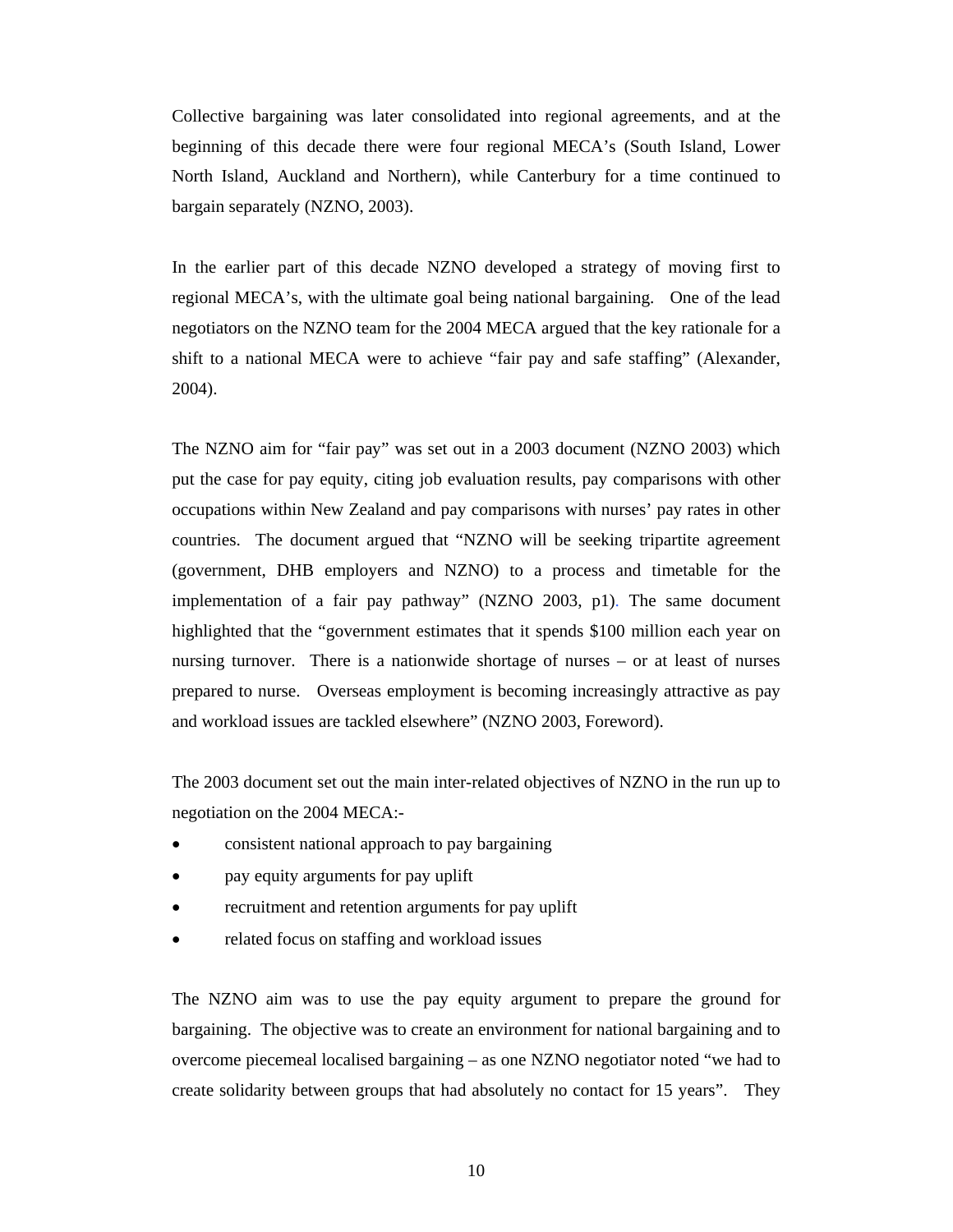also had to overcome what some regarded as "protectionist" interests (e.g. groups in high cost urban areas where pay rates were at the time relatively higher), so the union had to ensure the pay rise was sufficient so no group felt they had lost out. The objective was to secure a "pay jolt" of significant magnitude to enable a levelling up of pay rates to a national standard.

The focus on NZNO represented nurses and midwives and related staff employed by DHB's gave a focus that covered the majority, but not all employed staff in these occupational groups. Others were employed in primary care, NGO's, etc. Once having secured a national agreement in the DHB sector, NZNO had the intention to "roll out the basic elements of the settlement to nurses in the primary care, aged care and private sectors."(Annals, 2005) (see also NZNO 2005)

#### **Local or National?**

The evidence base on nurses' and midwives' pay and labour market behaviour is limited, fragmented and context specific. There is unresolved debate about the research evidence of the impact of pay on nurses' labour market behaviour (particularly in comparison to other non pay interventions). Some academics have argued that registered nurse labour supply "is fairly unresponsive to wage changes" (see e.g. Sheilds 2004), while others have argued the opposite (e.g. Buerhaus 1991). Some have argued that increases in pay have a more significant effect in attracting more new entrants to the profession than in increasing the hours of those already in employment (Chiha and Link, 2003); and others have even argued that there is evidence of a "backward bending supply curve" in nursing- with nurses substituting more hours of non work activity when their hourly wages increase (see e.g. Lin, 2003).

The academic evidence base, such as it is, is not particularly helpful to this study in New Zealand - most English language research in this area has been conducted in the United States, where labour market dynamics and health system characteristics are very different from those in New Zealand (and from other developed countries), with low unionisation, localised pay determination, limited collective bargaining, and very different labour laws. Many of the published studies have methodological weaknesses (for a discussion see Buchan, 1992; Antonazzo et al, 2003). Furthermore, most of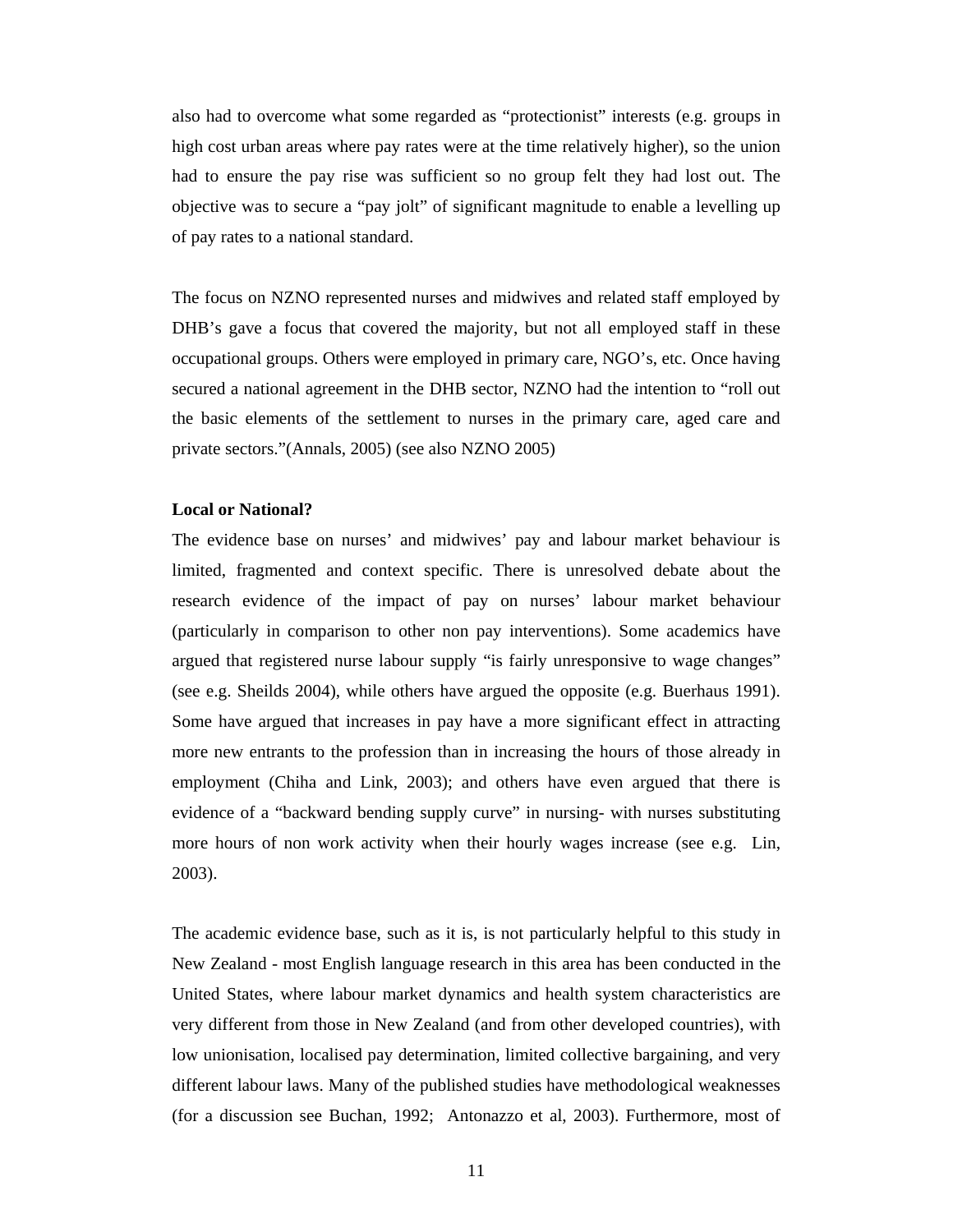these studies examine pay rates of individual nurses; they do not assess the impact on labour market behaviour of an award such as MECA, which also includes other significant elements of relevance to working nurses and midwives, such as the safe staffing commitments. Finally, the interdependence between nurses' pay rates/ pay changes, and the effect of the quality of the practice environment are grossly underexplored. It could be argued that increasing pay if the working environment is unattractive may lead to reduced working hours, whilst the same pay increase intervention in a positive practice environment may have the opposite effect.

There has also been continued debate about the pros and cons of local, regional and national level pay determination (see e.g. Calmfors, 1993; OECD 1997; Wallerstein, 1999; Bender and Elliot 2003). Within public sector health systems, health sector reform has sometimes included attempts to shift the locus of pay determination from national to local level on the grounds of greater managerial "flexibility"- as was the case in New Zealand in the early 1990's and in the National Health Service (NHS) in the United Kingdom in the early/ mid 1990's (see e.g. Catton, 1998). Counter arguments have been that national pay is simpler to operate, less time consuming, and may be appropriate for monopsony labour markets such as those for the health professions ( see e.g. Buchan 1992; Grimshaw 2000; Buchan 2000)

Trade unions tend to favour national bargaining as it enables them to focus their efforts and maintain consistency across their membership. Where there is fragmented local bargaining unions will usually attempt to "ratchet up" pay rates by targeting their pay bargaining efforts initially on relatively weaker managed units to secure pay increases, and then use these gains as the benchmark to achieve increases in other units. This is enabled if unions can maintain a national overview of pay rates and local labour market variations. However local pay determination can also lead to a range of "local issues" occupying disproportionate time and effort at multiple bargaining tables.

There is often a mixed view from public sector management about the pros and cons of local pay- for example, the "voluntary" nature of the option to move to local pay determination in the UK NHS in the 1990's led to few employers attempting to shift away from national pay determination, because of perceptions about costs and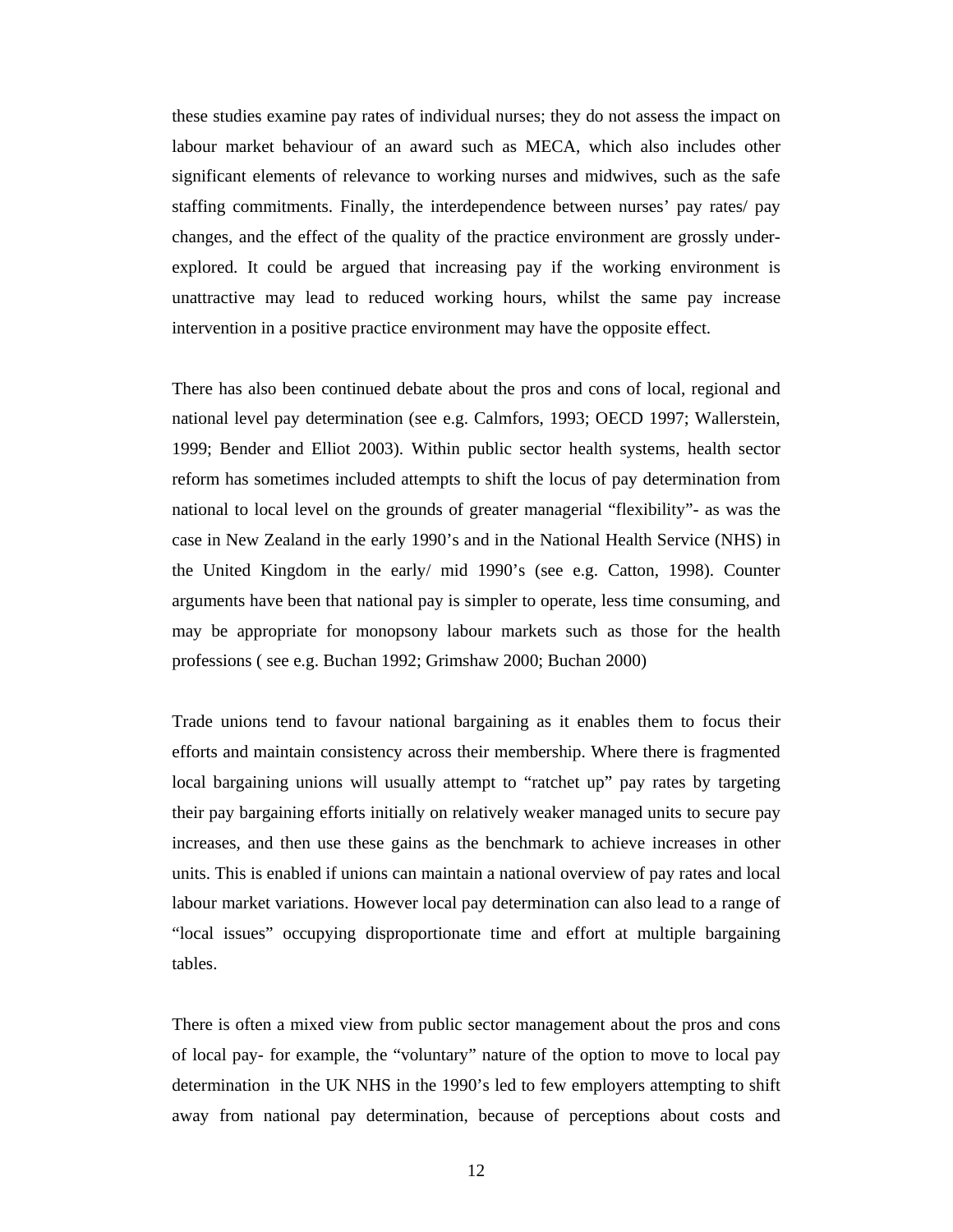complexity of handling all pay issues locally; they also were aware that localising the focus carried some illusion of increase power, because there was no increase in the availability of financial resources. More recently, a new national pay system for the UK NHS has been established which includes some local flexibilities, but within a structure that is nationally agreed and negotiated (Buchan and Evans, 2007). The attraction of national pay determination for some public sector managers is that it distances them from the time and resource intensive active participation in the process; it can also create a more stable intra-organisational climate. The NZNO/DHBs MECA was the first example in New Zealand of the shift back to national focus.

One of the issues that makes New Zealand unique is that it has retained a public sector system, but has over the last twenty years shifted from national to local pay determination, and then reversed this trend, moving back to a national focus for pay determination. This has created a situation where many of the stakeholders in the process have detailed experience of the pros and cons of actual involvement in different models- not just a theoretical understanding.

One DHB representative summarised some of the pros and cons of local versus national pay determination, in the context of the MECA: "the advantage of a national MECA is that it avoids the ratcheting of local awards. Employers need a collective approach, otherwise they get picked off. The downside is that it has taken too long nationally to reach agreement – and there are knock-on effects to other groups".

As noted above, by 2003/4 the nursing labour market situation in New Zealand was becoming increasingly problematic. One key element in the NZNO approach, as noted by a DHBNZ representative at the time, was to establish "a view of nursing as a national labour market, with New Zealand having to compete internationally", and that the DHB's should accept that "a nurse is a nurse is a nurse" (i.e. that there should be equal treatment throughout the country). Another DHB representative noted that at the time "there had been a loss of attractiveness" in nursing as a career.

Political change also created a more favourable set of conditions for a new approach to nurses' pay determination, including the prospect of central funding. One NZNO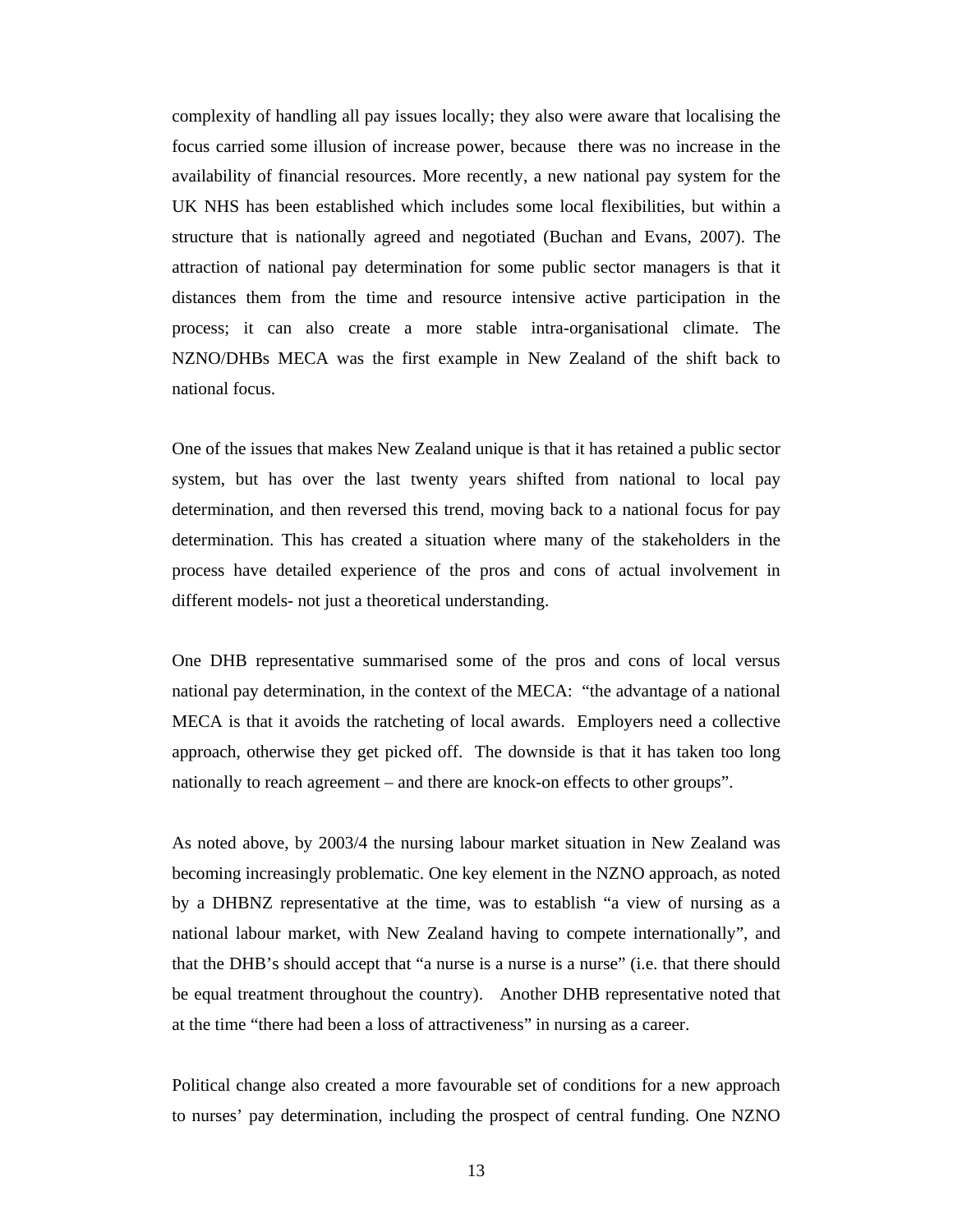representative noted that the change of government in 1999 "opened the door to change". A DHB representative highlighted that in their view, at least some of the negotiators on both sides "knew that the off stage message from government was that funding was available". Another DHB representative noted: "Negotiations were helped by the fact that the quantum was already known …", while another person involved in the national negotiations commented that "we were aware that the government had made money available for the pay jolt and a three year agreement – it [the national MECA] was seen almost as national policy". In spite of this, and the acknowledgement that the ground was well prepared before "we sat down at the table", a DHB representative noted that "it was really difficult to keep 21 DHB's on side". One of the reported lessons learnt in the MECA negotiations was the need to set up a joint action committee at national level "to keep the momentum going after agreement reached, to keep it live …".

Another issue raised by some commentators was the broader government agenda to reduce the gender pay gap-it could be argued that addressing low pay for nurses could be seen as a big step in this direction. However NZNO sources indicate that the government response to their proposals in 2003 on moving forward to close the gender pay gap had not been encouraging, leading NZNO to alter its strategy and focus on an industrial approach to achieving pay equity.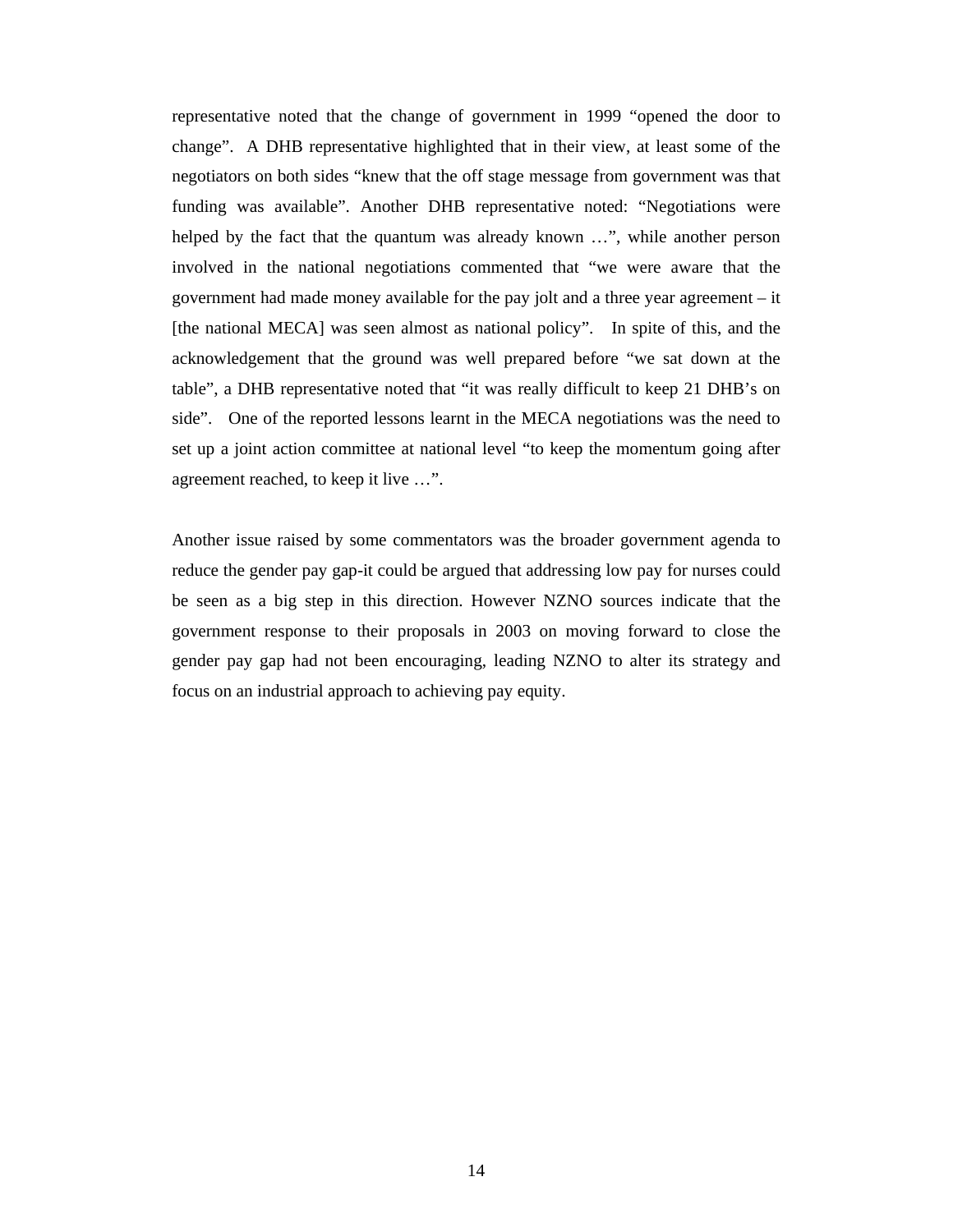### **3. The 2004 MECA between District Health Boards and the New Zealand Nurses Organisation**

After negotiations, the 2004 MECA was agreed between the employers (i.e. all 21 District Health Boards – see Appendix 1 for a list) and the New Zealand Nurses Organisation (NZNO), with lead signatories signing off on the agreement at the end of February 2005, and full ratification happening in the following month. Whilst coming into force on 1 April 2005, the main provisions of the MECA were back- dated to take effect from 1 July 2004. The MECA expired on 31 December 2006.

The agreement covered a range of issues including pay rates, hours of work, leave entitlement, etc (see Appendix 2 for details of the agreed pay scales). Whilst much of the content of the agreement could be characterized as a "normal" pay bargaining contract, there were two issues that differentiated it from the norm. Firstly, the contract set out a transition timetable to shift the determination of nurses' pay and employment conditions from the existing local/ regional focus towards a national pay system. As such it included a complex agreed timetable for transition and assimilation, to bring together pay rates previously negotiated at DHB level. As noted earlier, the general trend in pay bargaining in recent years had been from national to regional or local, where national bargaining existed. The MECA example is the first example of the focus of nurses' pay bargaining moving in the opposite direction, as a result of NZNO pressure, an enabling government, and perceived inadequacies with the previous system. This was thus a significant change in direction, and reflected a policy turn-a-round from the previous decade, when the shift, virtually overnight, had been from national to local level pay determination.

The second significant and unusual aspect of the MECA was that it included an agreement to establish a safe staffing commission to assess the impact and implications of low staffing levels, nursing workload, and to establish guidelines on safe staffing and healthy workplaces. In particular, there was a commitment to "a programme of regular monitoring of staffing levels and skill mix. Any identified staffing deficiencies shall be addressed. In the event that an acute staffing shortage cannot be alleviated, patient care, and the volume and range of services may be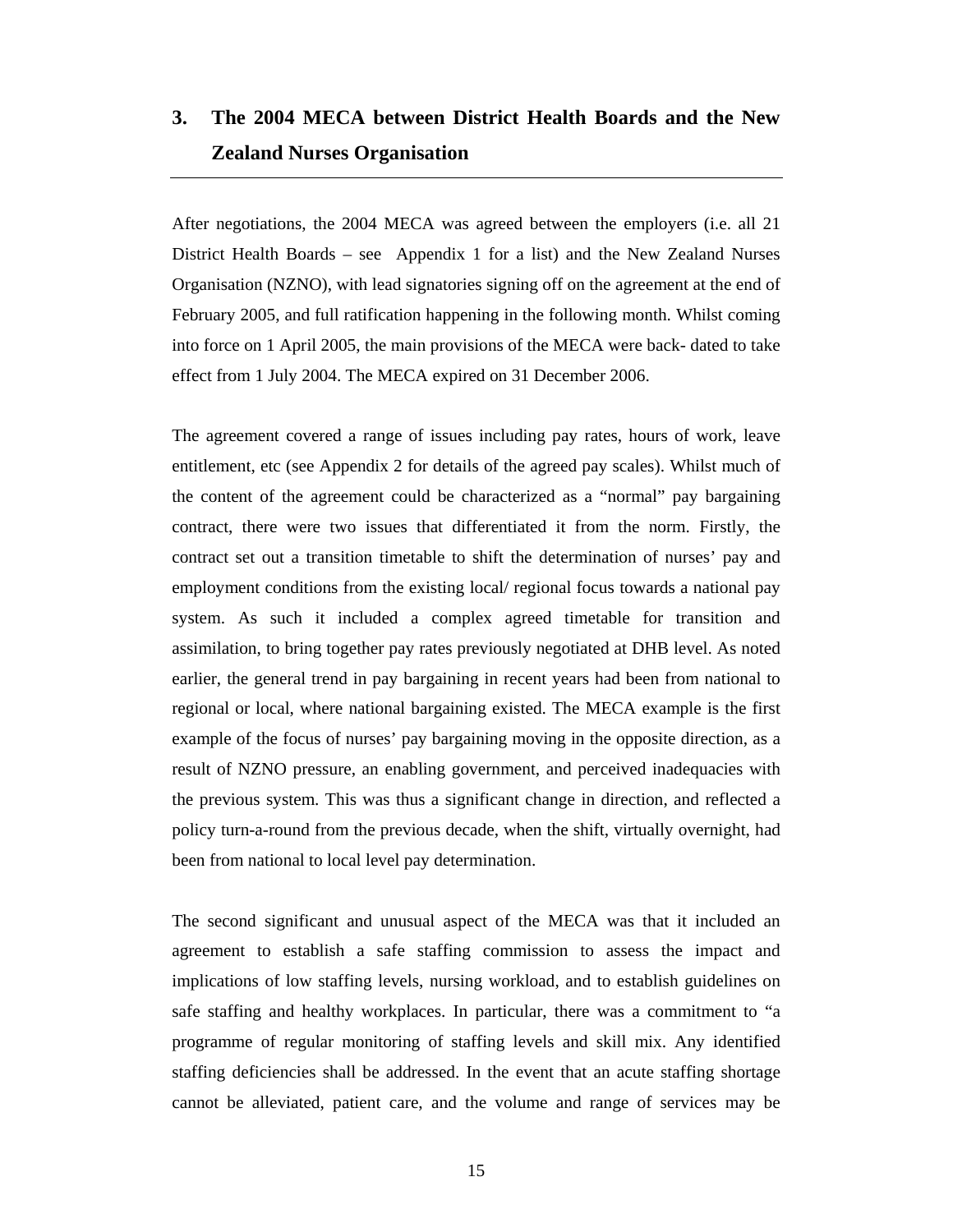reduced in accordance with direction by the appropriate manager and employer policies. When an incident occurs related to inappropriate staffing levels and/or skill mix, or a situation arises that a staff member believes may contribute to unsafe practice, it shall be reported to the person in charge and the appropriate incident report submitted. All incidents shall be investigated and an NZNO delegate will be involved in investigations and corrective measures, via mechanisms to be determined at each DHB through consultation with local NZNO". Appendix 3 reports on the terms of reference of the Commission. Appendix 4 gives its main recommendations.

This national commitment to a system of monitoring, reporting and acting on unsafe staffing levels also sets apart the MECA from most nurses and midwives pay negotiations, as it explicitly sets out procedures to deal with staffing inadequacies, and made linkages between staffing safety/ workload, patient care and the more commonly "negotiated" issues of pay and working conditions. The details of the approach to the safe staffing issue is examined in Annexes to this report, but it should be noted that it is the explicit link between safe staffing and pay determination which is one of the key characteristics of the MECA. In focusing on safe staffing, NZNO were addressing one of their priorities, and were making a case of a strong connection to staff retention. In addition NZNO's focus on safe staffing addressed their objective of obtaining a staffing "guarantee" mechanism to ensure that the pay increase was not "paid for" by reducing the number of nurse FTE's. This was stimulated by their knowledge that a pay equity based salary increase in Ontario, Canada, had led to reduced nursing numbers and increased workload per nurse.

There were four steps in the transition to the new pay system:

**Step 1** - 1/7/04 – Auckland region pay rates moved - e.g. RN5 move to \$47780 (6.2%); at 1/1/2005, all other MECA rates were aligned with the pre-1 July 2004 Auckland region MECA rates (with the exception of all designated senior positions and those paid above RN5 but yet to be scoped).

**Step 2** - At 1 April 2005 a percentage increase was applied to all pay scales with the exception of designated senior positions and those paid above RN5.

**Step 3** - At 1 July 2005 a further standard percentage increase is applied in most cases.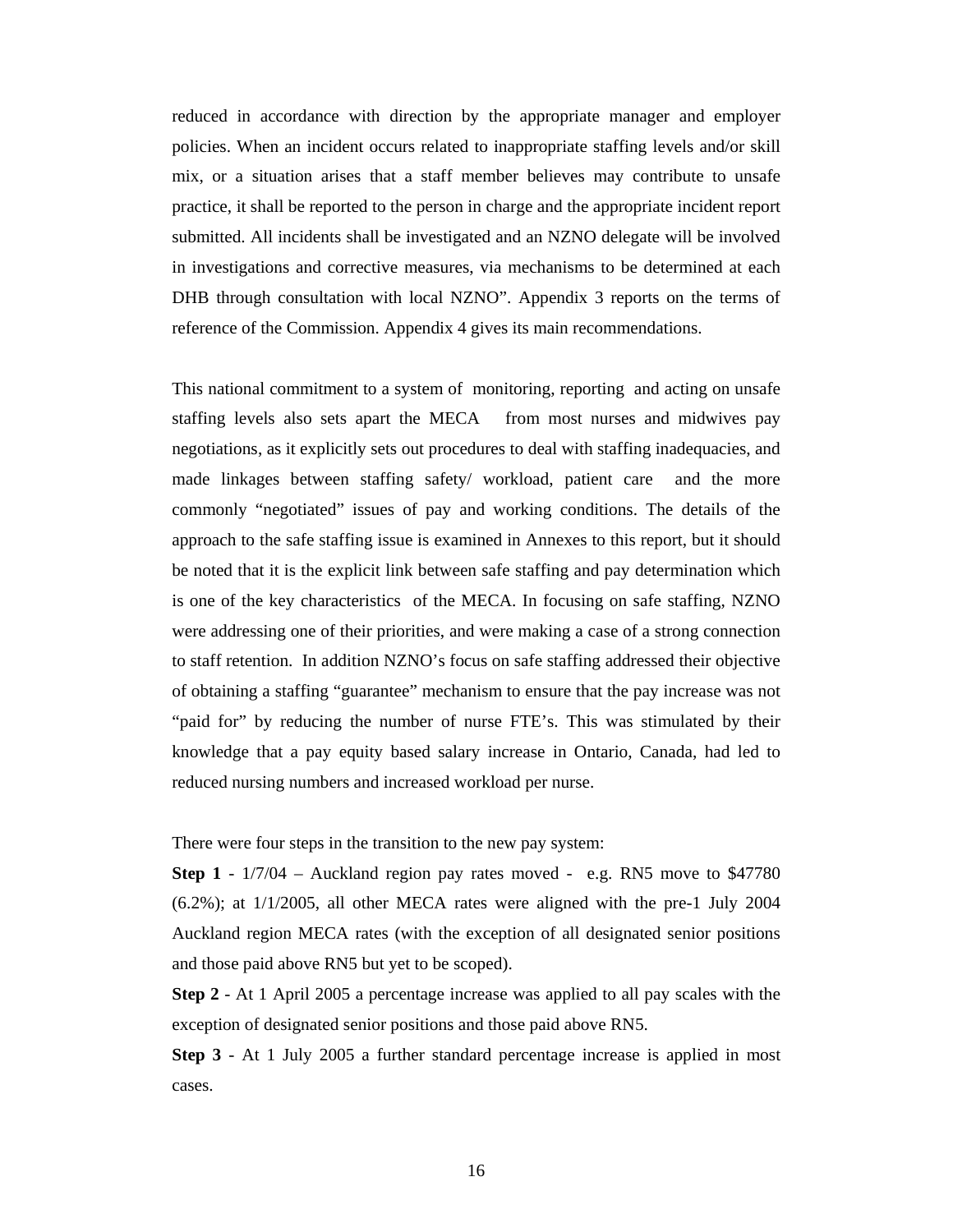**Step 4** - By the time of the next percentage increase (1 July 2006), all employees should be on the stated salary scale rates. Source: NZNO

The objective across the 4 stages was to end with a national pay system, giving time for the existing regional variations to be phased out in the process; with variable payments being made to different groups of nurses in different DHB's to "level up" to a national system. Inevitably however, some fared better than others in this process of levelling up- this issue will be examined when the situation at DHB level is examined in more detail.

At national level, the effect of the MECA on nurses' and midwives' pay rates was significant. The Department of Labour, in a report on the nursing labour market in 2005, noted that "Under the latest settlement, nurses employed by the DHBs will receive a significant pay increase (up to 20%). This increase will be phased in by July 2006. The new pay rates for registered nurses will range from \$40,000 (grade step 1/new graduate nurse) to \$54,000 (grade step 5). This compares with a pay scale of around \$33,917 to around \$45,000 previously. Senior nurses' pay rates will range from \$57,330 to \$80,000, compared with \$54,600 to \$74,766 previously" (Department of Labour, 2005, para. 4.6.1).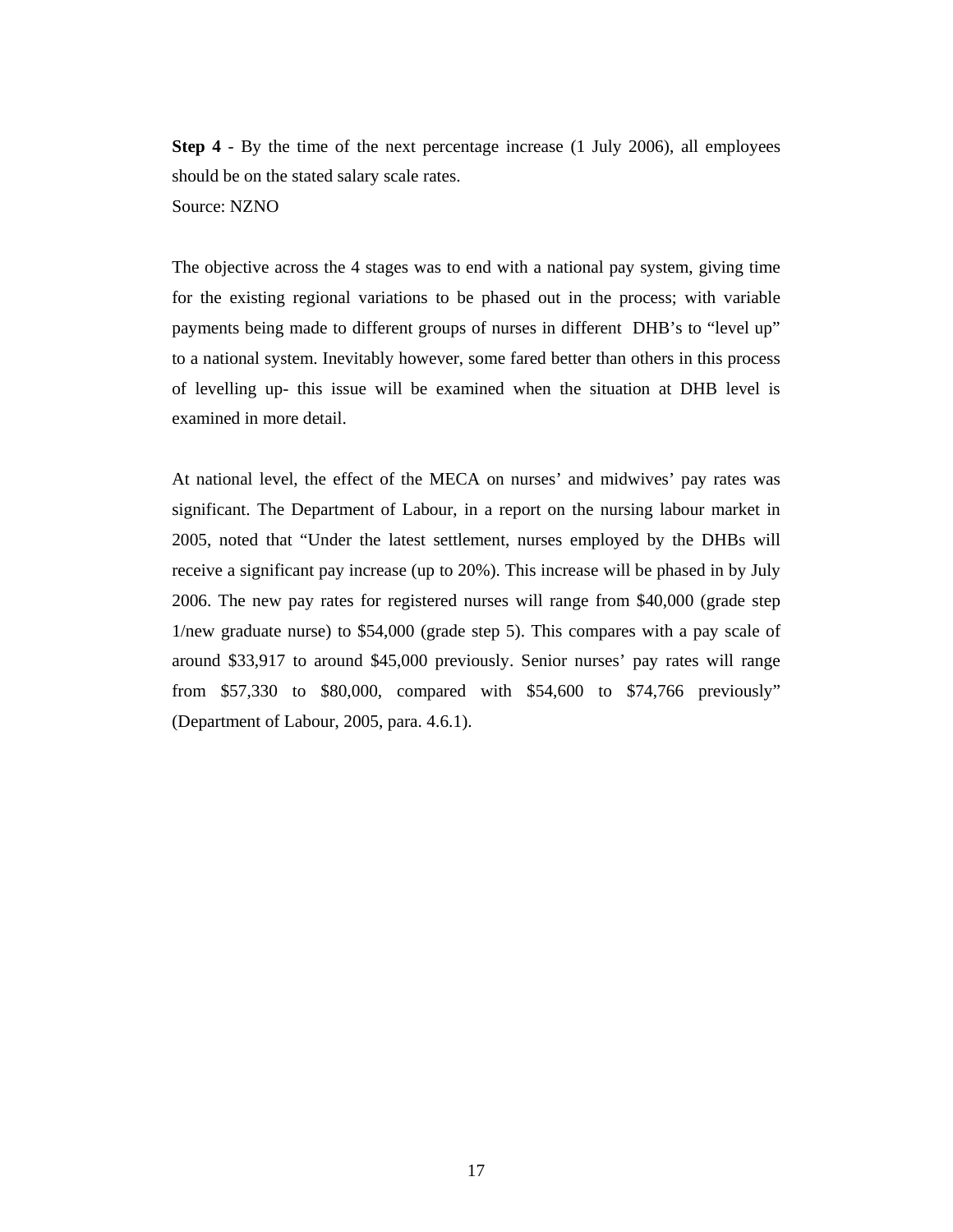#### **4. Impact of the MECA 2004-2006**

What has been the impact of the MECA? This report takes a retrospective look, building a picture using available labour market data, combined with the reported assessment of stakeholders at national level and within two DHB's. Overall, it is difficult to attribute causality between labour market change and any one factor, and limited data availability also constrains full assessment of the impact of the 2004 MECA. This section provides an incomplete but compelling picture built on the available national data. It should be noted that as the views of only two DHBs are reported in detail, this is only illustrative and cannot be taken as a balanced perspective from all 21 DHBs.

#### **National Indicators of change**

Available labour market indicators can be examined to assess trends across the period of implementation of the MECA. Changes across the period cannot be attributed only to the MECA, as a range of other factors- e.g. funding, demographic change, economic conditions, unemployment rates etc- may also have an impact on indicators such as employment rates, turnover and vacancy rates.

#### **Staffing change**

Table 1 below shows staffing growth in DHBNZ employment across the period 2001 to 2006. The relatively rapid growth in nurses employed in the year 2003/4 to 2004/5 is highlighted- but in terms of per cent growth across the period, there has been stronger growth in allied health professionals (AHP's) and in doctors (although these latter two groups are smaller in size). Growth in employment of nursing personnel is in any case partly a function of funding availability, assuming that there are additional nurses available to be employed.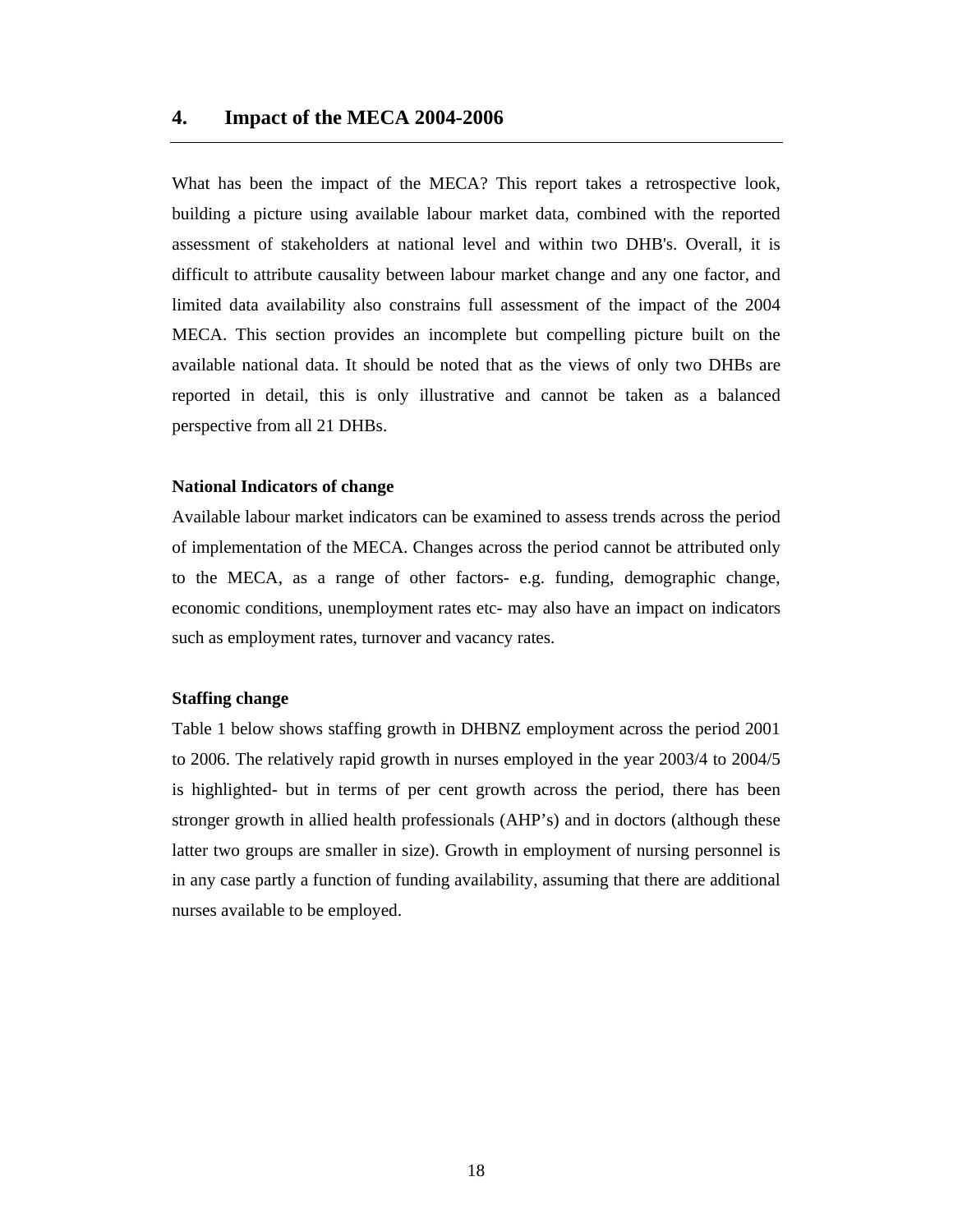|        |                                                                          | 2001/02 | 2002/03                   | 2003/04        | 2004/05         | 2005/06             | $2006/07$ *     |
|--------|--------------------------------------------------------------------------|---------|---------------------------|----------------|-----------------|---------------------|-----------------|
|        |                                                                          |         |                           |                |                 |                     |                 |
| Sector |                                                                          |         |                           |                |                 |                     |                 |
| Total  | <b>Medical Personnel</b>                                                 | 4,858   | 5,022                     | 5,213          | 5,737           | 5,638               | 6,316           |
|        | Nursing Personnel<br>Allied<br>Health                                    | 19,447  | 19,915                    | 20,230         | 21,282          | 21,472              | 22,286          |
|        | Personnel                                                                | 8,953   | 7,655                     | 7,888          | 9,628           | 9,978               | 10,189          |
|        | <b>Support Personnel</b><br>Management/Adm                               | 2,472   | 3,840                     | 3,723          | 2,238           | 2,234               | 2,279           |
|        | inistration                                                              |         |                           |                |                 |                     |                 |
|        | Personnel                                                                | 8,923   | 8,968                     | 9,252          | 9,825           | 9,595               | 9,804           |
| Sector |                                                                          |         |                           |                |                 |                     |                 |
| Total  |                                                                          | 44,653  | 45,400                    | 46,306         | 48,710          | 48,917              | 50,875          |
|        |                                                                          |         |                           |                |                 |                     |                 |
| $\%$   |                                                                          |         |                           |                |                 |                     |                 |
| Growth | <b>Medical Personnel</b><br><b>Nursing Personnel</b><br>Allied<br>Health |         | 3.38%<br>2.41%<br>(14.50) | 3.80%<br>1.58% | 10.05%<br>5.20% | $(1.72\%)$<br>0.89% | 12.03%<br>3.79% |
|        | Personnel                                                                |         | $%$ )                     | 3.06%          | 22.05%          | 3.64%               | 2.12%           |
| Sector |                                                                          |         |                           |                |                 |                     |                 |
| Total  |                                                                          |         | 1.67%                     | 1.99%          | 5.19%           | 0.43%               | 4.00%           |

**Table 1: Trends in DHB employment, selected occupations, 2001/2 to 2006/7** 

*Source: DHBNZ. Data is compiled from rounded figures Information provided above is as at 30 June figure. Outsourced labour is not included.* 

\* A FTE definition change was implemented effective 01 July 2006, therefore data from FY2006/07 forward is not directly comparable to previous years particularly the Medical Personnel.

The definition / recording of FTE for the financial years 2001/02 to 2005/06 are consistent, and therefore data is comparable.

A second source of data on employment trends is the Labour Force Survey. Data from the period between March 2003 and March 2007 is shown in Figure 1.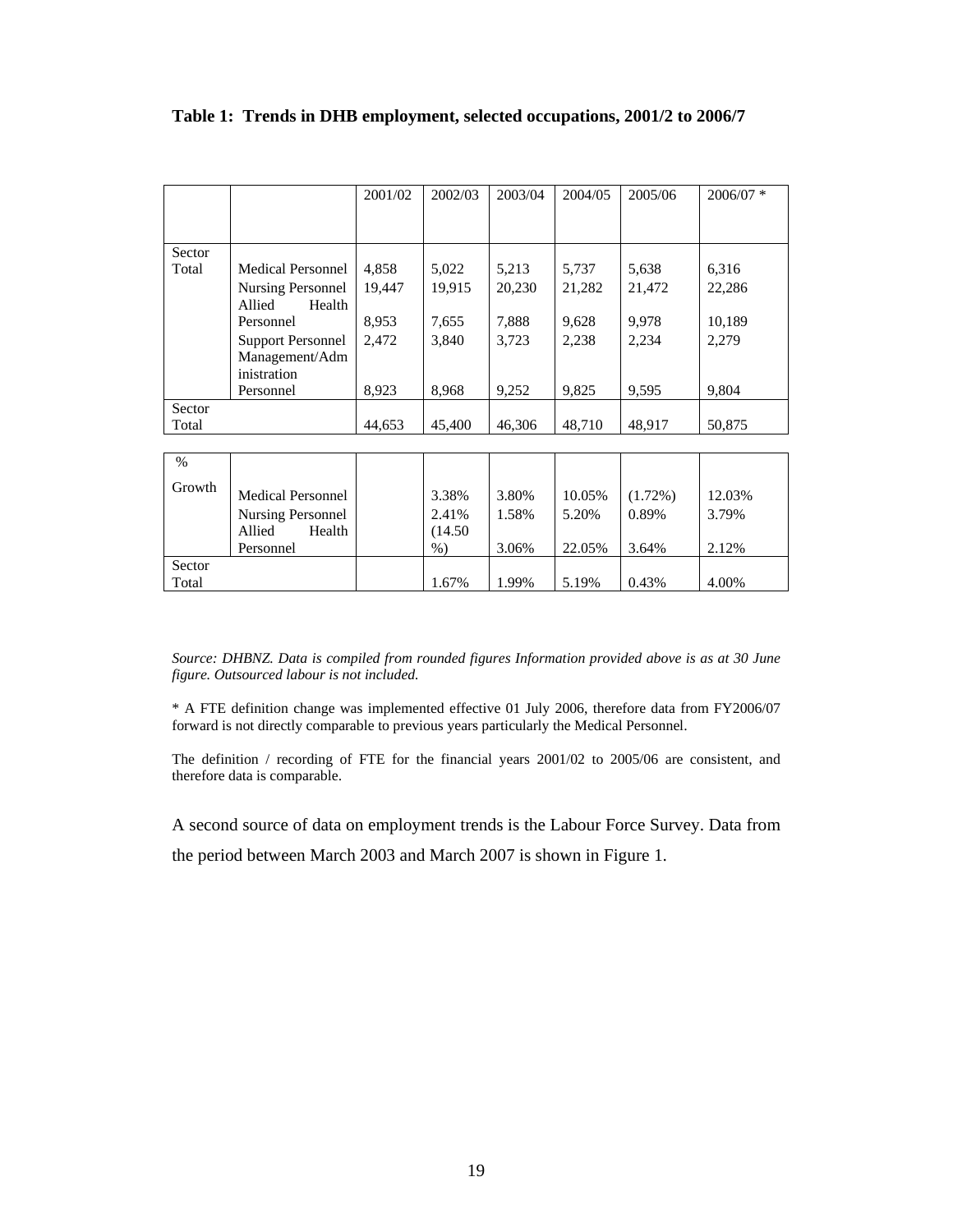**Figure 1: New Zealand Household Labour Force Survey- annual average number of "nursing and midwifery professionals" in employment, quarterly, March 2003 to March 2007 (thousands).** 



*Source: Statistics New Zealand: Household Labour Force* 

The data from the labour force survey highlights a static situation in the period between March 2003 and September 2004, followed by constant growth in more recent years. Overall growth for nursing and midwifery professionals across the period was 19.7%, markedly higher than growth for all occupations in the same time period- 11%. (Note that this data covers all sectors, and is a headcount figure.)

A third source of data on employment growth across the period is the Statistics NZ censuses of 2001 and 2006 which gives a rudimentary "before and after" timing for the MECA, and provides some information on nursing numbers in sectors other than DHB. Table 2 below sets out the data (Note: some caution is required in interpreting this data as the occupation classification system changed between the two censuses).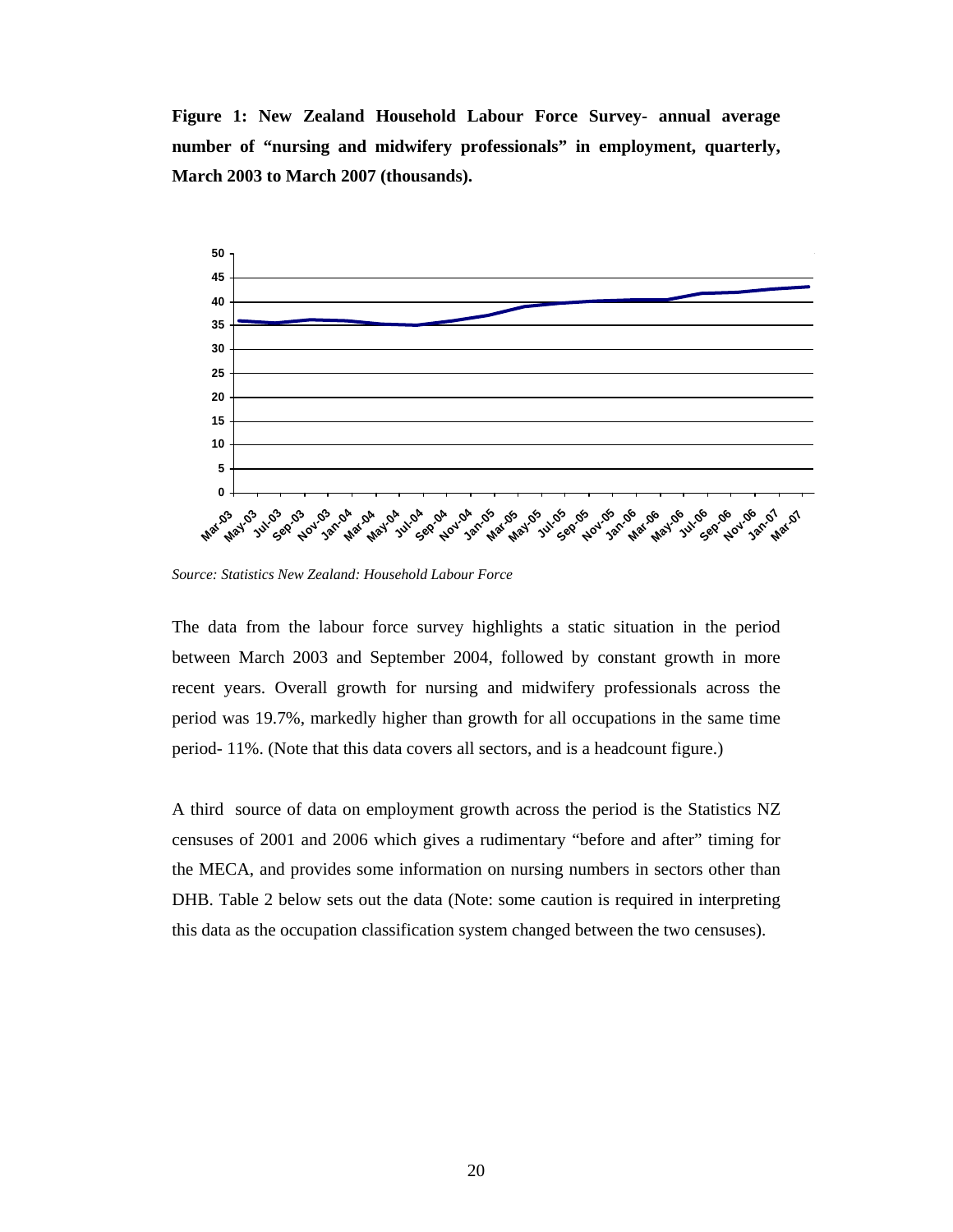**Table 2: Employment change- selected occupational groups, 2001 and 2006, New Zealand** 

|              | <b>Employment Growth</b>                             |                       |                       |                             |
|--------------|------------------------------------------------------|-----------------------|-----------------------|-----------------------------|
|              |                                                      | <b>Census</b><br>2001 | <b>Census</b><br>2006 | <b>Employment</b><br>Growth |
| <b>NZSCO</b> |                                                      |                       |                       |                             |
| Code         | NZSCO Title                                          |                       |                       |                             |
| 22311        | 22311 Principal Nurse                                | 444                   | 1.455                 | 227.7%                      |
| 22312        | 22312 Registered Nurse                               | 25,272                | 27,639                | 9.4%                        |
| 22313        | 22313 Psychiatric Nurse                              | 1.323                 | 1.731                 | 30.8%                       |
| 22314        | 22314 Plunket Nurse                                  | 501                   | 495                   | $-1.2%$                     |
|              | 22315 Public Health and<br><b>District</b>           |                       |                       |                             |
| 22315        | <b>Nurse</b>                                         | 1.077                 | 1.326                 | 23.1%                       |
| 22316        | 22316 Occupational Health Nurse                      | 213                   | 192                   | $-9.9%$                     |
| 22317        | 22317 Midwife                                        | 2.121                 | 2.313                 | 9.1%                        |
|              | Source: Statistics New Zealand, Census 2001 and 2006 |                       |                       |                             |

The vast majority of the nursing workforce recorded in the census data were in the registered nurse category, which reported growth of 9.4% across the period 2001- 2006. Similar rates of growth were reported for midwives, with higher growth for psychiatric nurses and for public health/ district nurses. In comparison, there was a reduction in Plunket nurses and occupational health nurses. Because this census data covers a range of employers it is not possible to ascertain the actual impact on DHB employment; however it is noticeable that employment dropped in two categories that are not in DHB employment- Plunket nurses and occupational health.

#### **Vacancy rates and shortage indicators**

Vacancy rates collated by the Department of Labour give some indication of the relative "tightness" of a labour market. The Job Vacancy Monitor (JVM) compiled by the Department provides estimates of annual vacancy rates, on a monthly basis. This JVM is a monthly analysis of job advertisements published in selected editions of 25 regional newspapers and on two IT websites, which enables monitoring of the number of advertised vacancies in each occupational category over time. The Department note that "Analysis of the JVM suggests that it is an indicator of change in labour market tightness, or change in the degree of difficulty of recruiting staff". (Note: some caution is required in interpreting the JVM data as it is based on a sample. In addition DHB employers use a range of methods to advertise vacancies,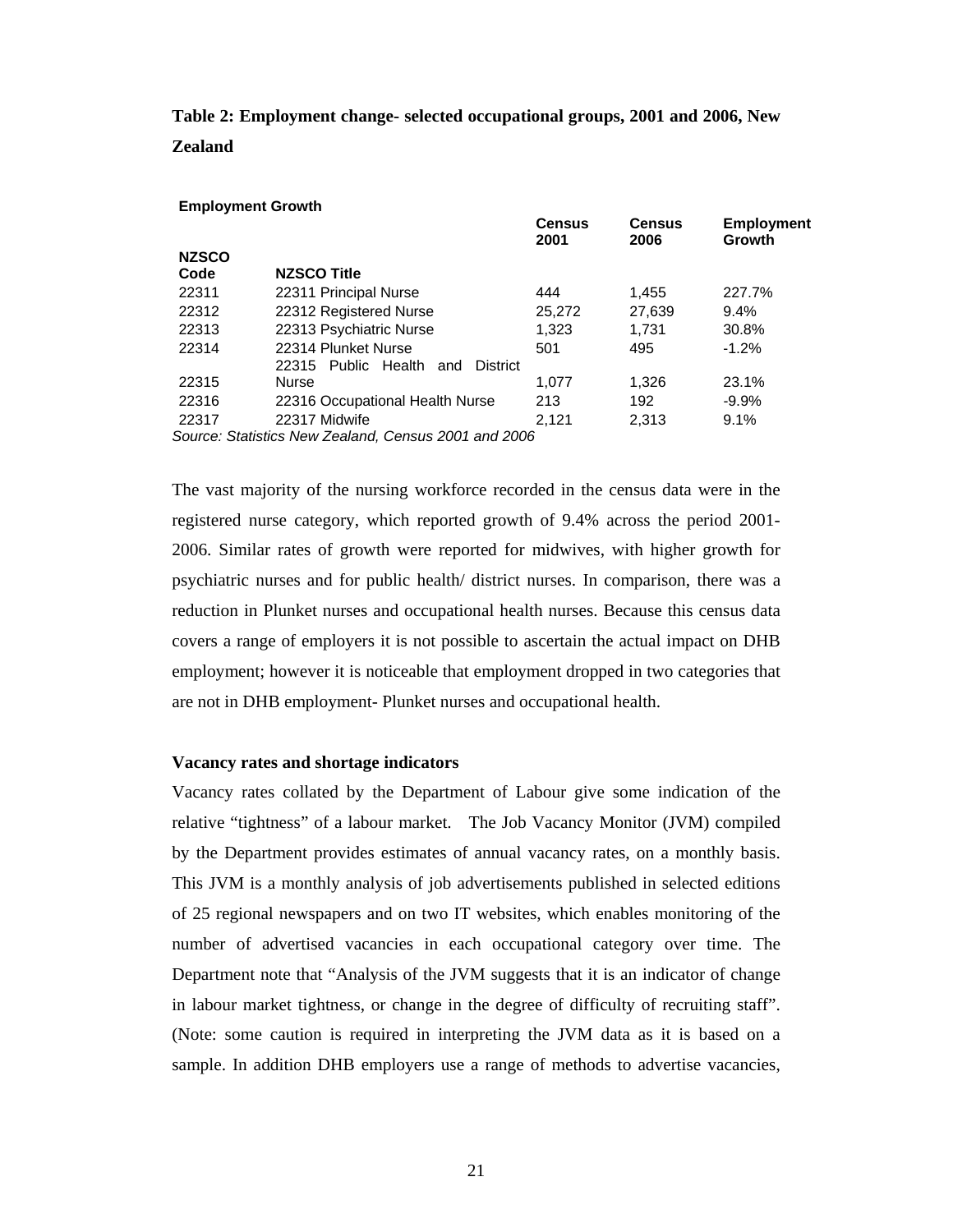including internal web sites- so the JVM may not be an accurate index of change over time.)

The trend in this rate highlights changes in the prevailing condition of the labour market- the higher the rate, the more likely it is that employers are experiencing difficulty in recruiting staff to fill vacancies that have occurred. The trend in annual rates for nurses, on a month basis over the period from January 2004 to July 2007, shows an increase in the rates up to November 2004, followed by a fairly steady decline in the reported rate up to late 2006 (Figure 2) .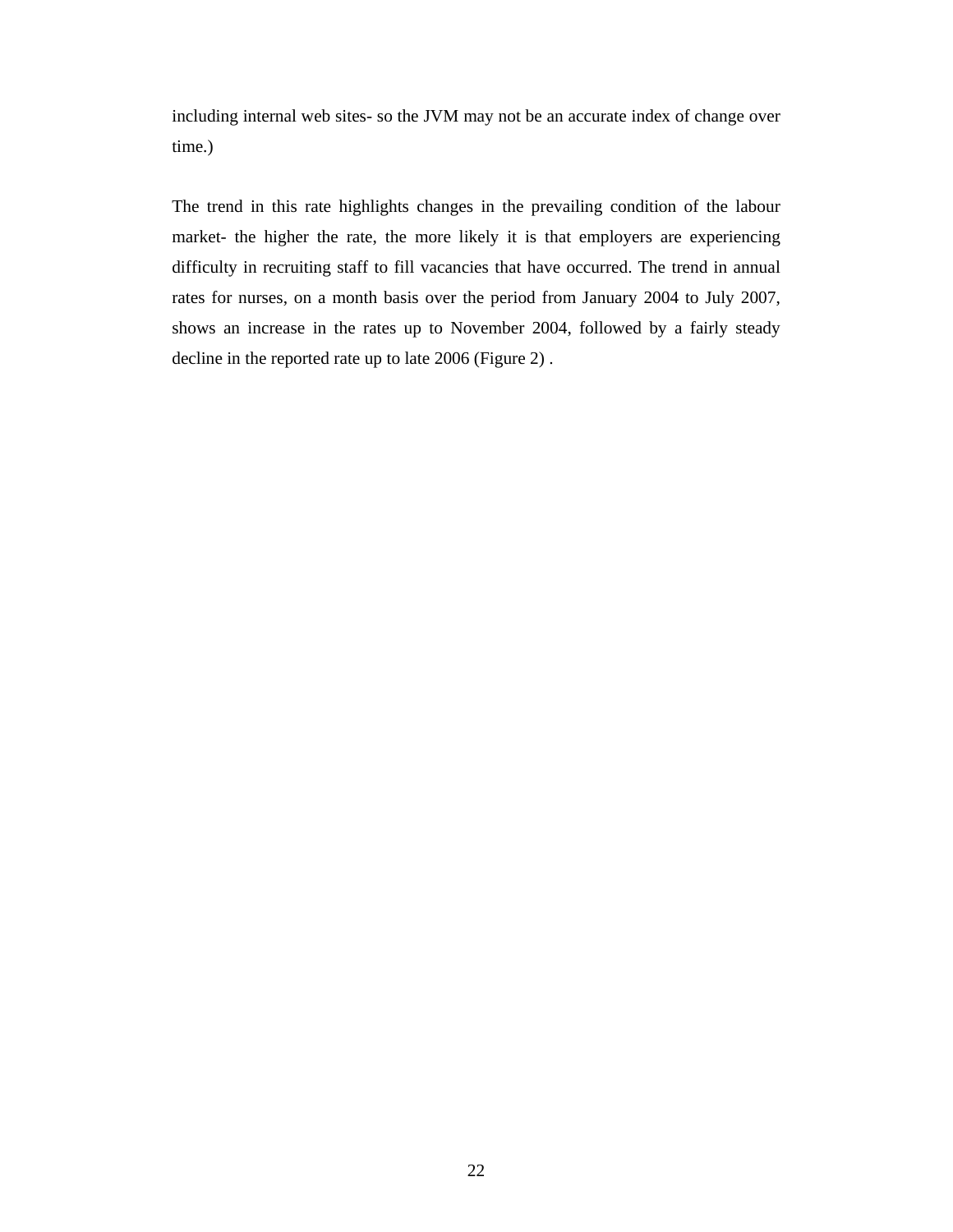**Figure 2: Trend in annual rate of job vacancies for nurses, on a monthly basis over the period January 2005 to July 2007.** 



*Source: Department of Labour: Job Vacancy Monitor* 

The Department of Labour also provides some data on "shortages" in selected occupations – which has included nurses in the period under examination. The Department notes that "A defining feature of the New Zealand labour market over the past six years has been the rapid growth in demand for labour and skills. This has resulted in a sharp fall in unemployment and an associated rise in skill and labour shortages", which highlights that the period under which the MECA was operating was one of relative tightness across labour markets.

To identify which occupations are currently in shortage, the Department of Labour (the Department) conducts the annual *Survey of Employers who have Recently Advertised* (SERA). The survey collects information on whether employers were able to fill their advertised vacancies, and the number of suitable candidates who applied. The Department notes that the data is very useful for assessing whether skill shortages exist for each occupation, but that the survey does not indicate the type of shortage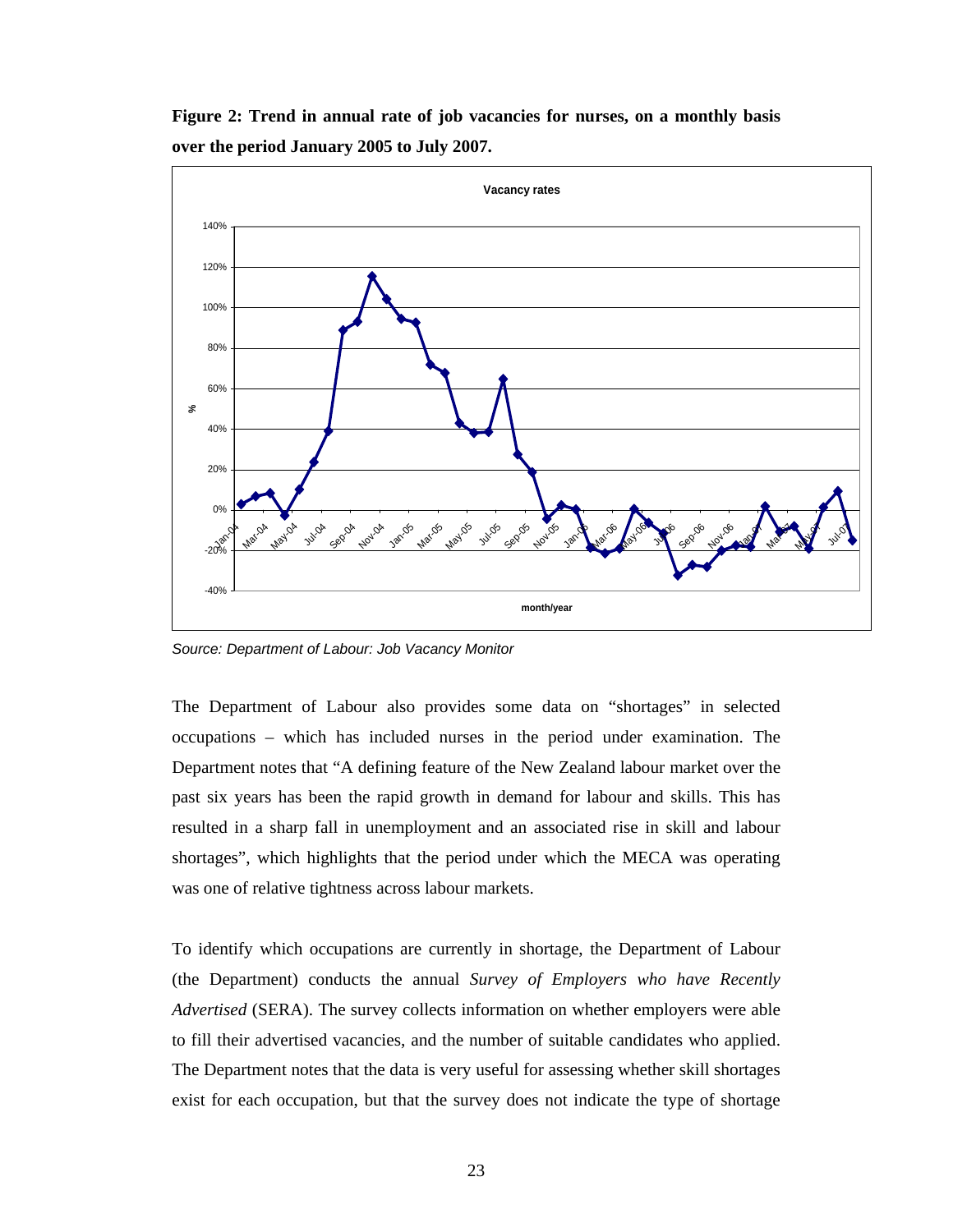that exists, or the reasons for such shortages existing. The "fill rate" data- (the % of advertised vacant posts calculated as having been filled) is available for 2003, 2005 and 2006. Table 3 below highlights that by this measure, there was a reduction in the number of registered nurse vacancies advertised across the period, and that the fill rate in 2005 reduced, suggesting a tighter labour market.

|              |                                                                  | 2003 |                         | 2005 |                | 2006 |                |
|--------------|------------------------------------------------------------------|------|-------------------------|------|----------------|------|----------------|
| <b>NZSCO</b> | <b>NZSCO</b> Description                                         | No.  | $\frac{0}{0}$<br>filled | No.  | $\%$<br>filled | No.  | $\%$<br>filled |
| 22311        | Principal Nurse                                                  | 11   | 91%                     | 12   | 58%            | 30   | 50%            |
| 22312        | <b>Registered Nurse</b>                                          | 255  | 66%                     | 143  | 30%            | 70   | 54%            |
| 22313        | Psychiatric Nurse                                                |      |                         | 24   | 13%            | 25   | 44%            |
| 22315        | Public<br>Health<br>District-<br>and<br><b>Nurse</b>             |      |                         |      |                | 14   | 71%            |
| 223          | <b>Nursing</b><br>and<br>Midwifery 307<br>Professionals subtotal |      | 68%                     | 217  | 30%            | 155  | 54%            |

**Table 3: Fill Rates for Nursing and Midwifery Occupations, 2003-2006** 

*Source: Department of Labour* 

The Department reported that "Nurses and midwives moved out of extreme shortage in 2006, but remain difficult for employers to find with a little over half the advertised vacancies being filled". It also pinpointed the MECA as a factor that would improve recruitment and retention:

"The recent pay settlement between the District Health Boards (DHBs) and the NZNO is likely to positively influence nurse retention and encourage trained nurses to return to the labour force. In the longer term, it is expected to encourage more individuals to practice nursing in New Zealand". One DHB representative supported this viewpoint, noting that the DHB where he worked conducted regular "organisational climate" surveys and that ratings from nurses had improved after the MECA was implemented.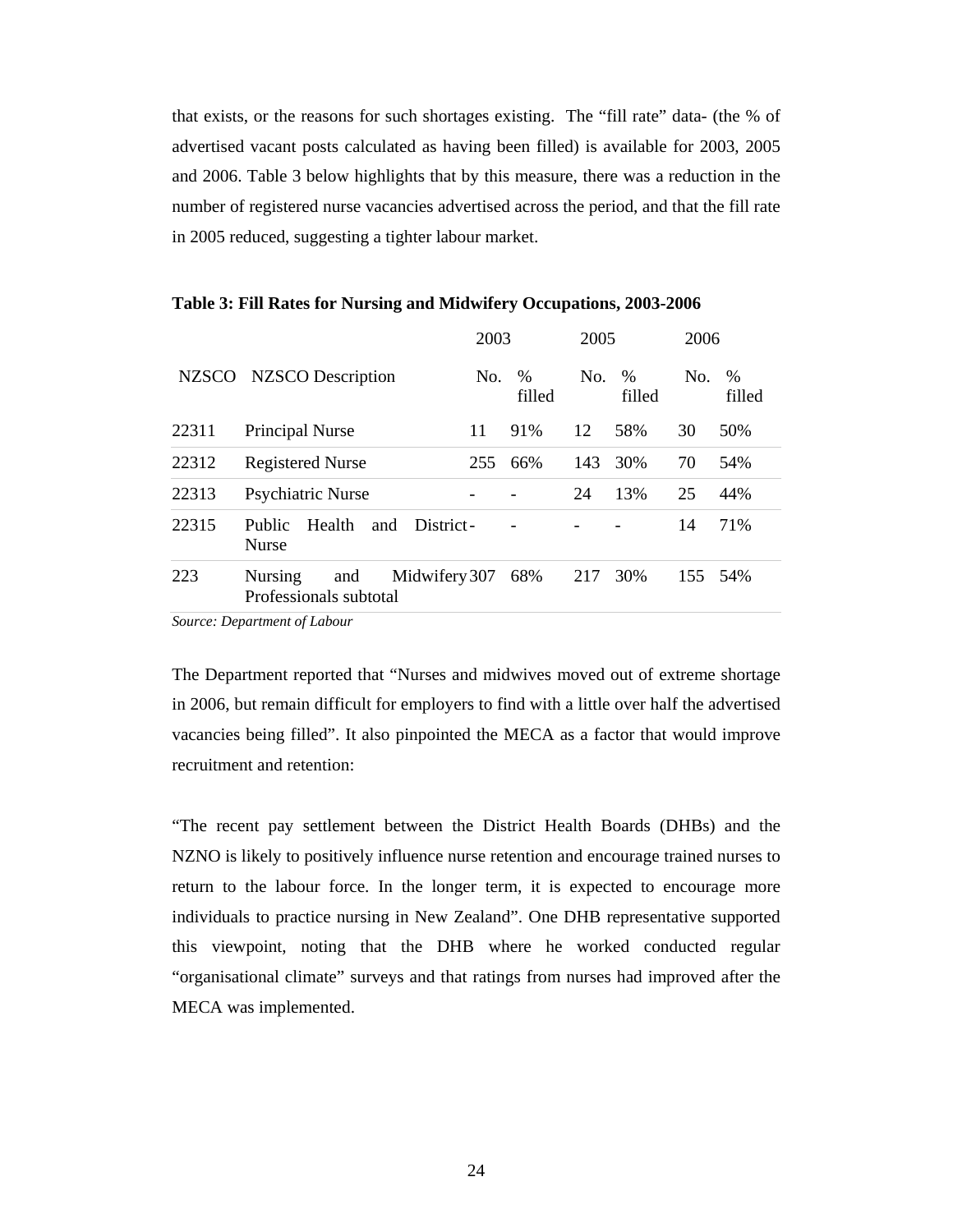#### **Applications and entrants to pre-registration nurse education.**

If nursing was to become more attractive as a career option- either because pay rates become relatively more attractive, or for other reasons, it could be assumed that there would be an increase in applications to undertake pre-registration education. The trend in applications is a better indicator of any change in relative career attraction than is accepted applicants or places. The latter two indicators are primarily a function of funding allocation- assuming there are more suitably qualified applicants than places.

Data on trends in applications, acceptances, and places was requested from all 16 schools of nursing in New Zealand (3 university and the remainder technical institute schools). Responses were received from 14 Schools of Nursing offering undergraduate nursing programmes. Data for most schools in most years were complete, but 2003 data were missing from 4 schools, leaving 11 available for analysis.

The data from those 11 schools were totalled per year, and trends plotted, as shown below in Figure 3. These trends indicate that places available and acceptances are fairly constant, but numbers applying showed an upward trend from 2004/5 after a dip in 2003-2004.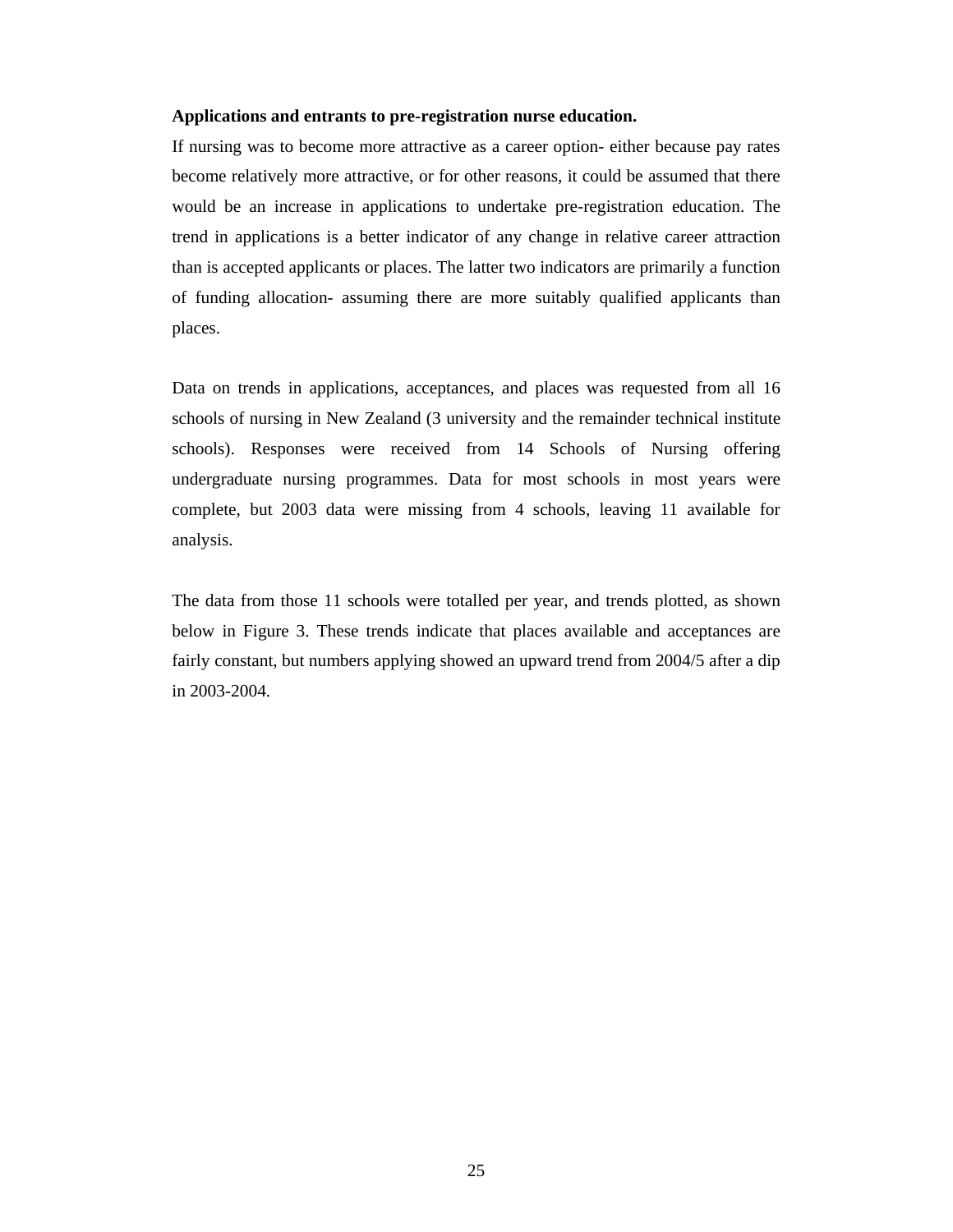

**Figure 3: Trends in Applications to Schools of Nursing 2003-2007** 

*Source: Buchan and North, based on data supplied by schools* 

Additional comments were also received from some of the schools. Allowing for the fact that not all directors of schools commented, and that such comments as these reflect personal experiences and opinions (and are not necessarily representative), the comments do demonstrate that the impacts of MECA on nursing school applications was of interest to nurse educators. Some made an explicit link between application trends and the influence of the MECA:

"Following public announcement of MECA in 2004 there appeared to be an increase in number of inquiries and an increase in the number of applications for the Bachelor of Nursing. This was not reflected in the number of applications in the years 2005 -2007".

"The number of places was increased in 2006 due to extra demand and agreement from the local DHB. We had a lot of interest and higher than usual intake in 2006 as you can see. A lot of school leavers in 2007 – more than usual".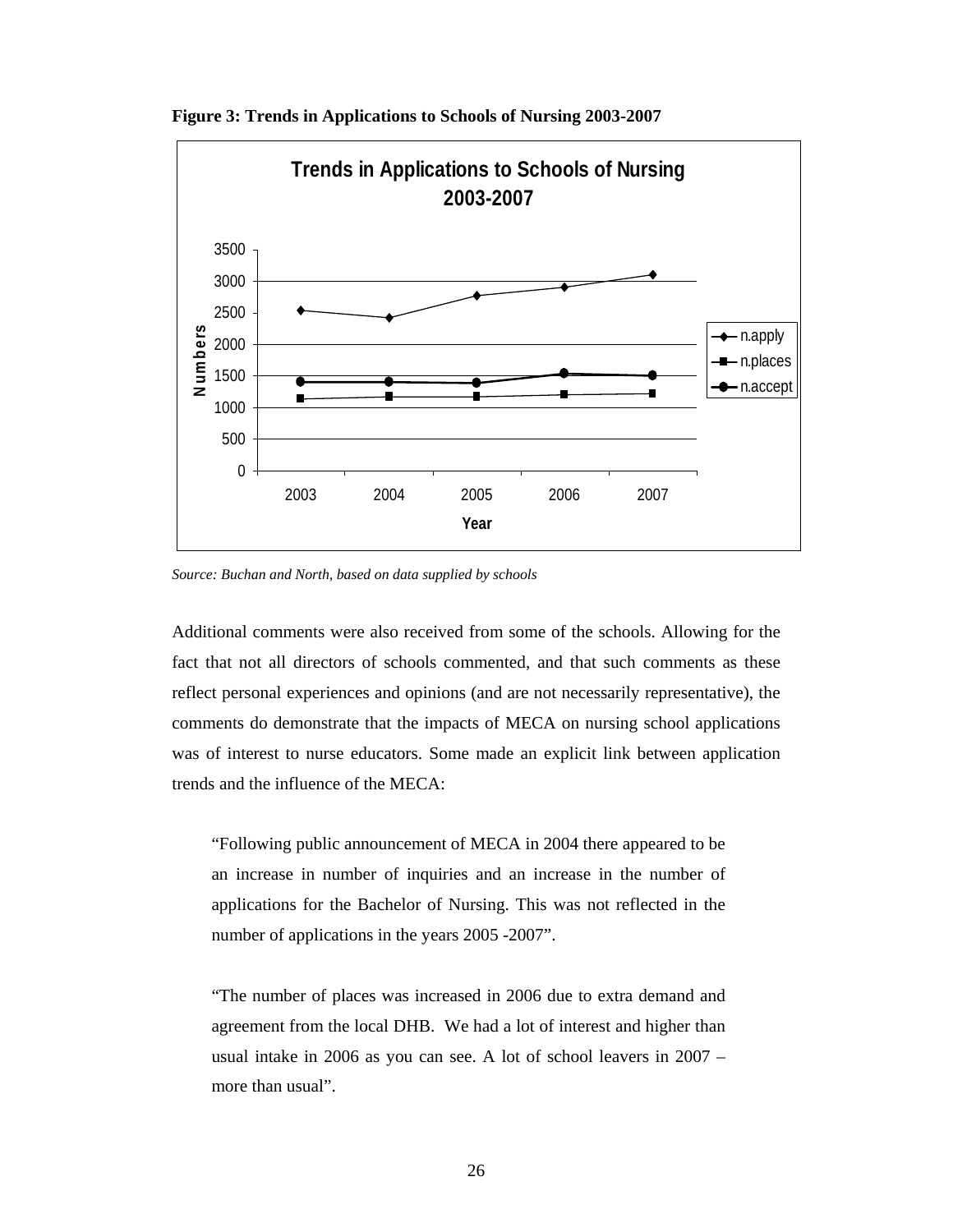Others were not so sure that there had been a direct link with the MECA: "The increased number of students … is not necessarily the impact of the MECA but an increased effort to grow the programme ... as this was a new programme at the time".

"MECA does not influence applications. Young school leavers do not think about what they will be paid in the future".

The above data indicates that there was an increase in applicants to nurse education at the period after the MECA; what cannot be "proved" or disproved is whether the MECA itself was the cause. However, an increase in applications from well-qualified school leavers was noted. The nursing newspaper New Zealand Nursing Review (Cassie, 2007b, pp1 & 4) has reported that there had been a surge in applications in 2005, followed by another major upswing in 2006, with capacity filled for the first time in many years, and that applications included a high number of school leavers who had achieved well academically. This trend reversed years of reportedly little interest from school leavers, with many (but not all) heads of schools of nursing attributing the renewed interest in nursing to the improved pay and profile of nursing following MECA in 2004. The suggestion is that the 2004 MECA for nurses appears to have had an effect in raising the image of nursing as a profession of choicebut the impact is difficult to assess in any detail. For a complete picture of the influence of the MECA and other factors on candidate choice, primary research covering actual and prospective students would be required.

In summary, an examination of available data over the period 2003 onwards has highlighted the following:

- growth in levels of DHB employment of nurses;
- overall growth in nurse and midwife employment nationally (higher than the average for all occupations across 2003-2007) but a decline in employment of nurses in some non-government sectors (e.g. Plunket, occupational health);
- a significant drop in vacancy rates over the period from late 2004 onwards;
- a reported reduction in vacancies for registered nurses from 2004 to 2006, and decline in fill rate between 2004 and 2005; and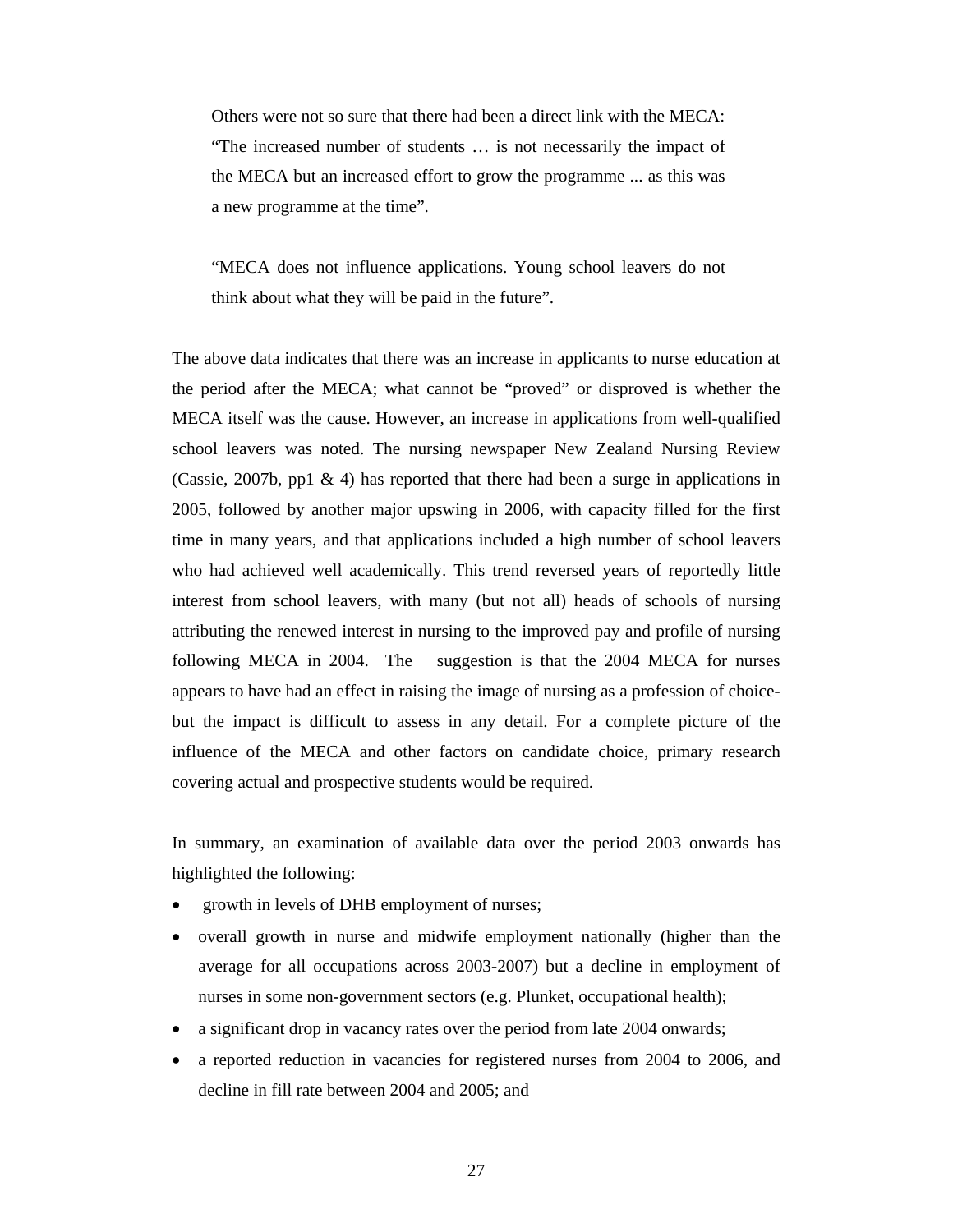• an increase in numbers of applicants for pre-registration nurse education.

Whilst any one of these changes could be attributed to causes other than the impact of the MECA based award on pay, status and working conditions, it is noticeable that all the labour market indicators point to a tightening labour market for nurses after 2004, with varied growth in different sectors. The data on application trends to a sample of schools of nursing is more compelling, and highlights a significant growth in the number of people considering nursing as a career, coinciding with MECA and reversing a trend in the opposite direction. Taken together, the available data does point to improved attractiveness of nursing as a career and an increase in nurse employment from 2004 on.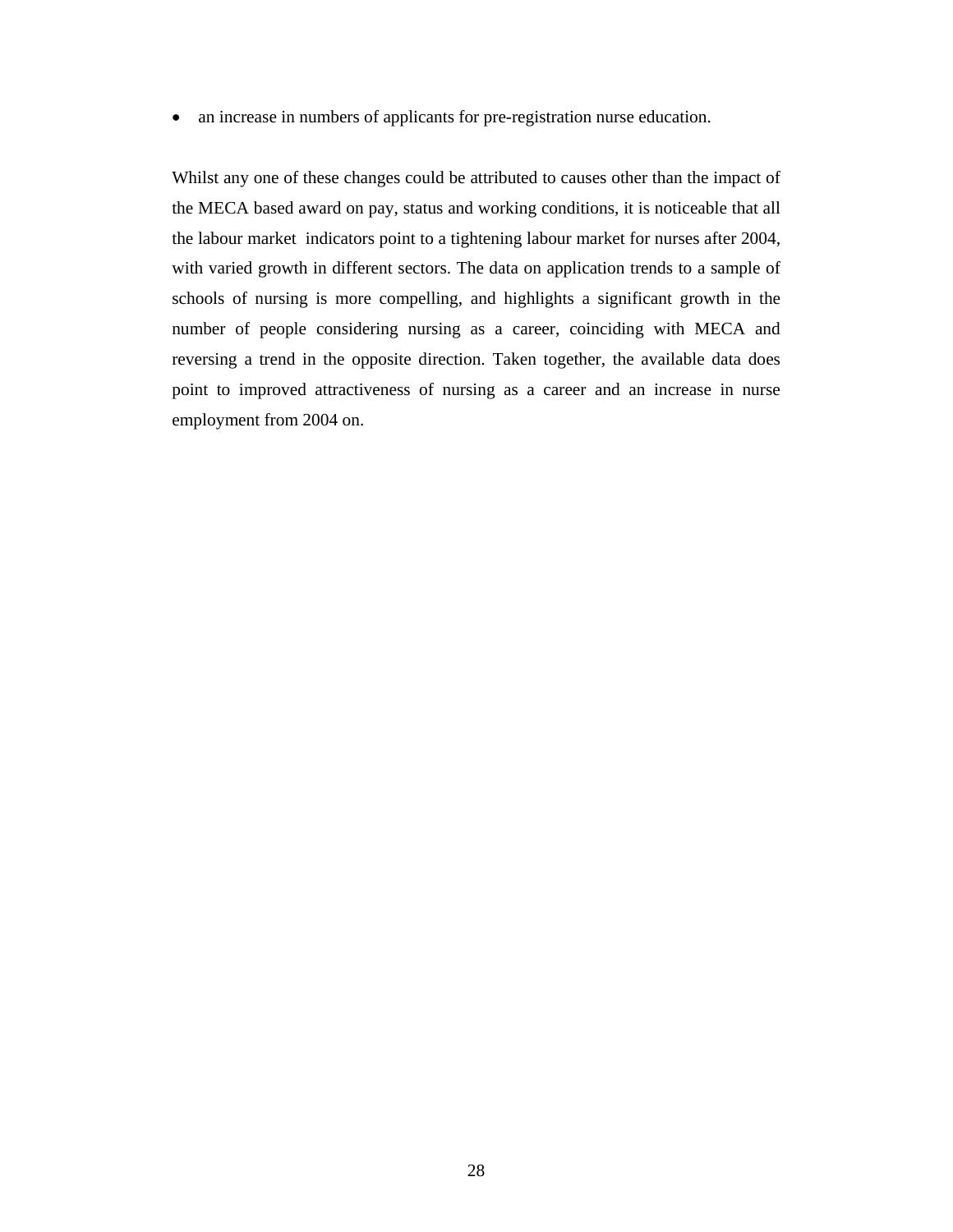#### **5. Impact at DHB level**

Based on consultations with key stakeholders and informants in two District Health Boards (DHBs), a further assessment of the impact of the MECA on individual DHBs was conducted. DHBs with contrasting characteristics were selected: one was typical of a large, metropolitan DHB offering regional and national tertiary services in addition to primary and secondary services to its own population; the other was a smaller DHB focused mainly on delivering services to its own population. Both DHBs had participated in regional MECAs on nurses' pay prior to the 2004 national MECA. This section therefore gives more information on impact at DHB level in only two contrasting DHB's; it is illustrative of impact in two contrasting DHB's; it cannot provide detail on ALL DHB's, and should not be taken as representative of the overall impact of MECA on these DHB's.

Informants in the two DHB's were asked to describe relevant contextual issues affecting nurses that were present in the few years preceding 2004. Both highlighted organisational change issues, and both also highlighted increases in difficulties with recruiting and retaining nurses.

#### **Implementation**

Respondents in the large DHB reported that they believed that they had a more complex implementation process, than was the case for some small DHBs, because of the size and diversity of their workforce. They highlighted that the translational process was very time consuming, while at the same time regular work needed to continue. The following summarises the level of detail attended to by those working on the translational process:

- automatic annual increments 2004-6 for each grade;
- implementation for senior nurses before and after the scoping exercise;
- movement through and between grades;
- allowances- higher duties, on-call, call back, overtime; provisions for leave- sick leave, shift leave, parental leave;
- minimum hours between shifts;
- provision for Professional Development & Recognition Programme (PDRP);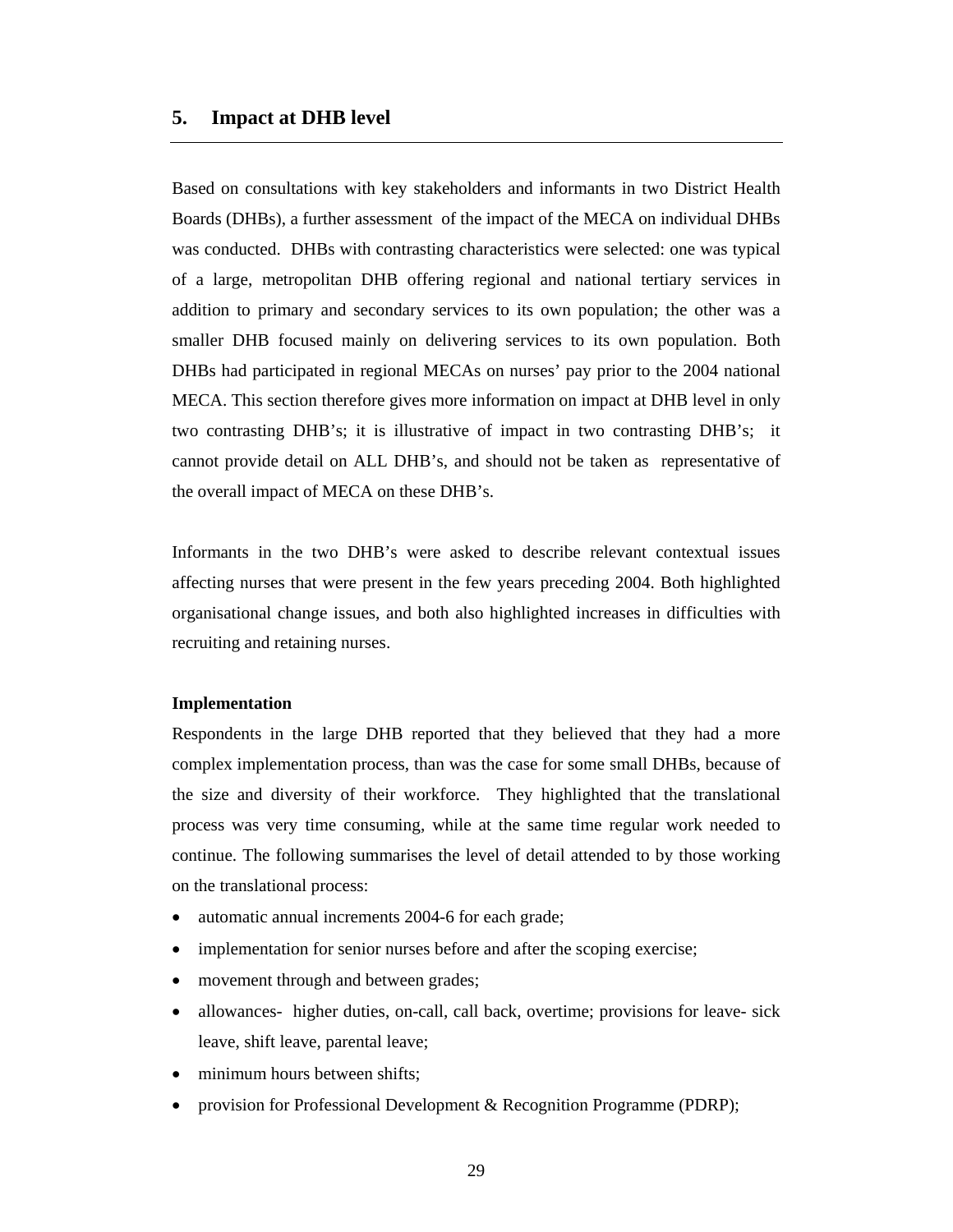• removal of some previous allowances, e.g. a shoe and stocking allowance, and a midwifery allowance.

During implementation, management in DHB's also needed to manage expectations and reactions of their respective nursing and midwifery workforces. Management in one DHB noted that implementation of the MECA was made more difficult by the "5 months or so" between agreement and implementation. They reported that communications to staff about when pay rises would actually come through "could have been more strategic". And another DHB reported that it had to manage negative reactions from nurses whose pre-2004 pay was relatively high, compared to other DHBs at that time, and who therefore benefited relatively less from MECA than did nurses in some other regions.

In addition to changes to existing conditions and allowances, another contentious issue reported by managers in both DHB's concerned scoping of senior nurse positions. During the first year of the MECA, a national scoping exercise was to be jointly undertaken by DHBs and NZNO, using one agreed job evaluation tool *(Compers).* The agreed translational principles and scoping process for senior nurses required that senior nursing roles were individually entered into a costing model and translated into the new grades. The 7% increase was then applied to the individual's new base salary and band, or as a lump sum payment. Intended outcomes of the exercise were the defining of generic job titles and consistent salary scales across the country for appropriately graded positions. Comments from one of the DHB's highlighted that "Obtaining an agreed understanding on the principles for translating senior nursing roles onto the new salary grades has been extremely difficult".

Other groups of nurses were reportedly affected more positively. One such group was research nurses- a DHB reported that many of these groups had been employed on individual fixed term contracts attached to clinical trials and had not had pay increases for years. Many moved to the MECA contract and did very well in improved base rates and in receiving back pay.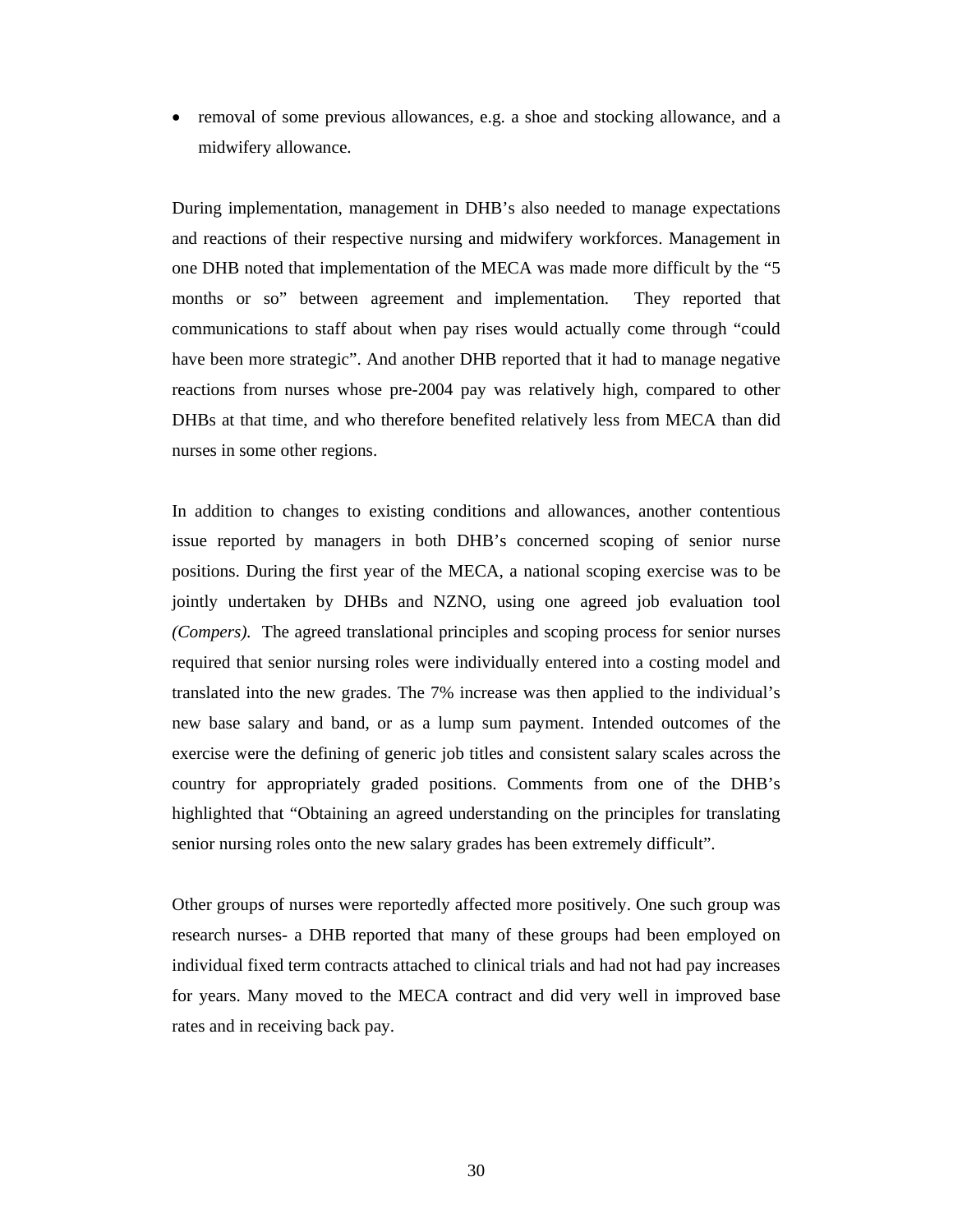#### **Impact**

The direct financial impact of the MECA on DHB's was off-set to an extent by government contribution to the costs of the nurses' pay increase. However, this contribution does not take into account the opportunity costs of the time spent by management and other staff involved in the translational and implementation process.

Management in both DHBs highlighted an expectation that increased pay for nurses would be associated with productivity increases – in particular, Treasury was seen as driving this expectation. In practice, respondents highlighted that it was difficult to view the productivity of nurses separately from that of other members of the health care team, or indeed separately from the productivity of the organisation as a whole. The difficulty of defining and agreeing a measure of "productivity" in nursing was also noted by respondents.

In relation to any effect of MECA on role redesign or review of skill mix, managers in both DHBs highlighted that redesign and changes to skill mix had already taken place, independent of MECA negotiations, and as such were not attributable directly to MECA.

The main reported negative outcomes of implementation of the MECA award were the contentions over changes to allowances, the impact on senior nurses, and the reported unhappiness in one of the two DHB's when increases in remuneration were low relative to nurses in some other DHBs where the catch-up was greater.

There were also reported fears at the time of the award that higher pay rates may allow DHB employed nurses and midwives who wanted better balance to their lives to reduce their hours while maintaining income (the so called "backward bending supply curve"). There is no national level systematically acquired data for 2004 and 2005 to check if this has occurred. There have been improvements more recently in regular reporting on a range of indicators, including full and part time contracts). One of the DHB's covered as a case study suggested that, anecdotally, there appeared to be no change in the part time/full time ratio of their nursing staff, but management at the other case study DHB reported that they believed there had been some nurses who had reduced their working hours as a result of the pay increase (but they did not have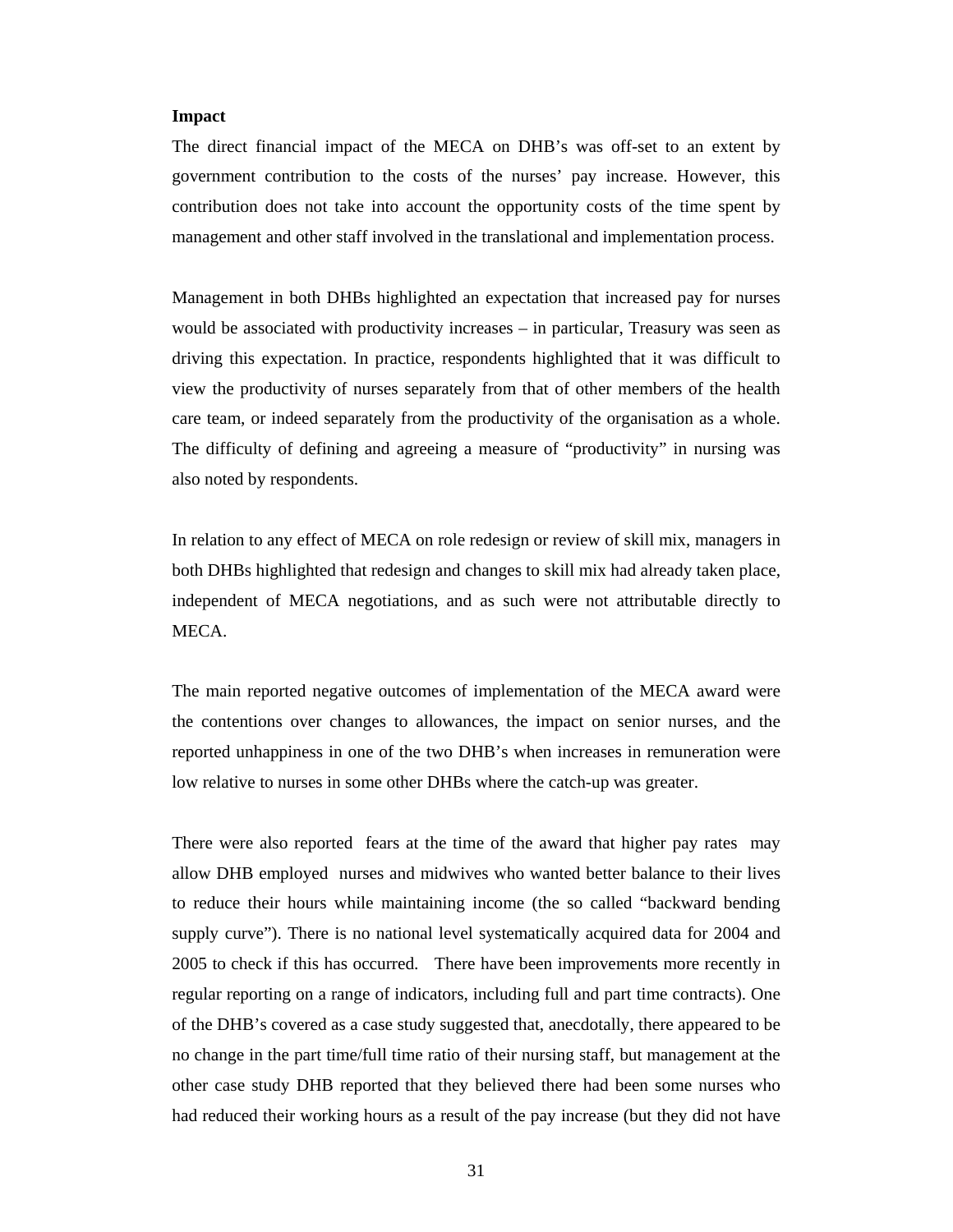hard data to substantiate this feeling). It also should be noted that other changes to employment law affecting working conditions which occurred at a similar time, including improved parental leave provision, shift allowances and increased holidays, could also reduce the imperative for nurses to reduce paid hours.

The MECA covering nurses and midwives was also reported to have had knock-on effects on other employee groups. First, not all nurses were covered by MECA, for example some mental health nurses, midwives, public health nurses, were not represented by NZNO. All these groups have subsequently used the NZNO-DHB MECA as the benchmark for their own pay bargaining, leading to a cascade effect of the MECA increases and negotiations with the unions covering those nurses and midwives to, as stated in a memorandum by the CEO of a DHB, "secure nationally consistent terms and conditions for Public Health, Mental Health nurses and midwives". Secondly, the 7 percent increase in senior nurses' base pay was used as a bargaining point by those allied health groups who were formerly paid higher than nurses and sought to regain their advantage. In addition, the argument of affordability ("the employer can afford x percent for nurses") was used to lever their case.

#### **Views on the how best to determine nurses' pay**

There were different views on whether national or regional MECA's were better for nurses. Management in the larger DHB highlighted concern that "their" nurses working in a high cost of living region were disadvantaged relative to others during translation to the new system. They also argued that in addition the national MECA had not taken fully into account the differences in skill and responsibility for nurses working in a tertiary hospital. Some continued to question if a "one size fits all" approach was the best for their staff, a view that has persisted as reported by some commentators. It was also argued by these managers that a national MECA was unresponsive to recruitment pressures that differed across DHB's.

Management in the other DHB reported a very different view. They characterised the pre-MECA situation as one where pay rate variations between DHB's which had "caused problems" and that there were "more pronounced" recruitment and retention challenges. They believed that a national MECA was better because "it's ridiculous to have so many different pay rates, based on who could negotiate well … ill feeling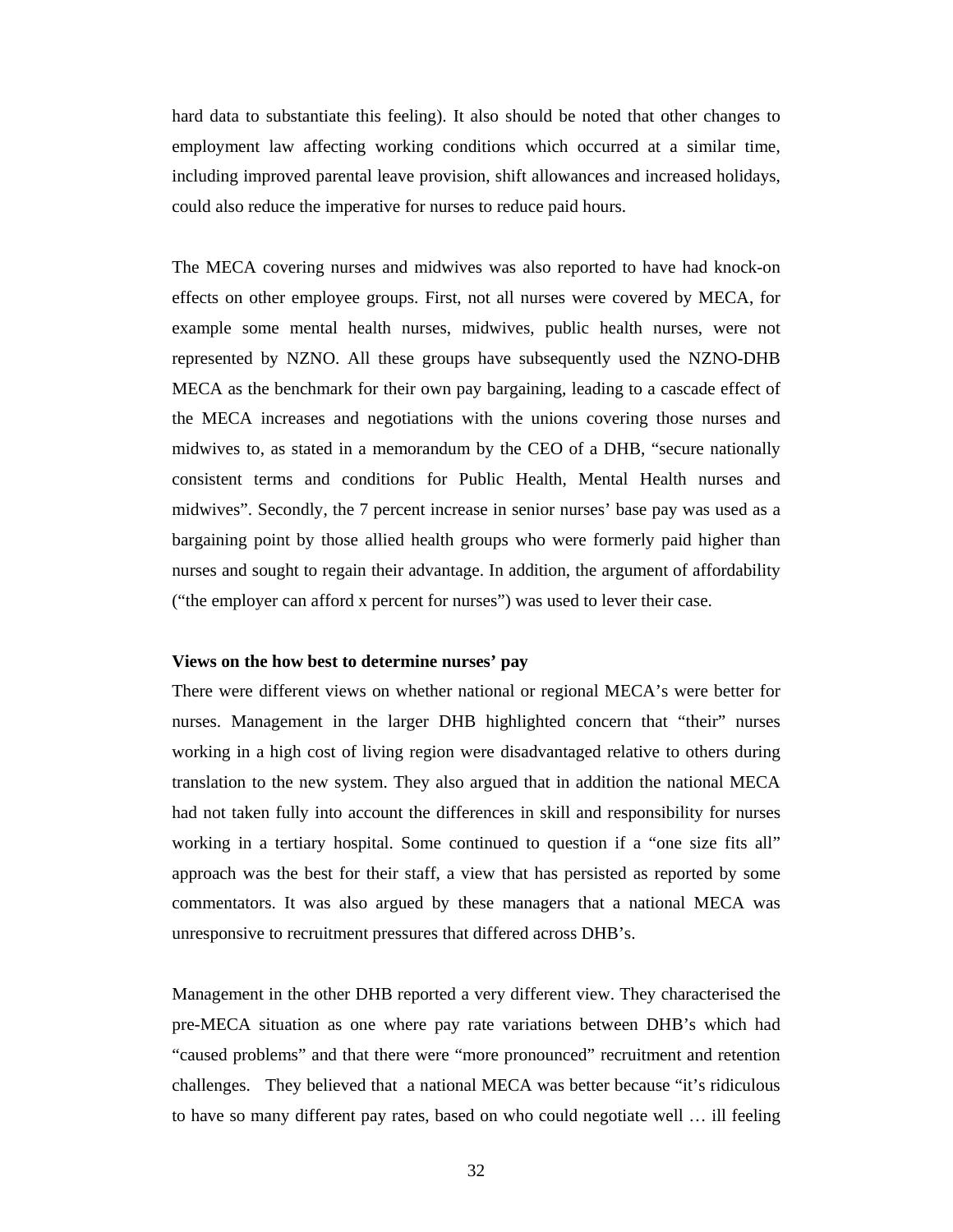was also caused if a DHB that could pay more wouldn't pay more. The national MECA stabilised this more". They also reported that "national bargaining has raised the status of the profession … it asks the government – how much do you care for your nursing workforce?"

In terms of actual indicators of change over the period, there was only limited evidence available from the two DHBs. This was in part due to changes and only recent improvements in workforce data gathering which meant that it was difficult to obtain standard trends data across the time period. One of the DHBs had data on nursing vacancies, which indicated that between 2004 and2007 there had been a steady increase in both the maximum days to fill each vacancy and the average number of days to fill a vacancy (Table 4). A likely explanation is that the nursing labour market in the region had tightened during the period.

**Table 4: Registered nurses vacancies: average time to fill, DHB "A" (number of days)** 

| Year | 2003  | 2004  | 2004  | 2006  | 2007  |
|------|-------|-------|-------|-------|-------|
|      | 40.84 | 41.94 | 51.33 | 53.78 | 60.80 |

*Source: DHB "A"* 

Management at the other DHB report declining difficulties with nurse and midwife recruitment and retention (Table 5). Organisational-level turnover rates in nursing had reduced from 17% in 2003 to 13% in 2007, whilst overall turnover rates had not shown the same reduction.

**Table 5: Annual turnover rates, DHB "B".** 

| Year       | $02 - 03$ | 03-04 | 04-05 | 05-06 | 06-07       |
|------------|-----------|-------|-------|-------|-------------|
|            |           |       |       |       | (ytd        |
|            |           |       |       |       | annualised) |
| Nursing    | 16%       | 17%   | 16%   | 12%   | 13%         |
|            |           |       |       |       |             |
| <b>DHB</b> | 15%       | 14%   | 17%   | 15%   | 13%         |
| average    |           |       |       |       |             |

*Source: DHB "B"*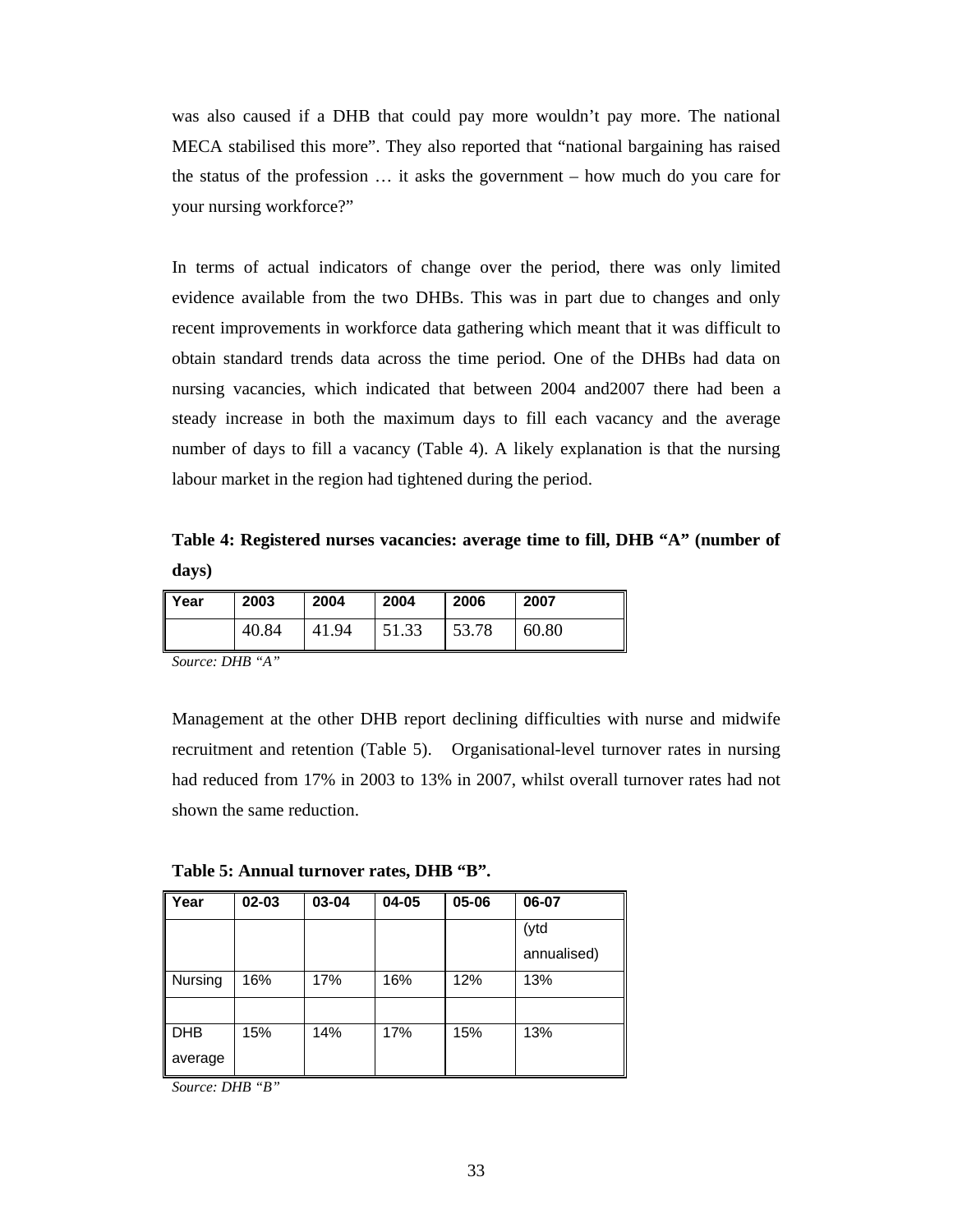Management in DHB "B" stated that the main organisational impact of MECA (along with a strategy of improving organisational culture) had been improved recruitment and retention but there was "clear evidence" locally that the MECA had attracted nurses to the DHB from primary care and aged care. The reported impression of management at DHB "A" was that, anecdotally, nurses' morale had improved and nurses "certainly felt more valued, recognised and acknowledged".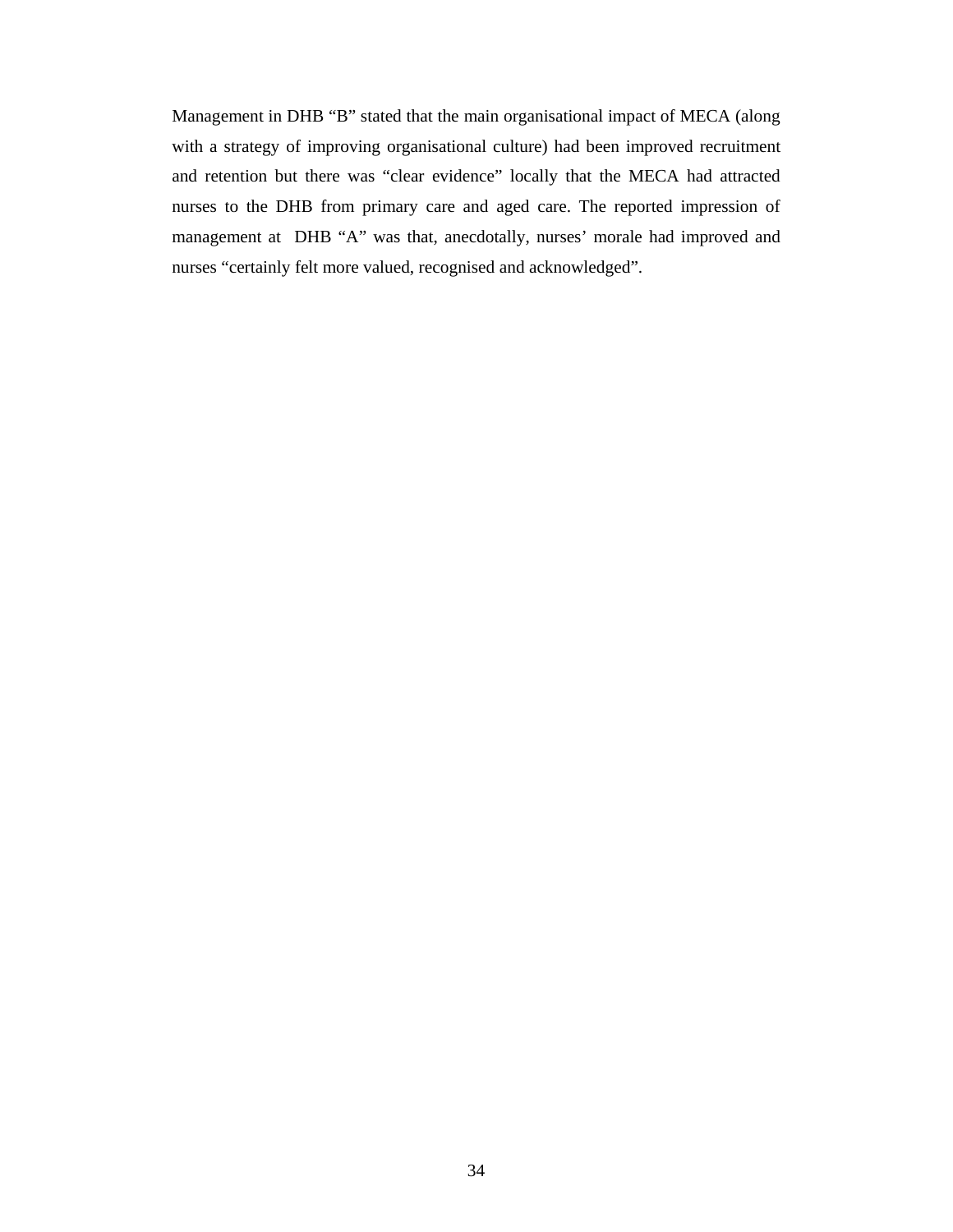#### **6. Other sectors**

As noted above, nurses working for employers other than DHBs (such as in private, charitable and non-Government sectors) were not covered by the MECA 2004. In order to provide a broader labour market and policy context, for the report, a range of non-Government organisations (NGOs) were interviewed on the impact on their organisations of the MECA. These organisations included: an umbrella organisation for primary health organisations and general practices; a private hospital; two aged care services; community-based services for mentally and intellectually disabled clients, and a nation-wide child health service.

Some of the employers of nurses not covered by the MECA reported that the MECA had negative impacts on their ability to recruit retain and manage a nursing workforce, while others reported a more positive perspective. An organisation in the primary care sector (that was able to pass on increased costs to users and had lifted the pay rates of the nurses that they employed to match), and an aged care provider (that negotiated its contract after the 2004 MECA and had benchmarked against it), were both positive in their comments on MECA, seeing it as "great to support nurses' remuneration" and "positive as helps retain nurses in NZ". The other aged care provider took a neutral view, stating that MECA had little or no impact on the organisation, partly because the numbers of registered nurses employed were low (they relied mainly on care assistants). However they did remark that MECA had increased staff costs as nurses' pay rates were raised to match MECA rates (and they also commented that they paid caregivers above the agreed base rate).

The views of those in the aged care sector need qualifying. One NGO represents large, long-established institutional facilities with dementia units, while the other is an innovative and recently established organisation. In the more traditional NGO, there was reportedly little opportunity for career development, no non- monetary rewards offered nor study support available. As for many other such providers, recruitment problems were long-standing: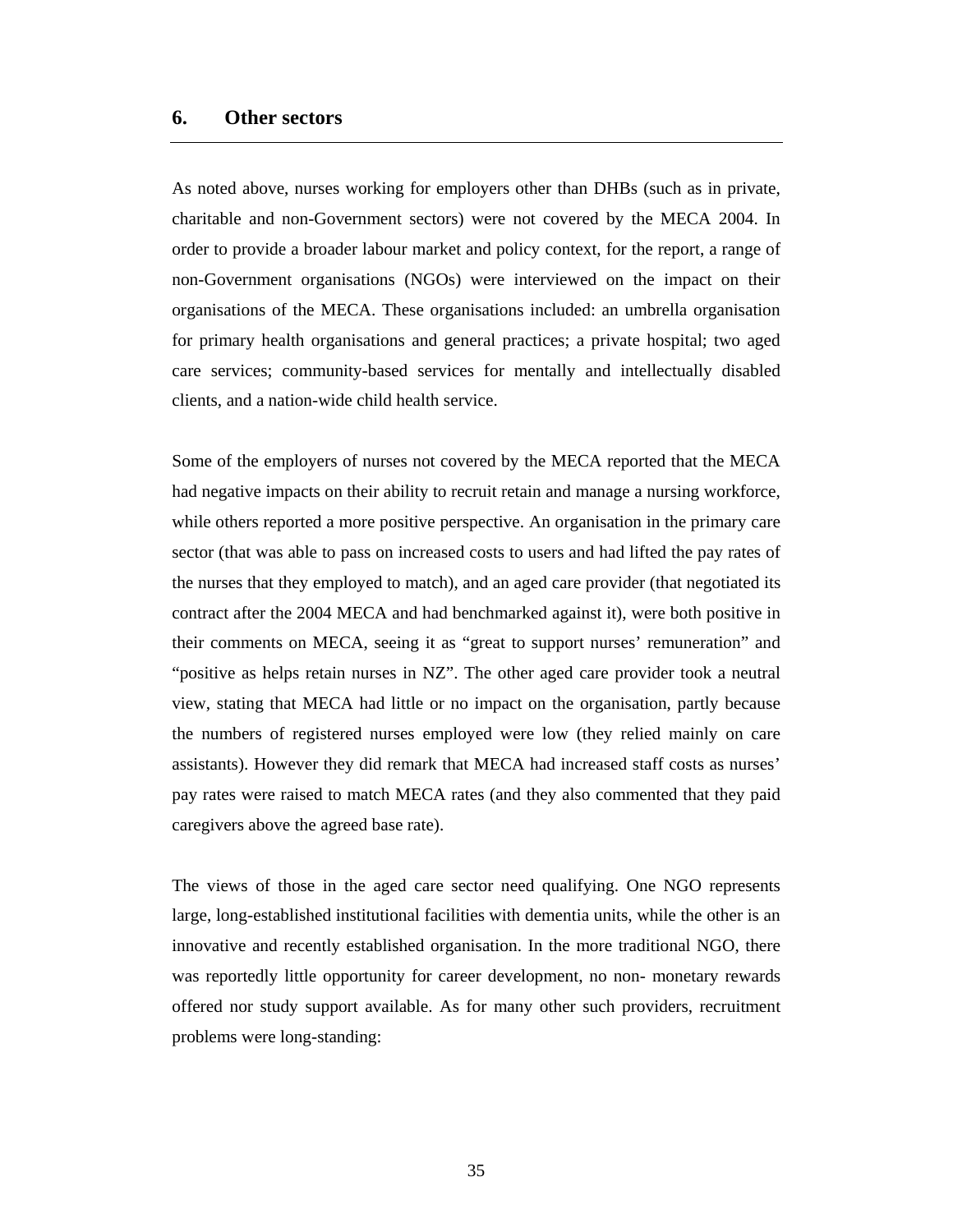"We have had great difficulty recruiting locally, but fortunately the staff turnover is fairly small. We have a lot of overseas nurses who come here for a year and then apply to go on new graduate programmes or look for a place at the major public hospitals as the career development in a small long term care establishment for older people is very limited."

The lack of career development in that NGO contrasted with the situation in the NGO that was positive about MECA. That NGO described a number of innovative characteristics: a restorative model underpinning the service; investment in professional development of staff, and RN staffing numbers driven by an RN: client ratio, not RN: support worker ratio.

In addition were differences in the way the service was paid for. The standard contract model is based on the number of clients and levels of service needed (based on level of care needed), a model that offers little flexibility or opportunity to introduce innovations. The innovative NGO described a different model:

"The contract is a fee-for service model, with each client visit (episode of service delivery) paid for, and covering all overheads. In addition are donations as this is a charitable organisation."

 Others NGO's were less positive. This included a private for-profit hospital that could and did pass on pay increases to customers, but was critical of their lack of scope to influence DHBs on labour market decisions, and who noted that the flow-on pay increases they were forced to make to retain nurses did not take account of differences between small private and large public hospitals in the span and complexity of nurses' jobs.

However it was the not-for-profit NGO's providing publicly-funded services to vulnerable populations, unable to charge fees and pass on increased costs to customers, that reported the most pronounced and often adverse impacts. These impacts need to be considered in the wider context of service contracts. Like aged care providers, many such NGOs deliver community-based services to populations formerly cared for directly by public institutions; these include people with mental health needs and intellectual disability. Service contracts negotiated between funding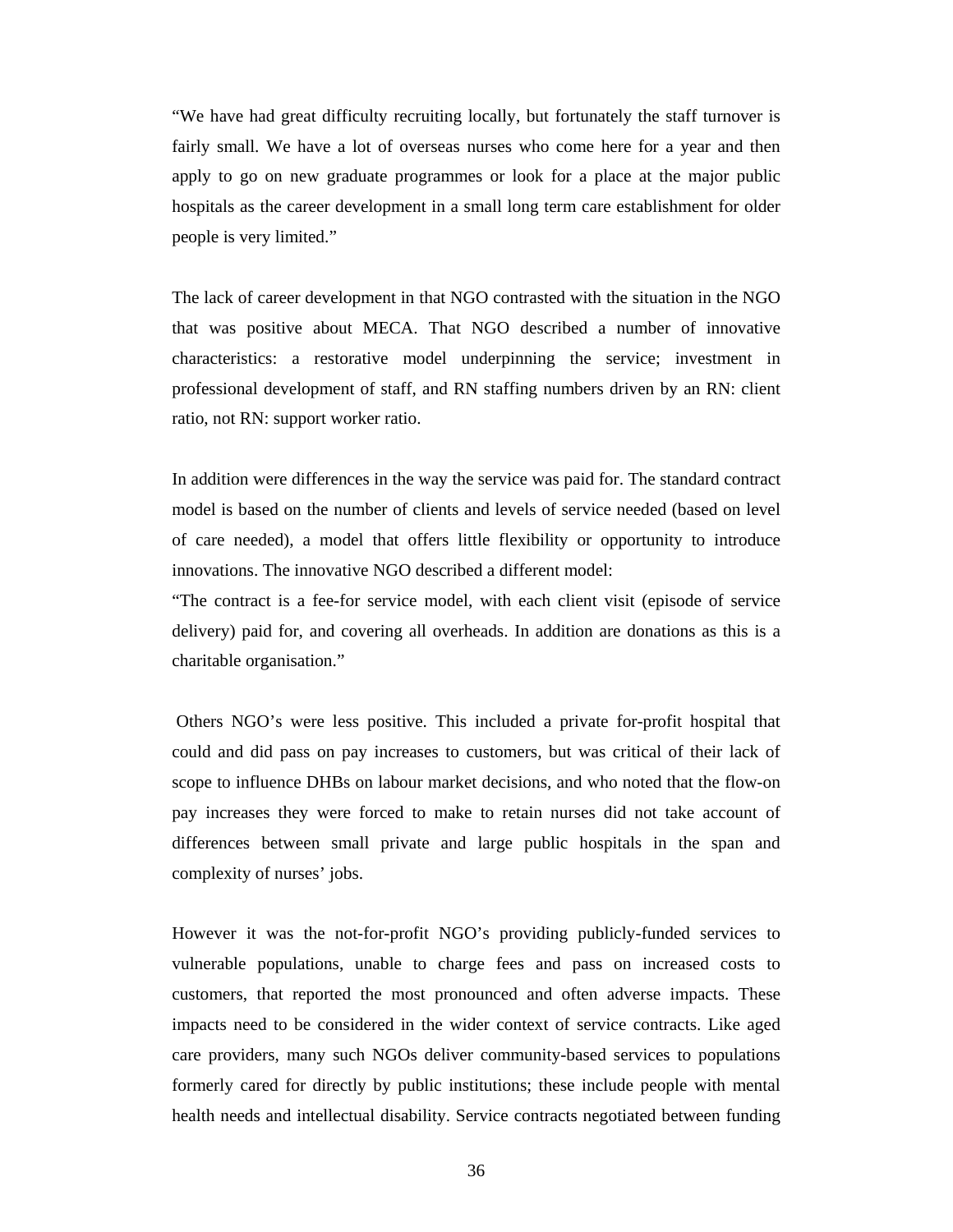organisations, i.e. the DHB's and in some cases the Ministry of Health, and NGO's, are the basis for NGO's to have access to public money to deliver specified services to clients. However, as noted above regarding the traditional aged care provider, service contracts can be very tightly specified (e.g. in relation to numbers and levels of clients and staff), giving the NGO little or no flexibility. To complicate matters, some had just signed a 3 year contract on the eve of MECA in 2004, and were stuck for the duration of their contract in a weak negotiating position and without the means to raise their staff pay or introduce other rewards in response to DHB nurses' pay increases.

The reported impact on NGO's was variable. Several NGO's reported that service contracts did not allow them to match DHB nurses' pay scales, and that the contracts provided little opportunity to offer non-monetary rewards and introduce innovative measures in the contract period to allow NGOs to offset improved DHB pay.

Most, but not all, NGO's had service contracts with DHB funder arms, and they argued strongly that therefore these contracts should reflect the cost impact of the DHB/NZNO MECA. NGO's that held contracts with the Ministry of Health felt they were even more disadvantaged, and unable to bargain based on the MECA. These issues combined to give them a competitive disadvantage in the nursing labour market. One consequence described was an increased ratio of unregulated staff to nurses:

"There have been major changes in skill mix, simply because revenue is fixed and not diversified, and NGOs can buy two support workers for the price of one RN." (A community-based NGO)

They reported that they were not able to compete for nurses in a "level playing field", and described the nursing labour market as one characterised by inequity between bargaining power of different employer blocs. In such a context, even the traditional ways in which NGO's have competed- being innovative, working autonomously with a light regulatory framework governing day to day work, community based, regular hours with no shifts- are under pressure and may be constrained. An NGO observed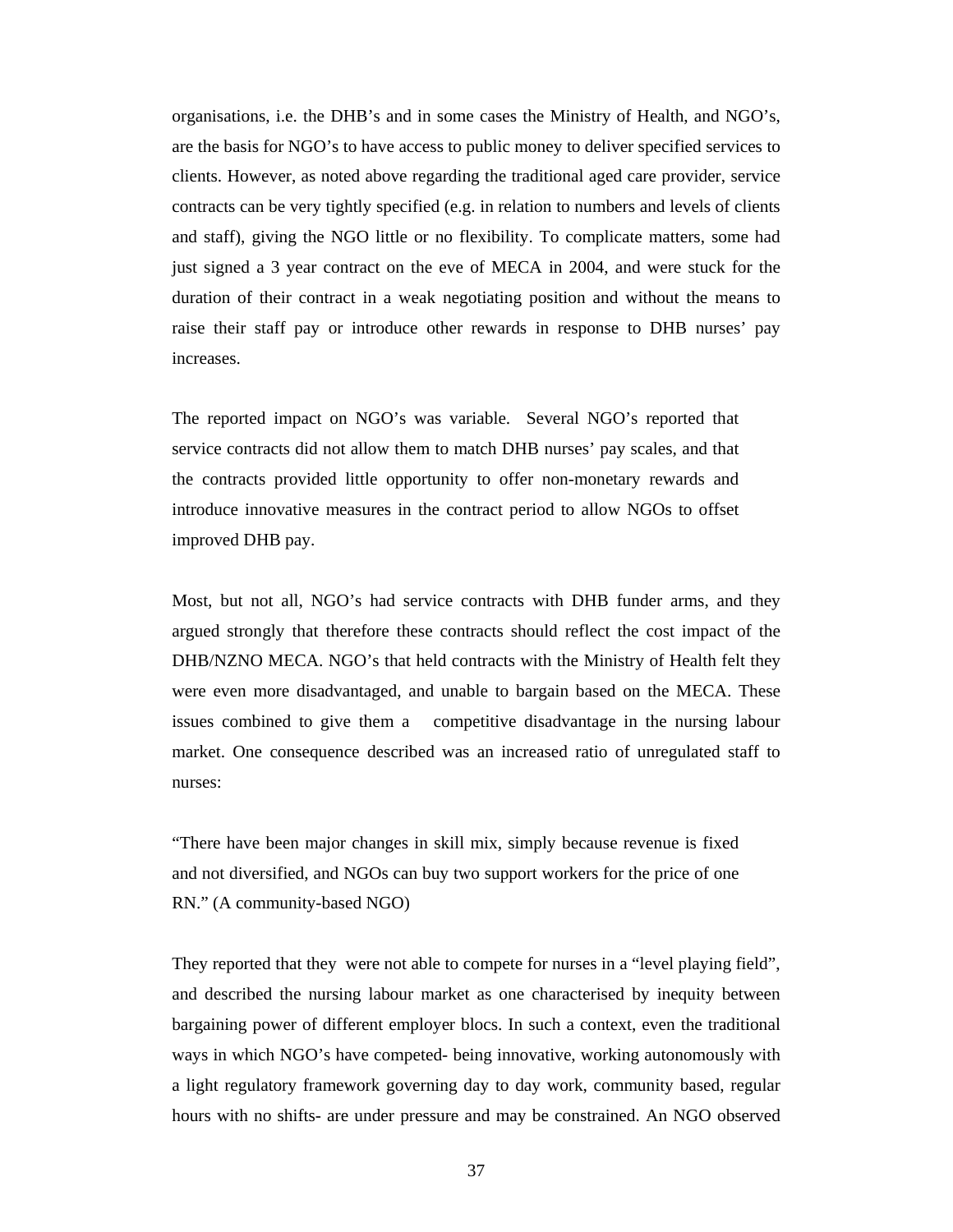that "the gap is far too wide at base for RNs now" and a priority for them was to reduce that gap.

Many of these comments from NGOs do not directly focus on any perceived limitations with the content of the MECA, rather that they are derived from the NGOs perspective that they could not get directly involved in the process of bargaining for nurses pay, whilst having to deal with the labour market consequences of this bargaining.

The large population of practice and primary care nurses was also not covered by the NZNO/DHB MECA in 2004. Prior to the MECA there was a national Practice Nurse Agreement for many years, which NZNO had negotiated. Following the NZNO/DHB MECA, NZNO initiated bargaining for a wider Primary Health Care (PHC) MECA. The decision was then made to split that into two separate MECA's, the PHC MECA and the Maori and Iwi Provider MECA, a separation that would enable different processes to occur and take into account the unique circumstances for health professionals working within the Maori and Iwi Provider organisations. NZNO is involved in a separate bargaining structure process with Maori and Iwi providers.

In 2007 NZNO successfully concluded negotiations of a MECA covering some 2,500 practice nurses and also administrative staff, with the New Zealand Medical Association (NZMA) (Cassie, 2007a), a particularly complex bargaining process because of the very large number of employers (general practitioners) involved. The PHC MECA achieved pay parity with DHB nurses to a large extent, and although complete parity with nurses in DHBs was not reached, improvements were reportedly achieved.

To summarise some of the reported impacts of the NZNO/DHB MECA for NGOs, particularly those unable to raise additional funds except through service contracts, those consulted identified:

- increased negative pay differential compared to DHBs;
- increased staff costs when DHB rates were used as a benchmark;
- increased turnover as nurses left for DHB employment;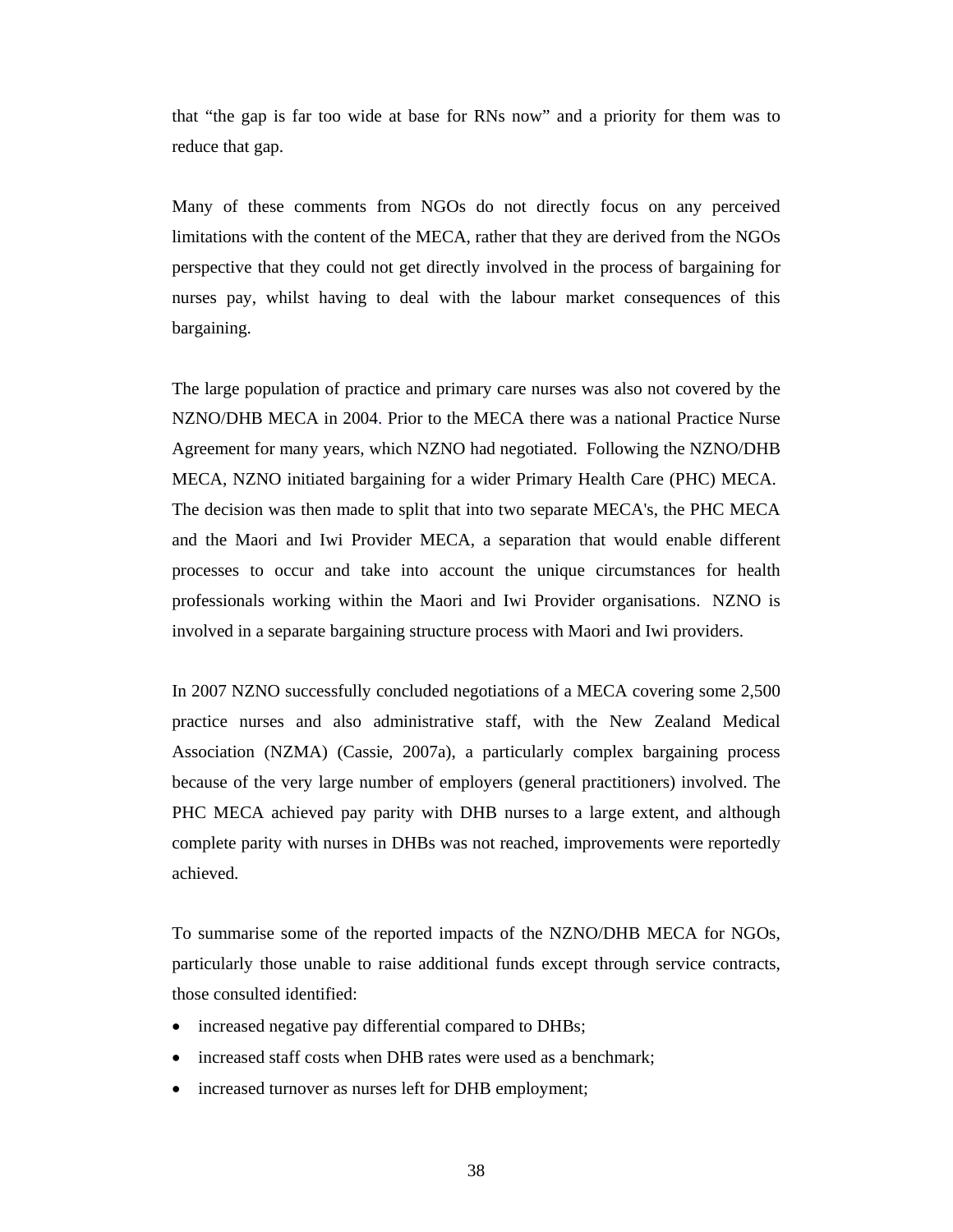- greater recruitment difficulties and time to fill vacancies;
- operating costs increased as they needed to raise nurses' pay (where able) to match MECA so as to retain and recruit nurses;
- in some organisations nurse substitution resulting in an increased ratio of unregulated staff to professional staff;
- nurses feeling undervalued compared with DHB nurses.

In short, the response highlights the "knock on" effect of on the NGO sector of raising pay rates in another part of the New Zealand nursing labour market- the DHB sector.

The contrasts between the views of different NGO's highlighted other issues worthy of further investigation that indirectly affect the nursing labour market. First, the service contract models differed, and a fee for episodes of care model gave the NGO the ability to innovate and reward its nurses, flexibility not offered through the traditional service contract that bulk funds specified services. Second, the NGO using an innovative model of care linked to professional development of nurses, did not report the level of recruitment problems and shortages reported by the "traditional" NGO provider.

Respondents from both for-profit and not-for-profit NGOs reported there were no structured avenues through which to have input or to influence MECA negotiations, and believed that there was a need to develop a different, more inclusive way to determine nurses' pay. However, their underlying theme was that the imbalances characterising the post-MECA labour market for nurses and midwives were unsustainable. They favoured an approach where all employers of nurses were represented, not only DHBs as the major employer, and that there needed to be a benchmarking process to better evaluate nursing jobs, taking into account the diversity of what and where nurses work, and ranges of demand and complexity.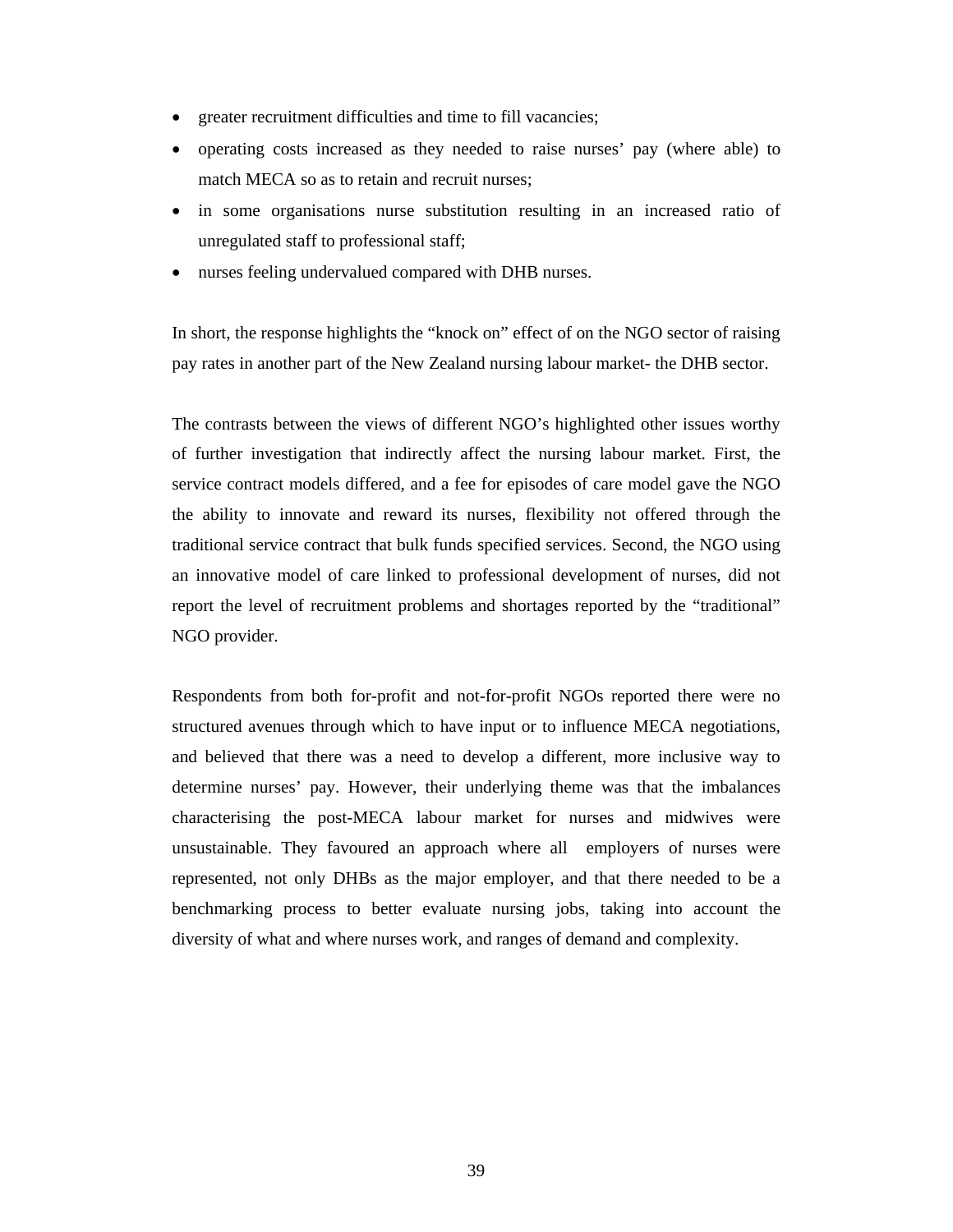#### **7. Summary and Conclusions**

This report has made use of available data and information to assess the labour market and organisational impacts of significant pay increase ("pay jolt") for some, but not all, nurses and midwives working in New Zealand.

There are constraints in making a complete and detailed assessment, which relate to data limitations and to the difficulty of attributing causality in what is a complex and multi-factorial situation. However, it is possible to highlight key changes which have occurred since the 2004 MECA was fully implemented, and to make a rational assessment of its likely contribution to change across the period.

**The key findings of this report are as follows:** 

- **Improvements in DHB employment levels**. There were improvements in recruitment/retention and "return" of nurses to DHB employment in the period immediately after the MECA was implemented.
- **The status of the profession has been raised, and morale of many nurses improved.** Increases in applications to nurse education have been attributed in part to the 2004 pay rise; many commentators have highlighted that morale of many nurses improved.
- **Differential impact during transition to the new system**. In the change from a multiple bargaining sector with different pay rates, to a single national bargaining system, there were inevitable relative "winners and losers" with lower pay increases in some high cost/high pay areas.
- **Knock on effects to other employers of nurses**. DHBs are the main, but not the only, employer of nurses. Some of these other employers, not covered by the MECA (such as some NGOs), reported a negative impact on their ability to compete for nurses.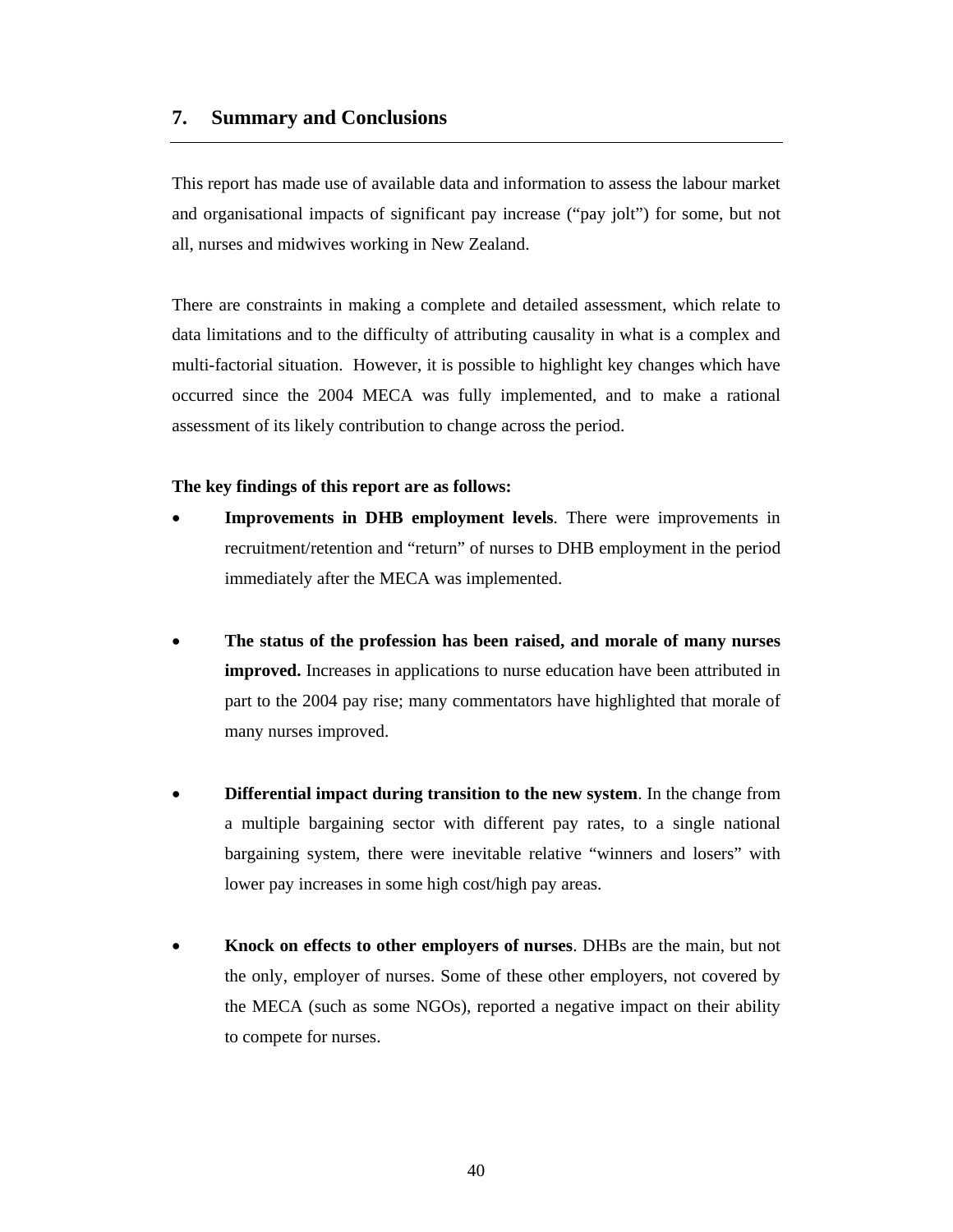- **Knock on effects to other employee groups in DHBs**. These include nurses and midwives not represented by NZNO, and allied health who sought to maintain their positive pay differential with nurses, and DHB administrative and clerical workers who attempted to emulate the approach of developing a MECA (PSA 2008).
- **Safe staffing is on the national and local agenda as a result of the 2004 MECA bargaining.** The 2004 agreement included a central drive to secure improvements in safe staffing policies and practices. Ensuring that staffing and pay were dealt with in an aligned way has long term implications. The publication of the Safe Staffing Committee report, a direct result of the 2004 MECA means that the focus on safe staffing will grow in significance ( "this will impact as we go forward" commented one DHB representative)
- **There is now greater capacity to support and inform national bargaining.**  DHBNZ has improved its resources, and more generally their have been enhancements of the workforce and labour market data available.
- **Tracking change.** Nursing workforce data has improved since the 2004 MECA, particularly in DHBNZ, but there remains scope for improvement. As with many health labour markets, there are multiple employers, and one key improvement would be to agree a national minimum data set that enabled stocks and flows of nurses to be tracked across sectors. The "new" supply of nurses is a critical component and it could be more effectively assessed and understood with a more systematic examination of trends in applications and acceptances to pre-registration nurse education. The impact of pay and other factors on the attitudes and behaviour of individual nurses could be monitored and trended using regular surveys of nurses.
- **There is not universal agreement that the current system of pay determination is "best".** Whilst many respondents reported general satisfaction with the current national MECA approach, others were less happy. Some employers of nurses external to DHBs want to be more directly involved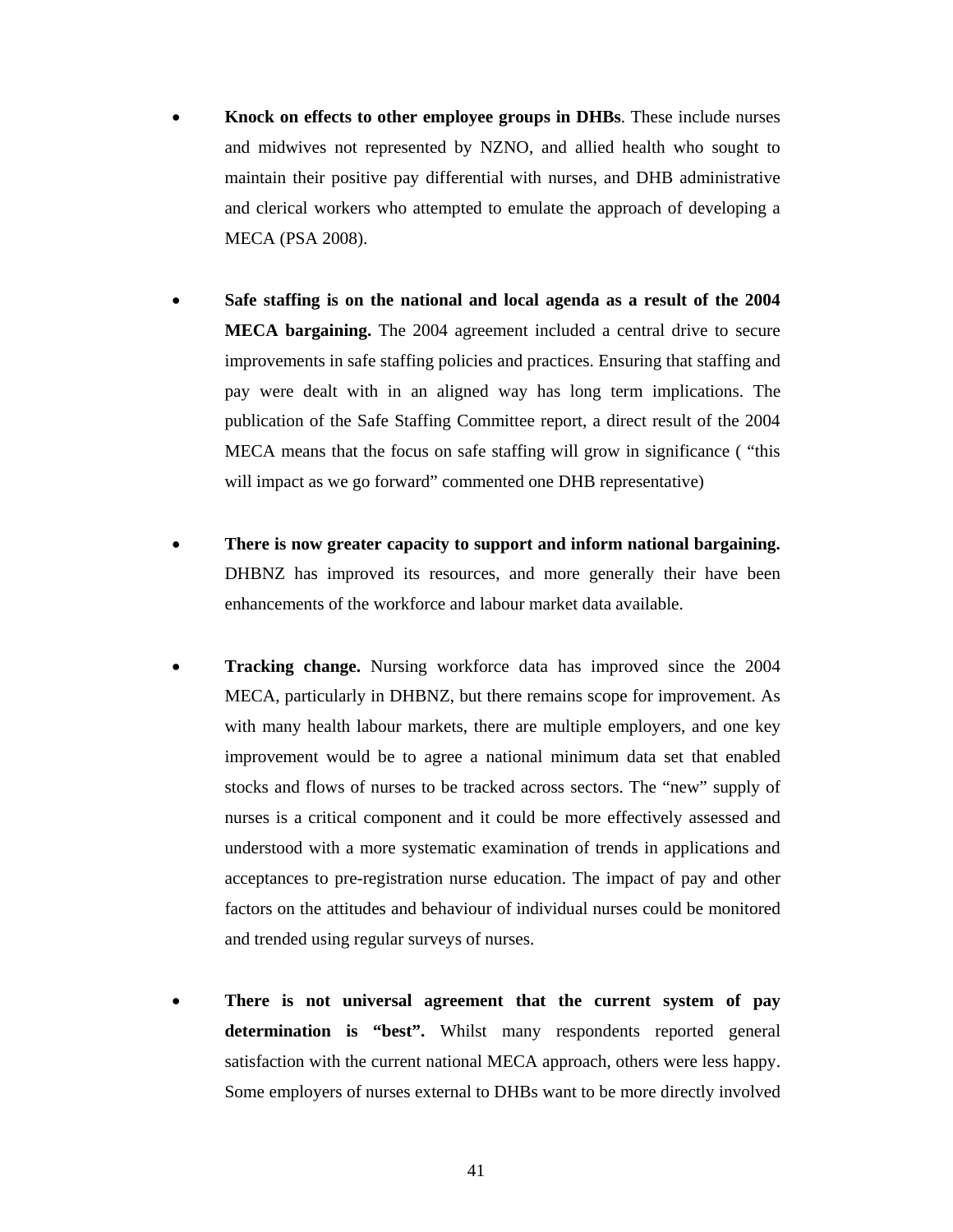in national bargaining; whilst management in one of the two DHBs interviewed for this report continue to be concerned about responding to issues of high costs of living and role complexity within a national framework.

Debate about the "best" way to determine nurses pay will continue in New Zealand and elsewhere. As discussed earlier in this report, there have been varying local, regional and national focuses for pay determination in different countries at different times. What is clear from the evidence assessed for this report is that the nursing labour market in New Zealand in the run up to the 2004 MECA was exhibiting deep seated and potentially long terms problems. These related to low levels of participation, concern about staffing levels, and evidence of occupational detachment from nursing employment, and a potential lack of competitiveness in international nursing labour markets. The 2004 MECA addressed some of these inadequacies, for a period at least, and was also instrumental in getting safe staffing on the national agenda.

No pay system is invulnerable to external changes and internal challenges. The pay jolt of 2004 achieved its core objective of enabling public sector nurses' pay to catch up, or move forward (depending on your perspective). It could never be a one-off solution to longer term labour market challenges. Its legacies for New Zealand include more nurses in DHB workplaces, a pay determination system better served by national level capacity and data, and a systematic approach to safe staffing.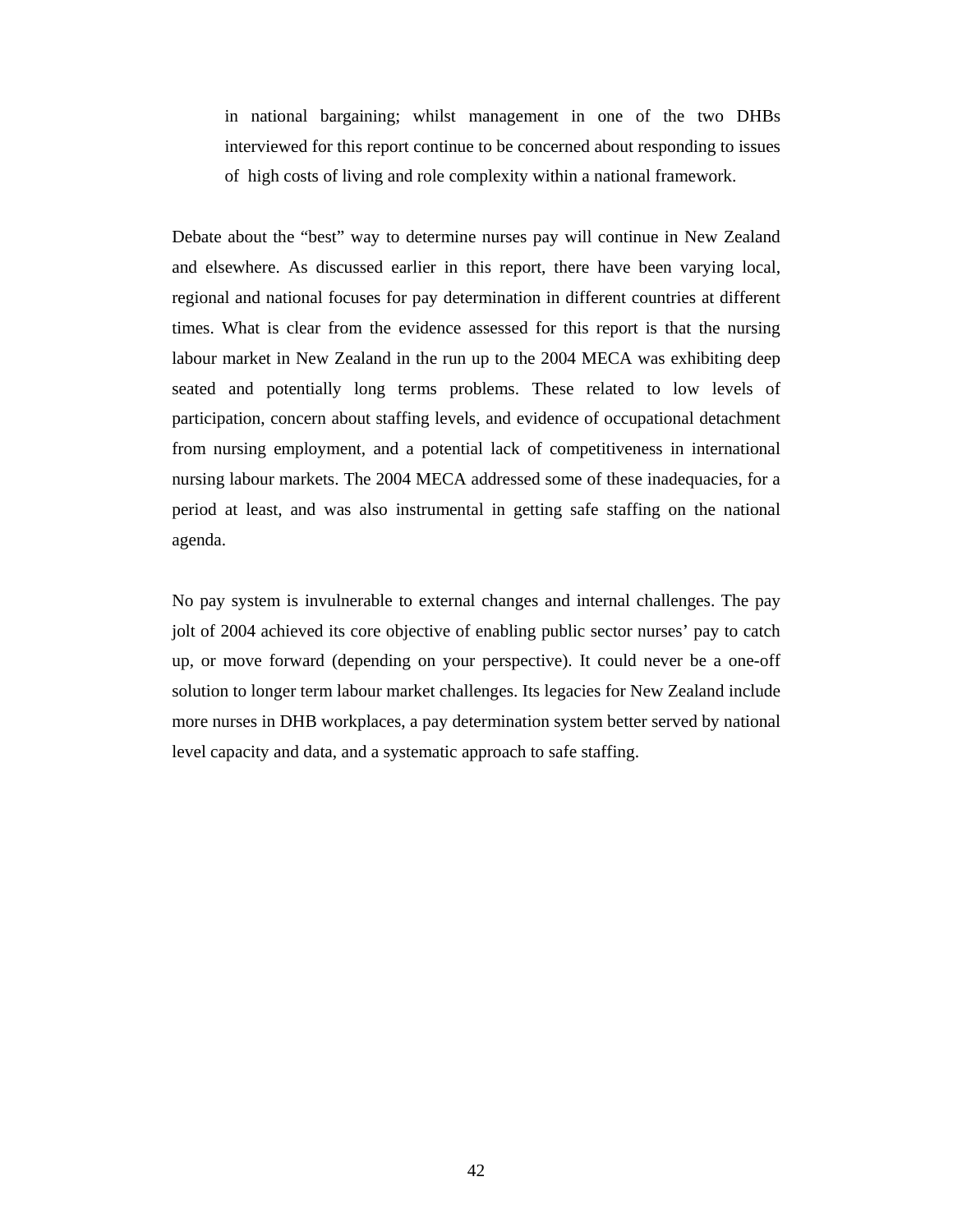#### **References**

Alexander G (2004) Bargaining for a national MECA. *Kai Taiki Nursing New Zealand* May, p22

Annals G (2005) MECA enables nurses to begin rebuilding their profession. *Kai Tiaki Nursing New Zealand*, February, p.2.

Antonazzo E, Scott A, Skating D, Elliot R (2003) The labour market for nursing: a review of the labour supply literature. *Health Economics 12*: 465-478

Bender K, Elliott R (2003) *Decentralised Pay Setting: A Study of the Outcomes of Collective Bargaining Reforms in the Civil Service in Australia, Sweden and the UK*. Ashgate, London.

Buchan J. (1992) Flexibility *or fragmentation? Trends and prospects in nurses pay*. London: King's Fund Institute. (Briefing paper No 13.)

Buchan J (2000) Health Sector Reform and Human Resources: Lessons from the United Kingdom. *Health Policy and Planning*, 15 (3), 2000

Buchan J, Evans D (2007) *Realising the Benefits? Assessing the implementation of Agenda for Change.* Kings Fund, London.

http://www.kingsfund.org.uk/publications/kings\_fund\_publications/realising\_the.html

Buerhaus P (1991) Economic Determinants of Annual Hours Worked by Nurses. *Medical Care* 29 (12) 1181-1195

Calmfors L (1993) Centralisation of Wage Bargaining and Macroeconomic Performance*. OECD Economic Studies* no 21.p161

Catton H (1998) A New Zealand Approach. *Nursing Standard* vol. 12 (32) 1998 pp22-24.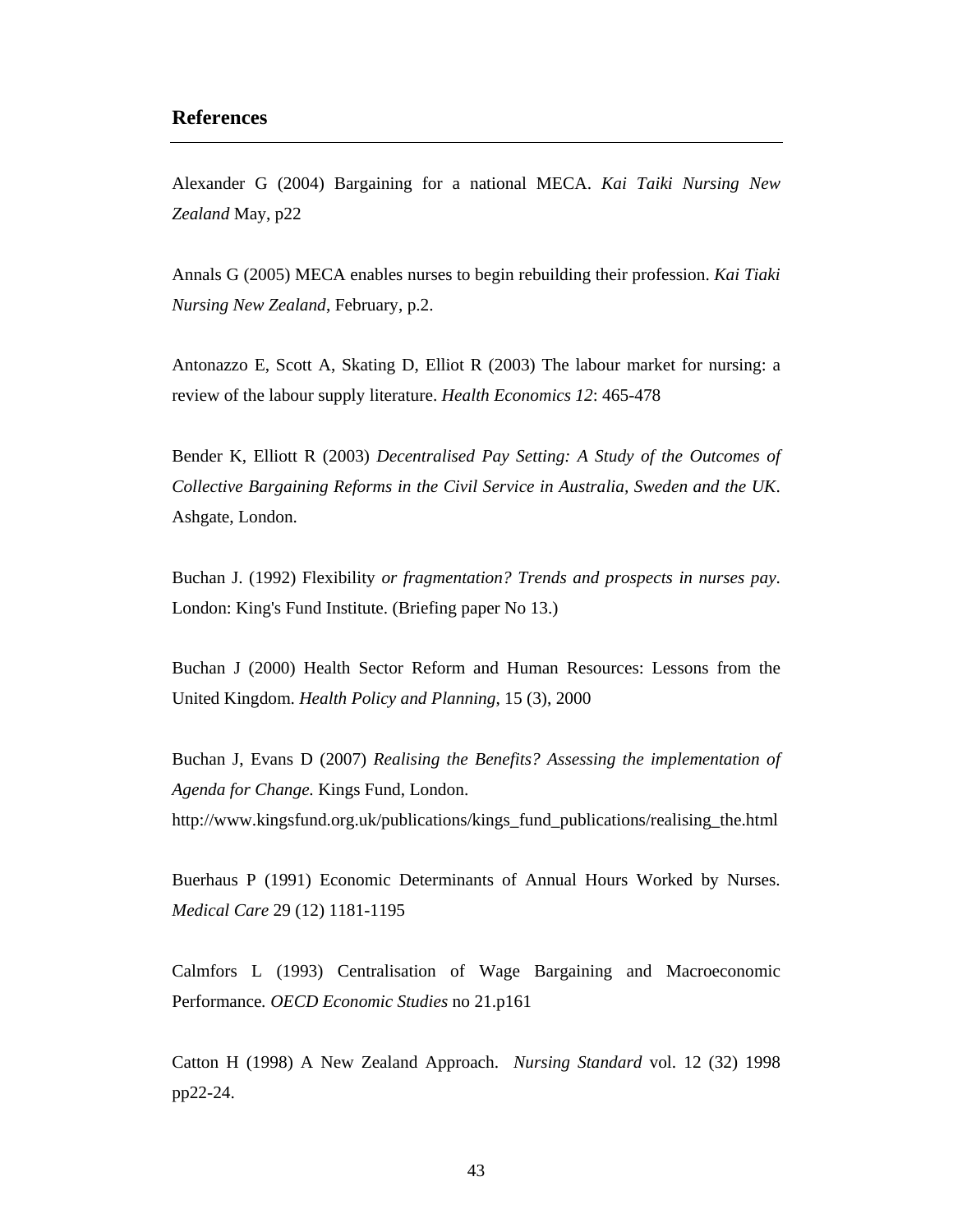Chiha Y, Link C (2003) The shortage of registered nurses and some new estimates of the effects of wages on registered nurse supply: a look at the past and preview of the 21st century. *Health Policy* 64 (3) 349-375

Cassie, F. (2007a) Primary MECA nears pay parity. *New Zealand Nursing Review 7 (9), January 2007, pp 1 & 3.* 

Cassie, F. (2007b) Nursing school enrolments run hot. *New Zealand Nursing Review 7 (12), April 2007, pp 1 & 4.* 

Docherty, B. (2007) Are primary health care nurses getting a fair MECA deal? *New Zealand Nursing Review 7 (11), March 2007, p. 5.* 

Department of Labour (2005) *Registered Nurse Occupational Skill Shortage Assessment*

http://www.dol.govt.nz/PDFs/professional-report-registered-nurse.pdf accessed 26th January 2008

Department of Labour (2006) *Occupations in Shortage in New Zealand in 2006* http://www.dol.govt.nz/publications/jvm/shortage2006/shortage2006\_04.asp Grimshaw D (2000) The Problem with pay flexibility: Changing pay practices in the UK health sector. *International Journal of Human Resource Management* 11 (5) 943- 966

Health and Disability Commissioner (1998) *Canterbury Health Ltd: a Report by the H & D .* Auckland

Health Workforce Advisory Committee (2002) *The New Zealand health workforce: a stocktake of capacity and issues 2001*. Wellington.

Lin, Chung-cheng (2003) A backward bending supply curve without an income effect. *Oxford Economic Papers* 55: 336-343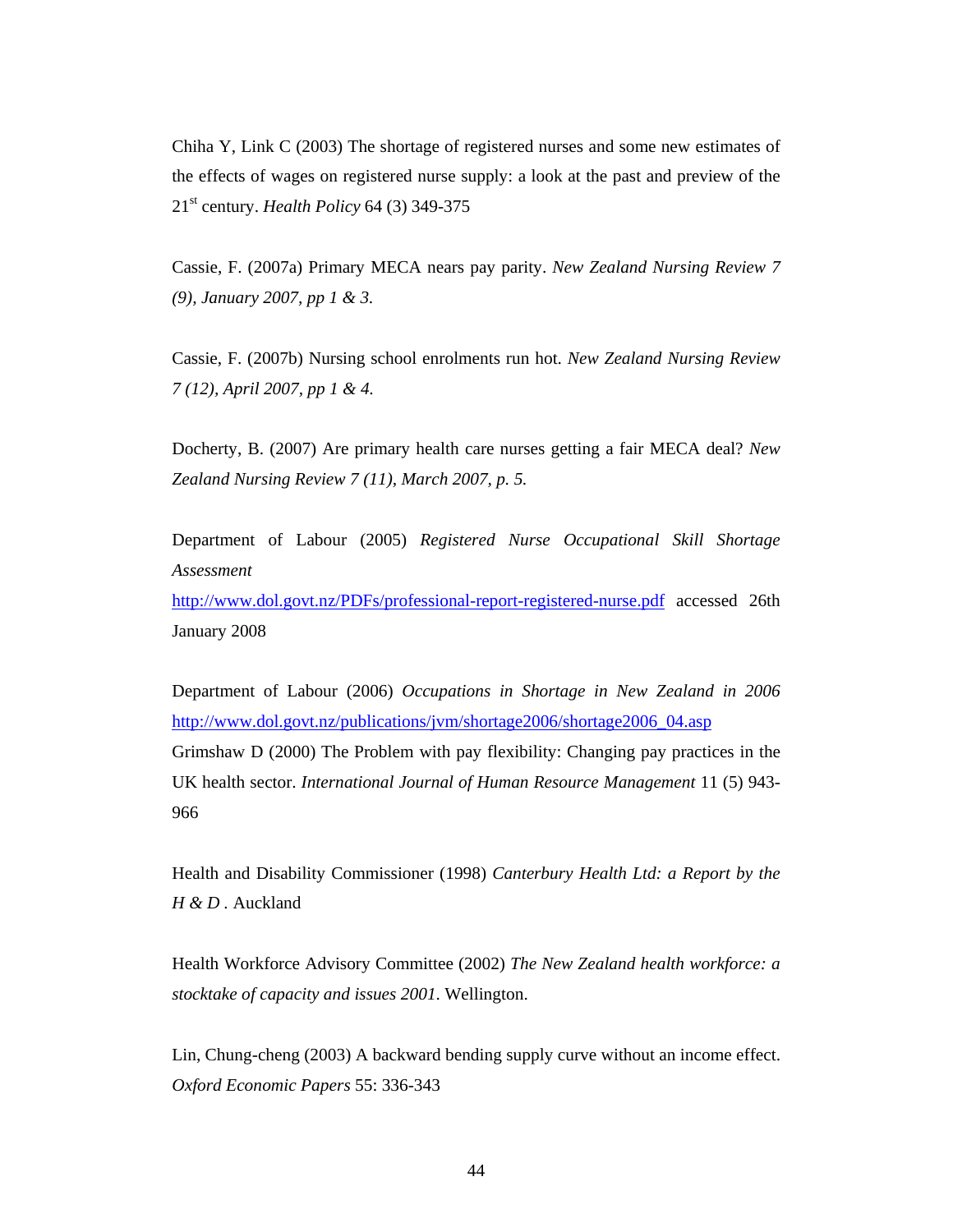Ministry of Health (1998) *Report of the Ministerial Taskforce on Nursing: releasing the potential.* Wellington.

NZ Health Information Service (1997): *New Zealand Health Workforce Statistics-Nurses and Midwives* http://www.nzhis.govt.nz/moh.nsf/pagesns/132/\$File/nurses97.pdf

NZ Health Information Service (2000): *Non-practising nurses and midwives*: http://www.nzhis.govt.nz/moh.nsf/pagesns/134?Open

NZ Health Information Service (2004): *New Zealand Health Workforce Statistics-Nurses and Midwives*  http://www.nzhis.govt.nz/moh.nsf/pagesns/82

NZNO (2003) Backgrounder: *New Zealand Nurse and Midwife Pay March 2003*. New Zealand Nurses Organisation, Wellington

NZNO (2005) *Pay Parity for Primary Health*. New Zealand Nurses Organisation, Wellington.

Organisation for Economic Co-operation and Development (1997) *Trends in Public Sector Pay.* OECD, Paris

O'Connor T (2005) MECA good for nursing and for DHB sector*. Kai Tiaki Nursing* New Zealand March, p 13.

Public Services Association of New Zealand (PSA) (2008) Clerical and administration staff in health. PSA Pulse February 08 http://www.psa.org.nz/Health\_Clerical\_Admin.asp

Safe Staffing/Health Workplaces Committee of Inquiry (2006) *Report of the Safe Staffing/Health Workplaces Committee of Inquiry.* Wellington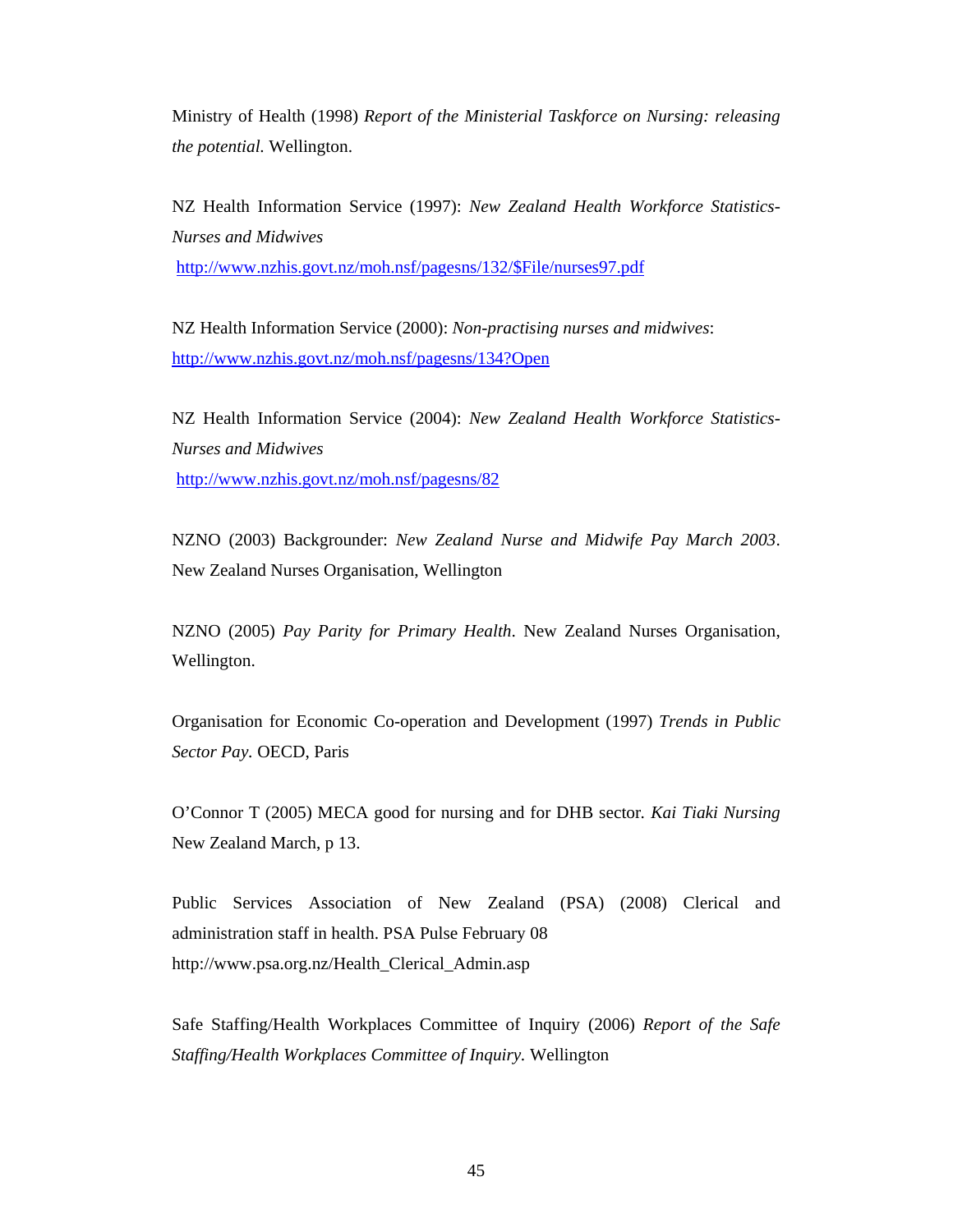Shields M (2004) Addressing nurse shortages: what can policy makers learn from the econometric evidence on nurse labour supply? *The Economic Journal* 114: 464-498 Wallerstein (1999) Wage-Setting Institutions and Pay Inequality in Advanced Industrial Societies *American Journal of Political Science*, Vol. 43, No. 3 (July) pp. 649-680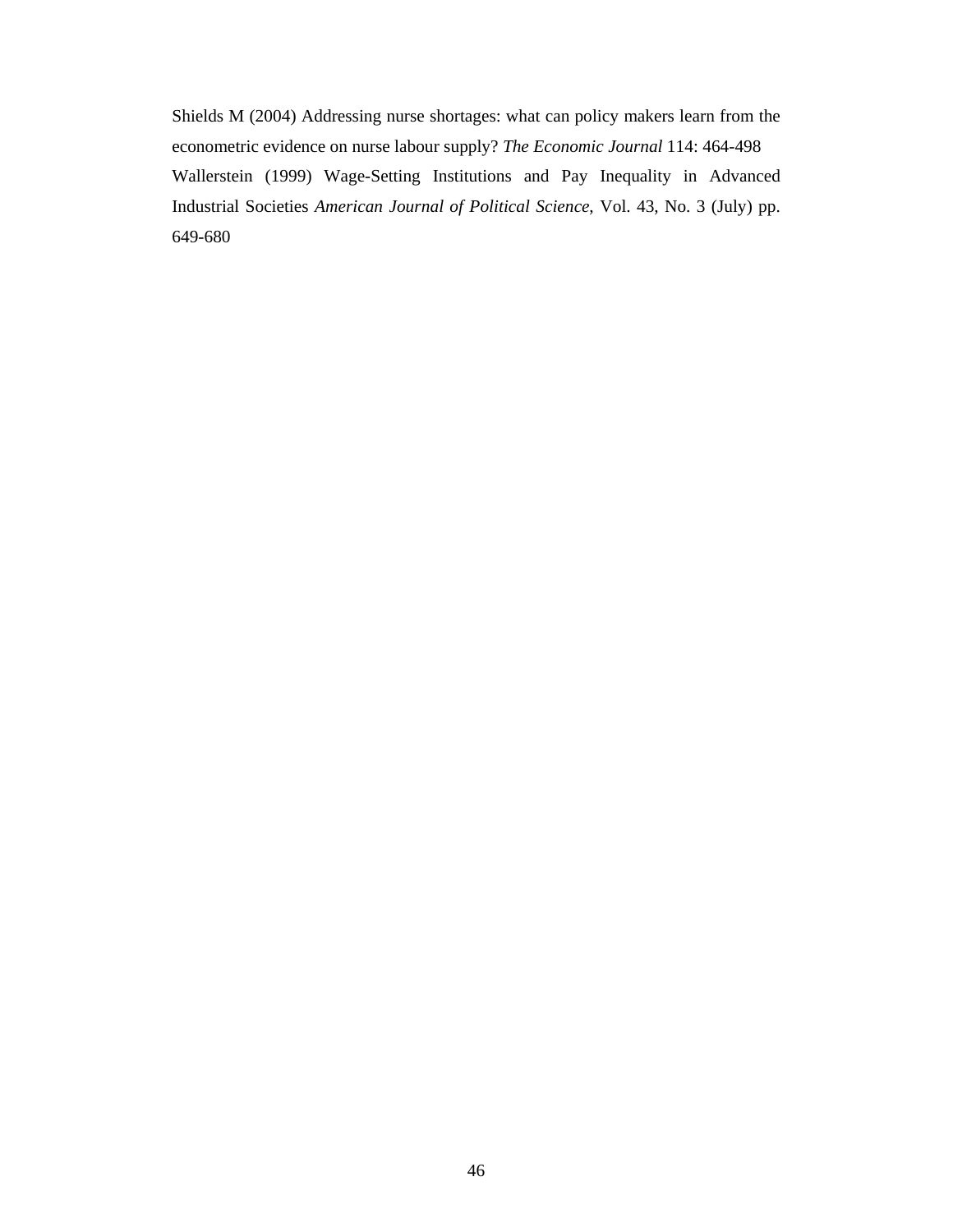#### **Appendix 1: The 21 District Health Boards:**

Auckland District Health Board (Auckland) Bay of Plenty District Health Board (BOP) Canterbury District Health Board (Canterbury) Capital and Coast District Health Board (Capital & Coast) Counties Manukau District Health Board (Counties Manukau) Hawkes Bay District Health Board (Hawkes Bay) Hutt Valley District Health Board (Hutt Valley) Lakes District Health Board (Lakes) MidCentral District Health Board (MidCentral) Nelson Marlborough District Health Board (Nelson Marlborough) Northland District Health Board (Northland) Otago District Health Board (Otago) South Canterbury District Health Board (South Canterbury) Southland District Health Board (Southland) Tairawhiti District Health Board (Tairawhiti) Taranaki District Health Board (Taranaki) Waikato District Health Board (Waikato) Wairarapa District Health Board (Wairarapa) Waitemata District Health Board (Waitemata) West Coast District Health Board (West Coast) Whanganui District Health Board (Whanganui)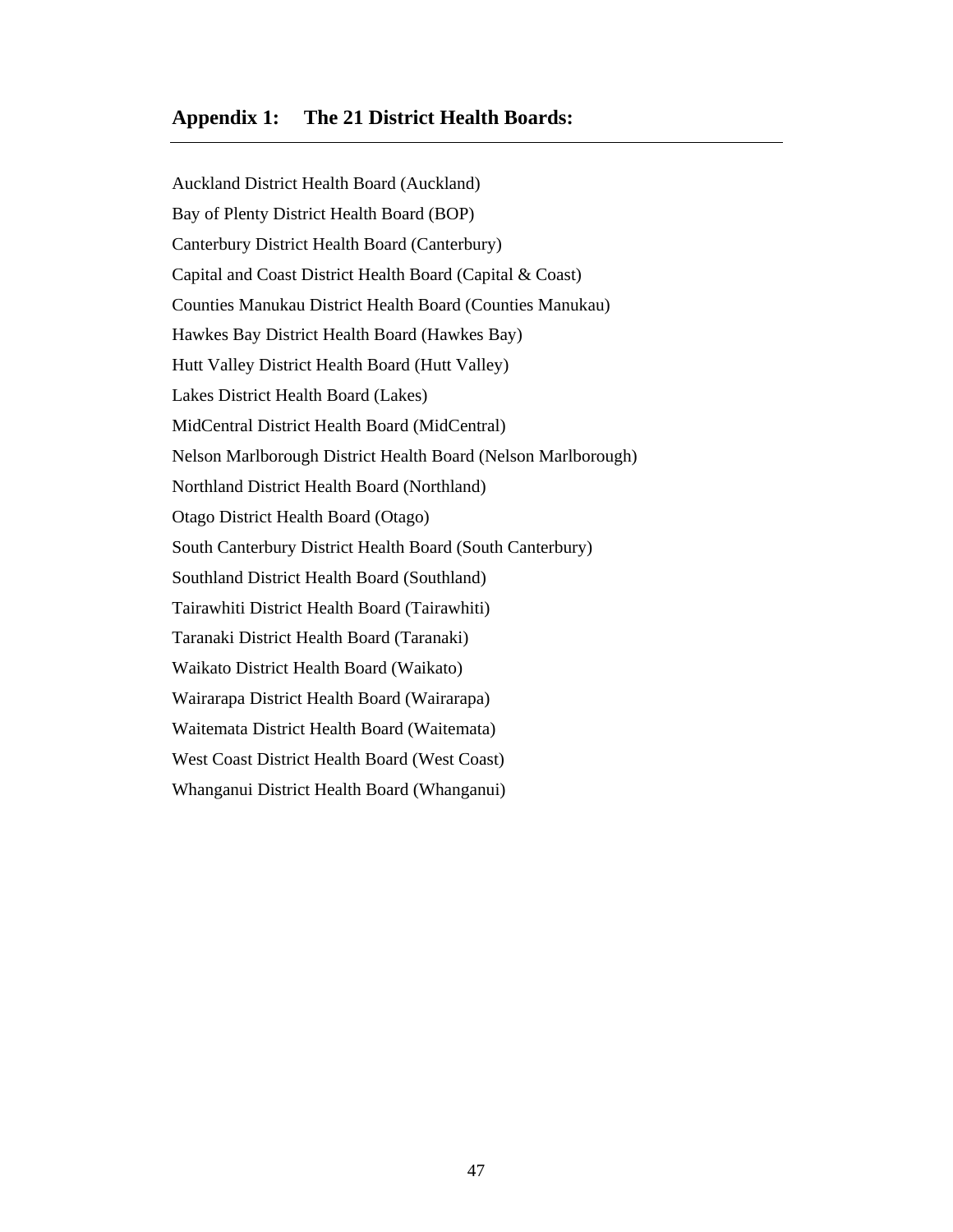## **Appendix 2: Registered Nurse/Midwife/Enrolled Nurse/Health**

| <b>Registered</b>  | <b>Auckland</b> | <b>Auck DHBs</b> | Other            | <b>Other</b> | <b>All DHBs</b> | <b>All DHBs</b> |
|--------------------|-----------------|------------------|------------------|--------------|-----------------|-----------------|
| Nurse /            | "current"       | <b>Move</b>      | <b>DHBs</b> move | <b>DHBs</b>  | effective       | effective       |
| <b>Registered</b>  |                 | effective        | effective        | effective    | 1/7/05          | 1/7/06          |
| Midwife /          |                 | 1/7/04           | 1/1/05           | 1/4/05       |                 |                 |
| DNS / PHN /        |                 |                  |                  |              |                 |                 |
| <b>CMHN</b>        |                 |                  |                  |              |                 |                 |
| <b>Scale</b>       |                 |                  |                  |              |                 |                 |
| Step 5             | 45000           | 47780            | 45000            | 47780        | 50000           | 54000           |
| Step 4             | 42529           | 44030            | 42529            | 44030        | 46180           | 48600           |
| Step 3             | 40336           | 41750            | 40336            | 41750        | 44000           | 46000           |
| Step 2             | 37883           | 39210            | 37883            | 39210        | 41200           | 43300           |
| Step 1 (New        |                 |                  |                  |              |                 |                 |
| Grad)              | 33917           | 35000            | 33917            | 35000        | 37000           | 40000           |
| Enrolled/Obs       | <b>Auckland</b> | <b>Auck DHBs</b> | <b>Other</b>     | Other        | <b>All DHBs</b> | <b>All DHBs</b> |
| tetric/Nurse       | "current"       | Move             | <b>DHBs</b> move | <b>DHBs</b>  | effective       | effective       |
| Assistant /        |                 | effective        | effective        | effective    | 1/7/05          | 1/7/06          |
| Karitane           |                 | 1/7/04           | 1/1/05           | 1/4/05       |                 |                 |
| <b>Nurses</b>      |                 |                  |                  |              |                 |                 |
| Step 4             | 36291           | 37380            | 36291            | 37380        | 38501           | 41000           |
| Step 3             | 33855           | 34871            | 33855            | 34871        | 35917           | 38000           |
| Step 2             | 31755           | 32708            | 31755            | 32708        | 33689           | 36000           |
| Step 1             | 30476           | 31390            | 30476            | 31390        |                 | 32332           |
| <b>Health Care</b> |                 |                  |                  |              |                 |                 |
| Assistants/        |                 | <b>Auck DHBs</b> |                  |              |                 |                 |
| Hospital           | Auck            | Movt eff         | Other DHBs       | Other DHBs   | All DHBs        | All DHBs        |
| Aides              | Current         | 1/7/04           | eff $1/1/05$     | eff 1/4/05   | eff 1/7/05      | eff 1/7/06      |

### **Care Assistants/LMC Salary Scales 2004/5**

Progression through the salary scales was by automatic annual increment, except for senior nurses/midwives whose advancement through the steps in their salary grade shall be annual, subject to satisfactory performance.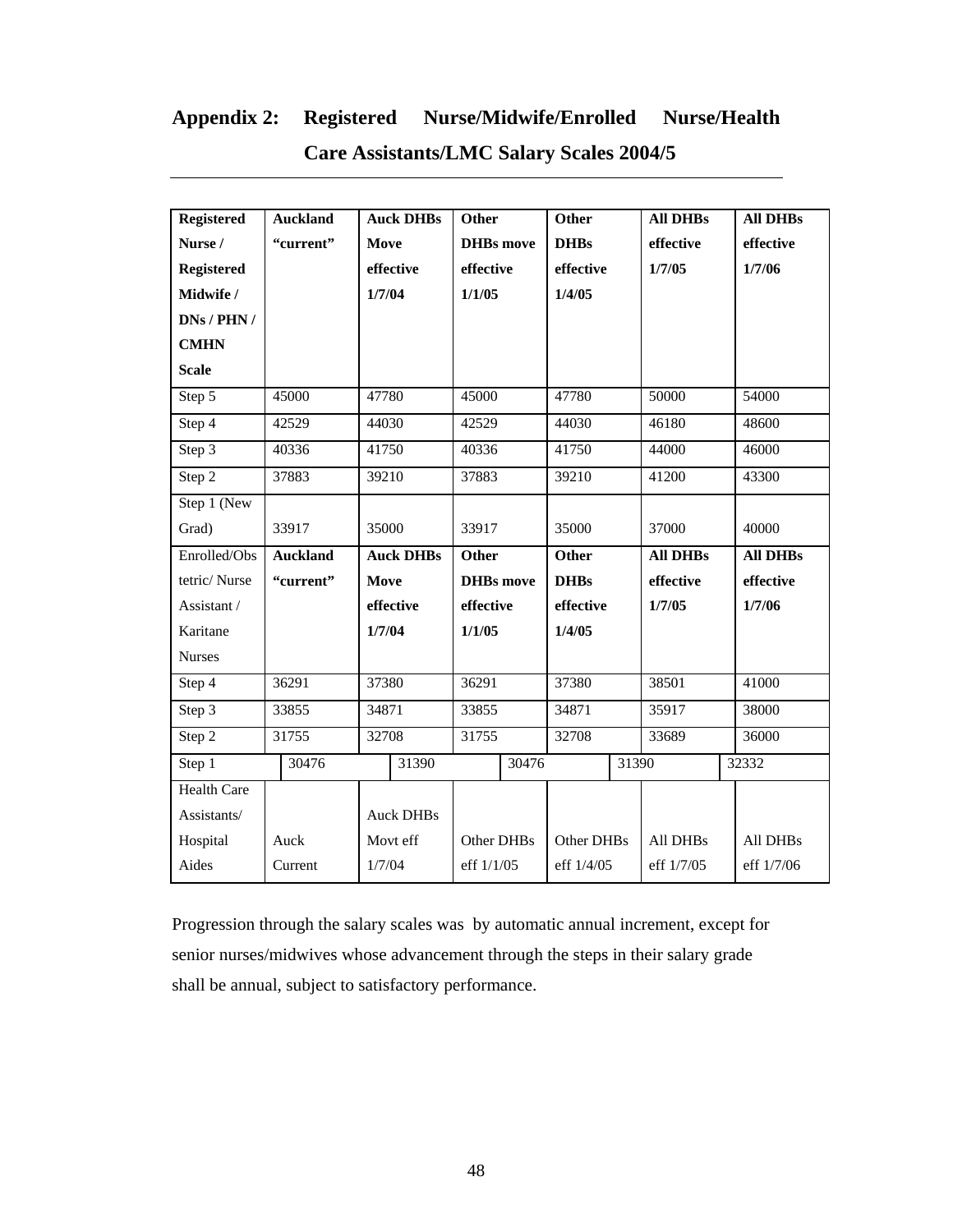## **Appendix 3: Safe Staffing / Healthy Workplaces Inquiry Terms of Reference**

The following is a response to the NZNO claim for enforceable fixed nurse/midwife: patient ratios and nursing / midwifery support to be included in the MECA. DHBs have acknowledged the concerns giving rise to this claim, and have undertaken in good faith to address them. Their view is that more sophisticated tools are required to address the issues arising here, and can be developed to meet the DHBs' and NZNO's objectives. The parties agree that in undertaking this Inquiry they are bound by the good faith requirements of the Employment Relations Act to meet its objectives, and that all the remedies available therein to enforce good faith will be available to them in relation to this process.

#### 1. OBJECTIVE:

- 1.1 To develop and implement a system or systems of nursing/midwifery staffing levels which provide:
	- efficient and safe services to patients and consumers
	- manageable and safe workloads
	- acknowledgement of the professional nature of their practice and time and support to maintain professional standards
- 1.2 To agree on sustainable solutions to identified issues
- 1.3 To ensure that evidence-based best practice is used in all DHBs, and avoid duplication of resources and effort
- 1.4 To address the concerns raised in the MECA negotiations regarding these issues in a way that has the confidence of nurses and midwives and provides a mechanism for nurses and midwives to respond immediately if workloads exceed the determined levels.

#### 2. SCOPE:

- 2.1 The scope of this Inquiry shall include the following:
	- Service provision
	- Models of care
	- Patient classification systems e.g. acuity measures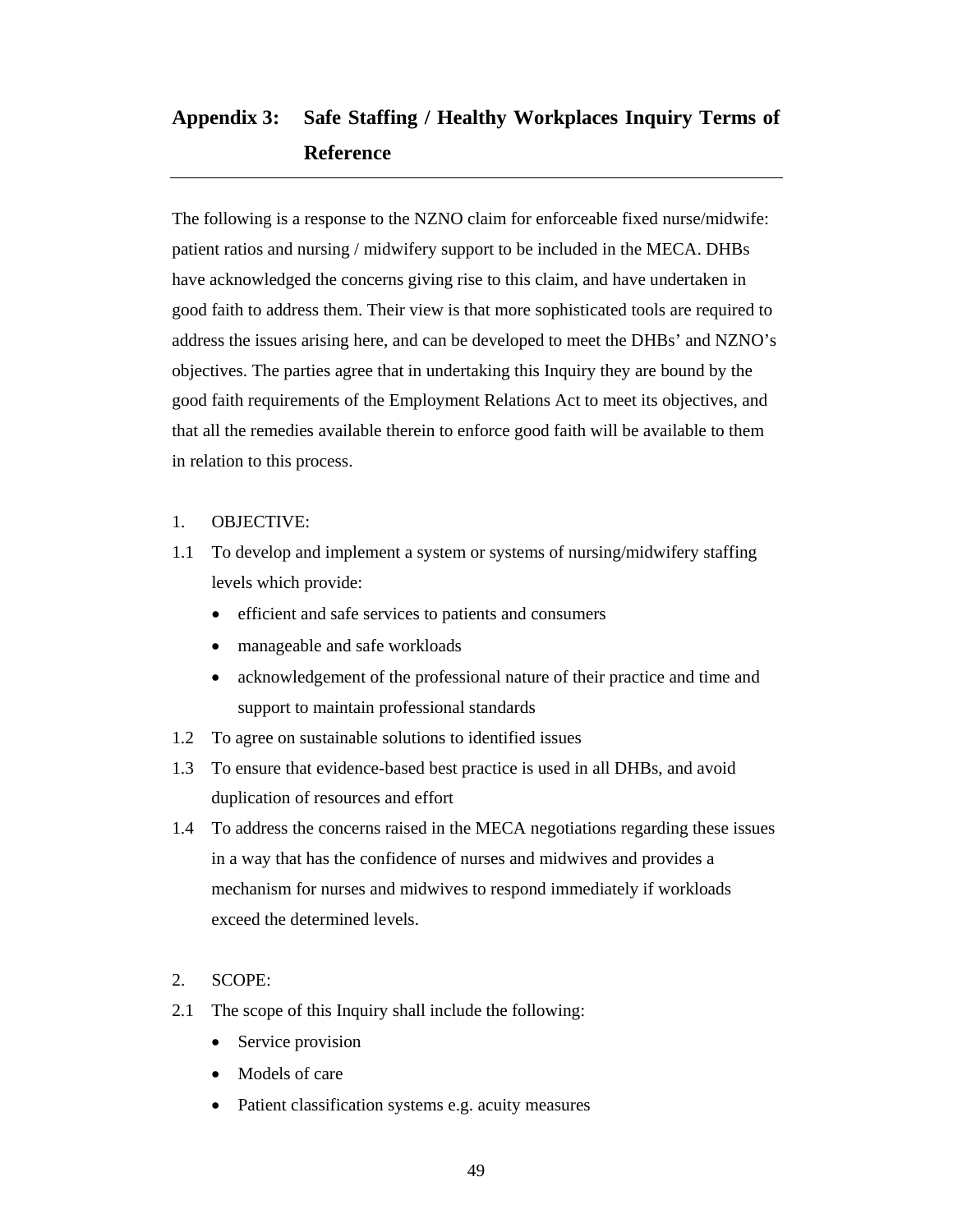- Patient flow
- Skill mix (RN/RM/EN/HCA mix)
- Infrastructure (includes senior nursing / midwifery support)
- Workloads
- Nursing / midwifery care intensity levels / workload measurement
- Work/life balance
- Skills mix (range of RN/RM skills Levels of Practice)
- Healthy work environment

#### 3. COMMITTEE OF INQUIRY:

- 3.1 The Committee of Inquiry shall comprise agreed numbers of DHB and NZNO representatives to be determined by each party, plus representatives of the Ministry of Health and advisors to the Committee.
- 3.2 Total numbers on the Committee of Inquiry shall be jointly determined.
- 3.3 The Committee of Inquiry shall be chaired by an independent Chairperson agreed by both parties.
- 4. TIMEFRAMES:
- 4.1 The Inquiry shall commence within 2 months of settlement of the national NZNO / DHB MECA.
- 4.2 The Committee of Inquiry shall establish a Project Plan to be agreed by the CEO National appropriate timeframes.
- 4.3 It shall report every two months thereafter to the CEO National Group through DHBNZ and to NZNO through its Head Office.
- 4.4 Progress shall be reviewed against the Project Plan and reported at 6 monthly intervals.
- 4.5 The Inquiry shall be concluded and action commenced on the ratified implementation plan no later than July 2006, or earlier if practicable.

#### 5. SECRETARIAT / BUDGET / SUPPORT SERVICES

5.1 Adequate resources will be provided to the Committee of Inquiry to ensure the efficient and timely operation of the Inquiry and ensure that both employers and employees can be fully involved in it.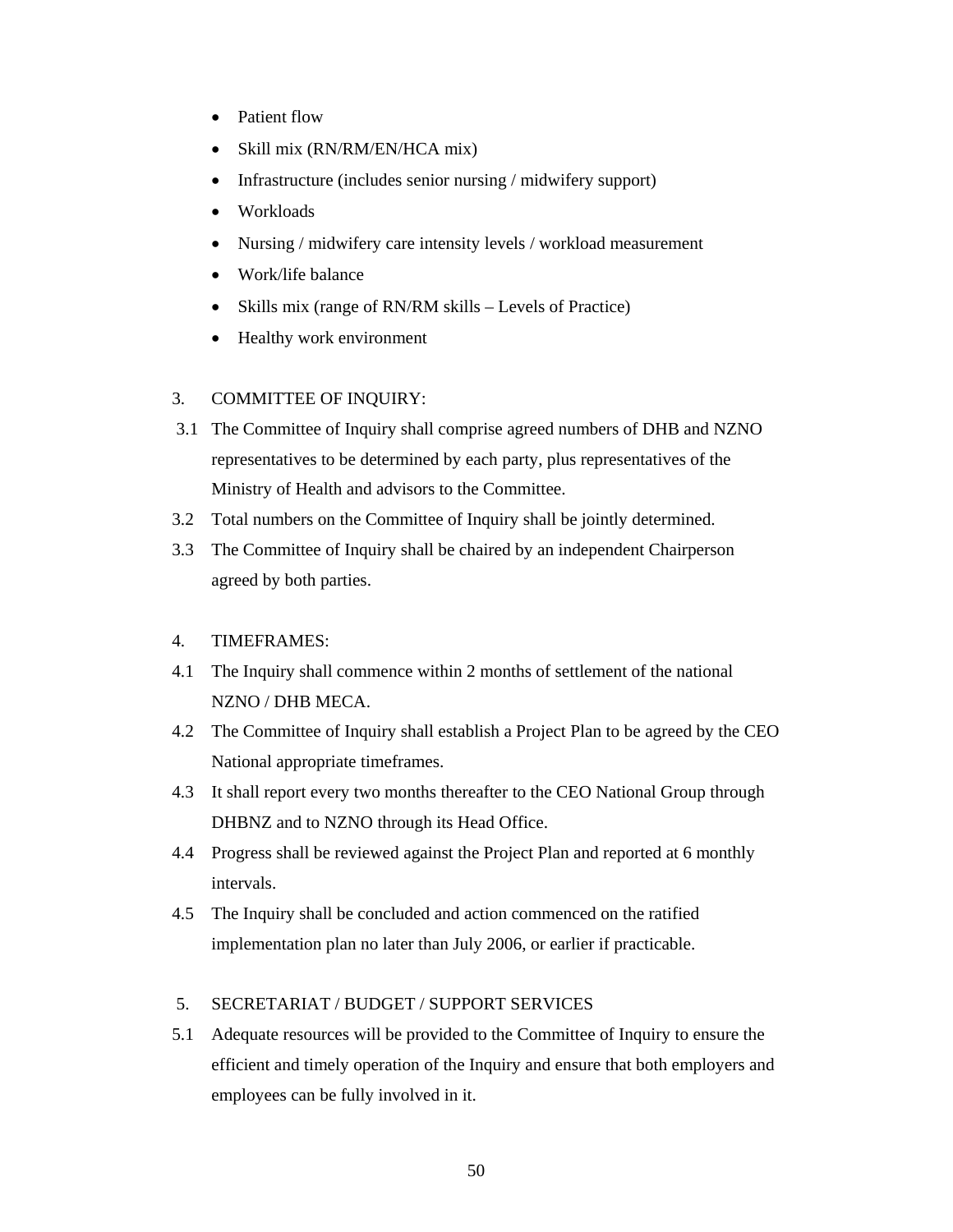5.2 A budget will be established by the Committee of Inquiry along with the Project Plan within the first two months.

#### 6. RATIFICATION PROCESS:

 6.1 The recommendations arising from the Inquiry shall be ratified by the CEO National Group and NZNO respectively before implementation. The Committee of Inquiry is not prevented from making recommendations required to meet objectives due to current funding constraints. If DHBs are unable to meet any recommendations from within existing budgets, a joint approach will be made to Government for additional funding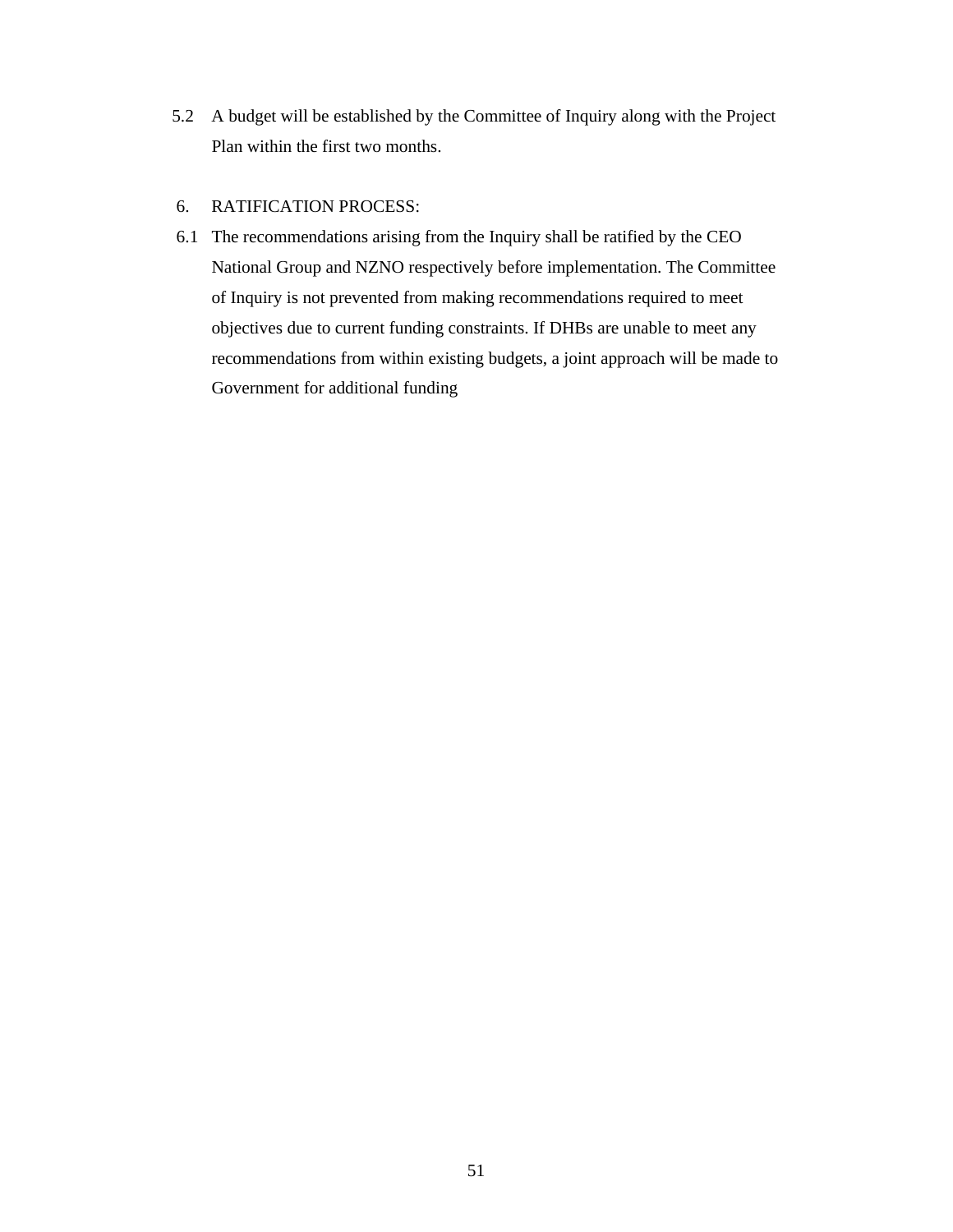## **Appendix 4: Key recommendations of the Report of the Safe Staffing/ Health Workplaces Committee**

The Committee acknowledged that there was "an urgent need to address the way the nursing and midwifery workforce is currently managed and supported" (exec. Summary) One of the key recommendations was to establish a Safe Staffing/Healthy Workplaces Unit within District Health Boards New Zealand (DHBNZ).The recommendations of the report covered four time periods:

#### **Making it happen (0-3 months)**

Endorsement of the work of the Committee, secure funding and begin establishing a Safe Staffing/Healthy Workplaces

#### **Positive change now (0-9 months)**

DHBs to ensure that there is adequate access to clinical leadership 24 hours a day, seven days a week, at all levels of the organisation (e.g there is a minimum of one nurse line manager/team leader for a team, unit or service.

When a nurse or midwife providing direct care considers their workload to have reached the limits of safe practice, they will immediately utilise current (and recommended) processes to preserve standards of care while meeting throughput requirements.

Following every instance of unsafe staffing being notified:

- The Nurse or Midwifery Manager or Duty Manager will ensure that a report is provided to the DoN via the DHB's Incident Reporting System.
- The DoN will report to the Chief Executive, including outcomes, analysis, and actions taken for future prevention.
- The DoN will report all unsafe staffing events monthly to the Clinical Board or its equivalent.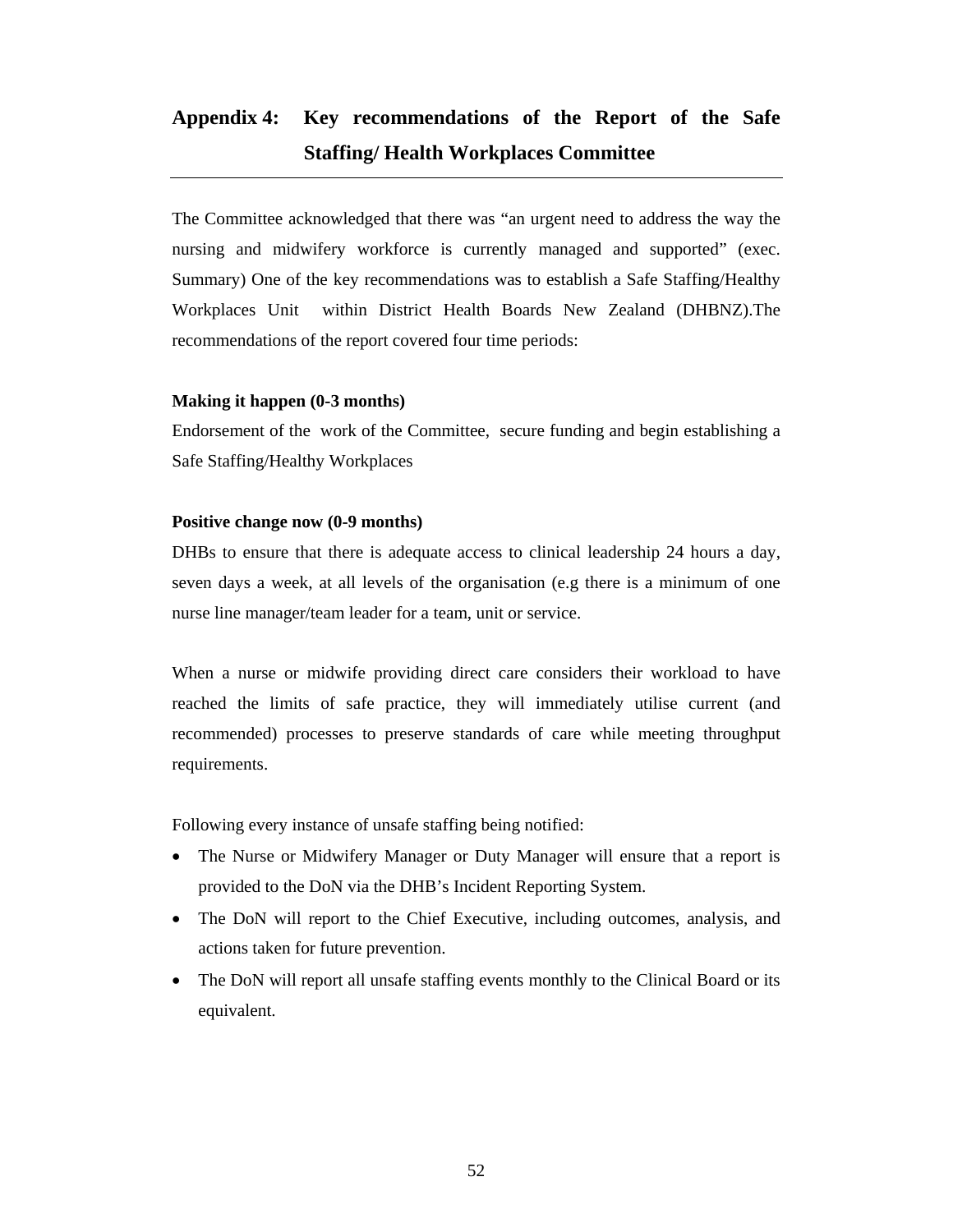All DHBs will have a leadership position for nurses and, where appropriate, a separate position for midwives. These leaders will report to the Chief Executive, and have decision-making responsibility for nursing and midwifery care.

DHBs will support a "no cancellation" policy for any approved training and education leave, unless at least two weeks' notice is given so that all possible alternatives to cancellation can be explored. Training will be scheduled to facilitate staff attendance.

#### **Sustainable change (0-2 years)**

DHBs will utilise the Elements (see Chapter 4) in their budgeting and forecasting in 2007/08, and in planning for the 2008/09 District Annual Plan.

DHB management and staff will work specifically on the following:

- developing strategies to improve the quality of the workplace culture
- demonstrating in organisational structures and processes the way in which nursing and midwifery authority and participation in decision-making are aligned to levels of responsibility and accountability
- establishing quality and safety as a principal responsibility of both management and individual nurses and midwives, through shared quality programmes
- working towards generic competencies to enhance staff movement between DHBs
- making provision for education and training to be recognised as work and integrated into everyday activity, requiring protected time and dedicated resources
- nurses and midwives having access to coaching and training regarding quality improvement and systems safety generally
- using all sources of quality and safety data, whether patient- or staff-related, in integrated ways to inform the whole system
- ensuring responsiveness and timeliness of response to identified quality and safety issues, using Incident Reporting Systems
- the DoN reporting on all incidents relating to nurses or midwives and patients to the Clinical Board on a regular basis
- where there are changes in the service (e.g. service reconfiguration, new technology or equipment, or process review), nurses and midwives being involved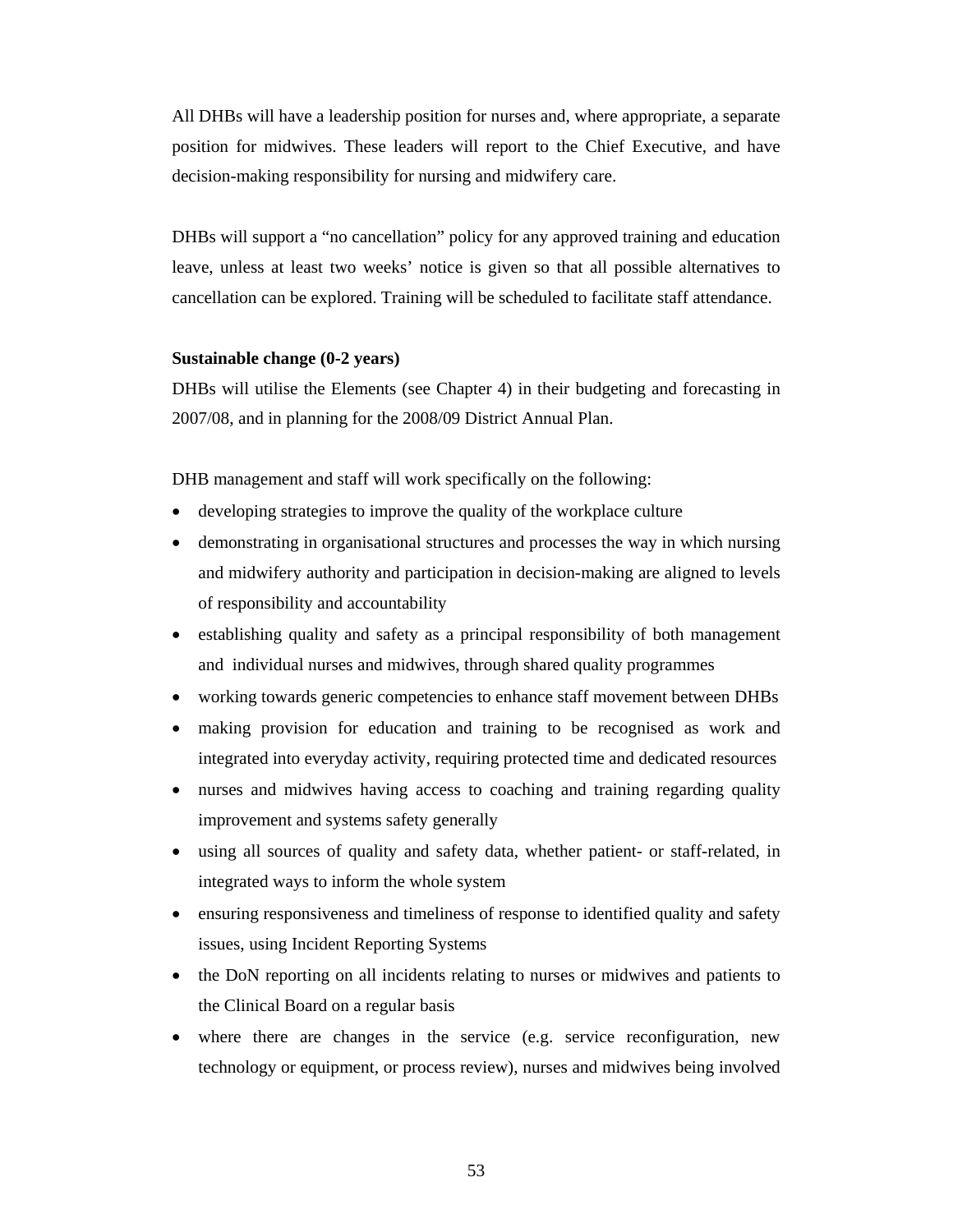in the development of proposals for change and management of that change, with reference to the Management of Change clause in the MECA

- contributing to the work of the SSHW Unit
- implementing the work of the SSHW Unit as this becomes available.

Chief Executives and the National Capital Committee will ensure that there is nursing and midwifery involvement in the planning of capital projects.

Chief Executives of DHBs will ensure the early involvement of nurses and midwives in workplace redesign or refurbishment.

The SSHW Unit will facilitate the development and implementation of:

- best practice guidelines for patient forecasting and patient workload management systems, for roll-out in all DHBs where systems do not meet these guidelines
- a "toolkit" of best practice in nursing and midwifery staffing systems and the management of these systems, including models for providing direct clinical support
- nursing and midwifery leadership and management competencies, which will guide the development of job descriptions, postgraduate and industry-specific training programmes, and on-the-job education and development
- nurse-sensitive, patient-outcome data for inclusion in nationally collected data sets, and DHB performance monitoring, to ascertain the impact of changes in the nursing and midwifery workforce and to benchmark patient outcomes within provider arms and across DHBs
- nationally reportable information on the nursing and midwifery workforce (e.g. turnover, sick leave, qualifi cations, age, distribution) to monitor the health and status of the current and future workforce, in order to track trends, modify strategies and predict future requirements
- processes to audit the DHBs' progress in implementing the Action Plan
- strategies that DHBs will utilise to work with nurses, midwives and others to assess a preferred culture, and to develop and maintain that culture.